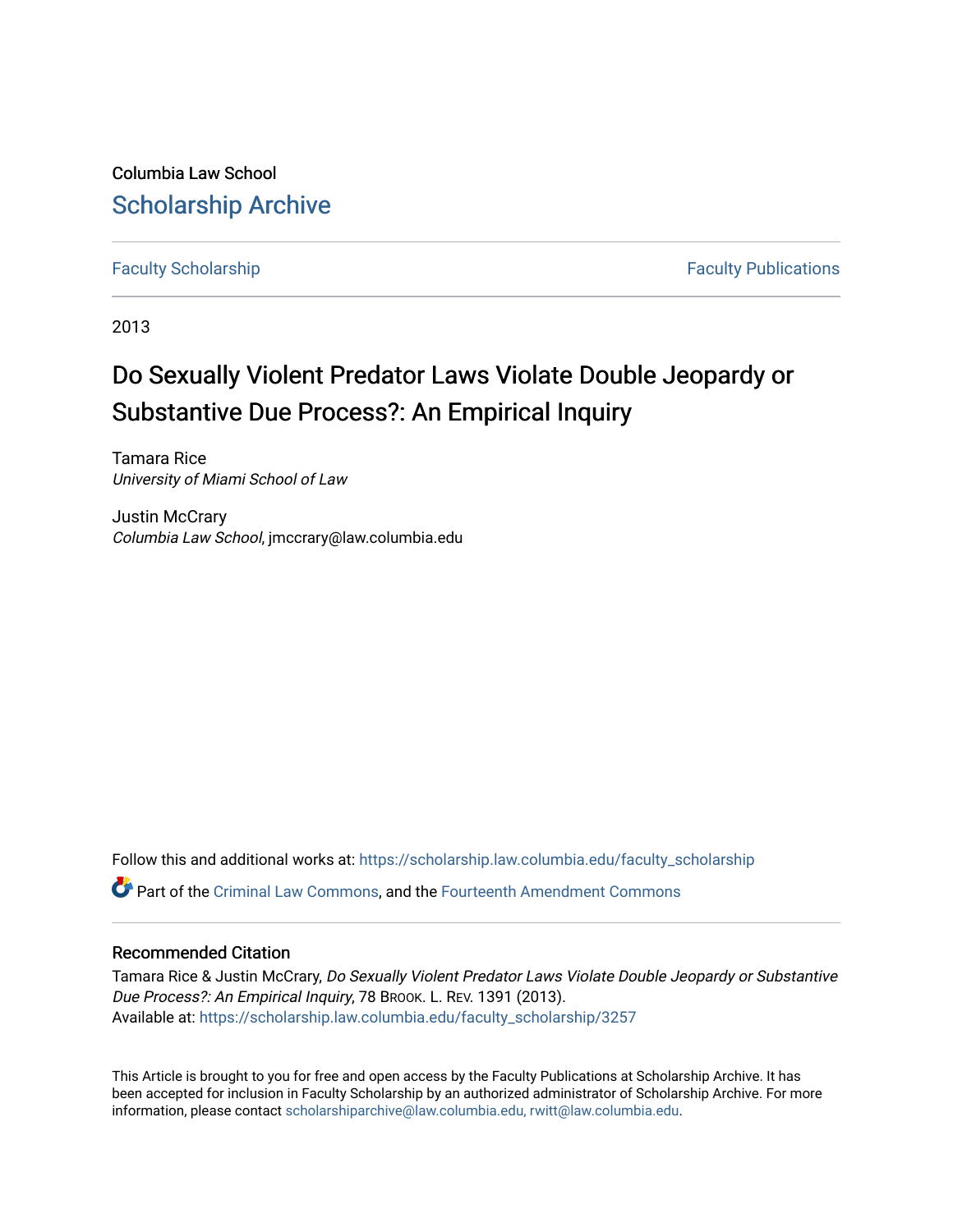# Do Sexually Violent Predator Laws Violate Double Jeopardy or Substantive Due Process?

# AN EMPIRICAL INQUIRY

## *Tamara Rice Lave & Justin McCrary*†

Where the State has "disavowed any punitive intent"; limited confinement to a small segment of particularly dangerous individuals . . . and permitted immediate release upon a showing that the individual is no longer dangerous or mentally impaired, we cannot say that it acted with punitive intent.

#### *Kansas v. Hendricks*, 1997<sup>1</sup>

It is the lack of an empirical footing that is and has always been the Achilles heel of constitutional law, not the lack of a good constitutional theory.

Chief Judge Richard A. Posner,  $1998^2$ 

#### **INTRODUCTION**

 $\overline{a}$ 

In 1997, the Supreme Court held that the sexually violent predator (SVP) act in Kansas did not violate double

 <sup>†</sup> Tamara Rice Lave, Associate Professor, University of Miami School of Law. Ph.D., Jurisprudence and Social Policy, University of California, Berkeley; J.D., Stanford Law School; B.A., Haverford College. Justin McCrary, Professor, University of California, Berkeley, School of Law. Ph.D., Economics, University of California, Berkeley; B.A., Princeton University. An earlier version of this article was presented at the Olin Conference on Law and Economics of Criminal Law at the University of Virginia in March 2010. A more recent version was presented at the Conference of Empirical Legal Studies at Northwestern University in November 2011. Co-authorship of this article was facilitated by the Center for Law and Society at the University of California, Berkeley where Tamara was a visiting scholar in the summer of 2011 and 2012. We would particularly like to thank the following individuals for their insightful comments and criticisms: David Abrams, Kathy Barnes, Joshua Fischman, Michael Froomkin, Dan Ho, Brandon Garnett, Richard Hynes, John Klick, J.J. Prescott, David Sklansky, Jordan Steiker, Bob Weisberg, and Frank Zimring.

 $1$  521 U.S. 346, 368-69 (1997) (holding that the Kansas sexually violent predator law did not violate the U.S. Constitution). 2

Richard A. Posner, *Madison Lecture: Against Constitutional Theory*, 73 N.Y.U. L. REV. 1, 21 (1998).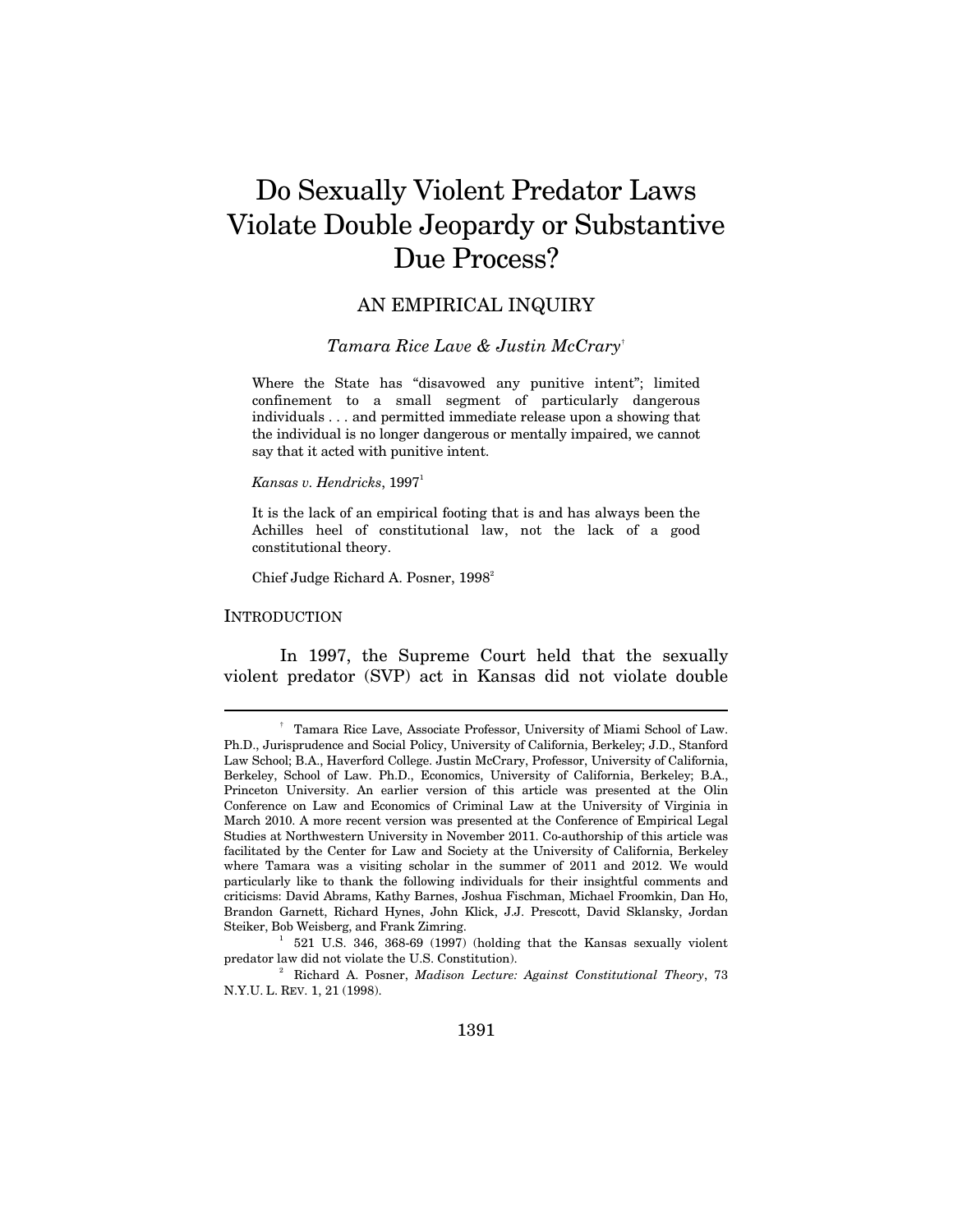jeopardy or substantive due process even though it indefinitely commits an individual to a locked state-run facility after that individual has completed a maximum prison term. In this article, we question a core empirical foundation for the Court's holding in *Hendricks*: that SVPs are so dangerous that they will commit repeat acts of sexual violence if they are not confined. Our findings suggest that SVP laws have had no discernible impact on the incidence of sex crimes. These results challenge the only constitutionally permissible justification for SVP legislation, and they imply that states could more effectively reduce sex crimes by allocating these resources elsewhere. Our argument merits particular attention because we are not asking the Court to reconsider evidence previously presented but deemed insufficient; instead, we are urging the Court to consider evidence that was not yet available when *Hendricks* was decided.

The majority began its analysis in *Kansas v. Hendricks* by noting that in narrow circumstances, "an individual's constitutionally protected interest in avoiding physical restraint may be overridden even in the civil context."3 To justify such a commitment, the state must prove that the individual is dangerous and suffers from mental illness or a mental abnormality:

A finding of dangerousness, standing alone, is ordinarily not a sufficient ground upon which to justify indefinite involuntary commitment . . . [C]ivil commitment statutes [have been sustained] when they have coupled proof of dangerousness with the proof of some additional factor, such as a "mental illness" or "mental abnormality." These added statutory requirements serve to limit involuntary civil commitment to those who suffer from a volitional impairment rendering them dangerous beyond their control.<sup>4</sup>

#### The SVP act in Kansas met both of these requirements.<sup>5</sup>

Currently twenty states and the federal government have laws calling for the involuntary civil commitment of SVPs.

<sup>3</sup> *Hendricks*, 521 U.S. at 356.<br>*Id.* at 358 (citations omitted).

 $^{\circ}$  *Id.* at 358 (citations omitted).<br> $^{\circ}$  The Kansas SVP Act requires the state to prove that a person (1) has been convicted of, or charged with, a sexually violent offense, and (2) suffers from a mental abnormality or personality disorder that makes it likely he will commit a future sexually violent offense. *See* KAN. STAT. ANN. §§ 59-29a01 to -29a02 (West 2012). 6

Arizona, California, Florida, Illinois, Iowa, Kansas, Massachusetts, Minnesota, Missouri, Nebraska, New Hampshire, New Jersey, New York, North Dakota, Pennsylvania, South Carolina, Texas, Virginia, Washington, and Wisconsin. For a detailed discussion of each of these statutes including date of passage and procedural protections, *see* Tamara Rice Lave, *Throwing away the Key: Has the Adam Walsh Act Lowered the Threshold for Sexually Violent Predator Commitments Too Far?*, 14 U. PA. J. CONST. L. 391, 409 (2011).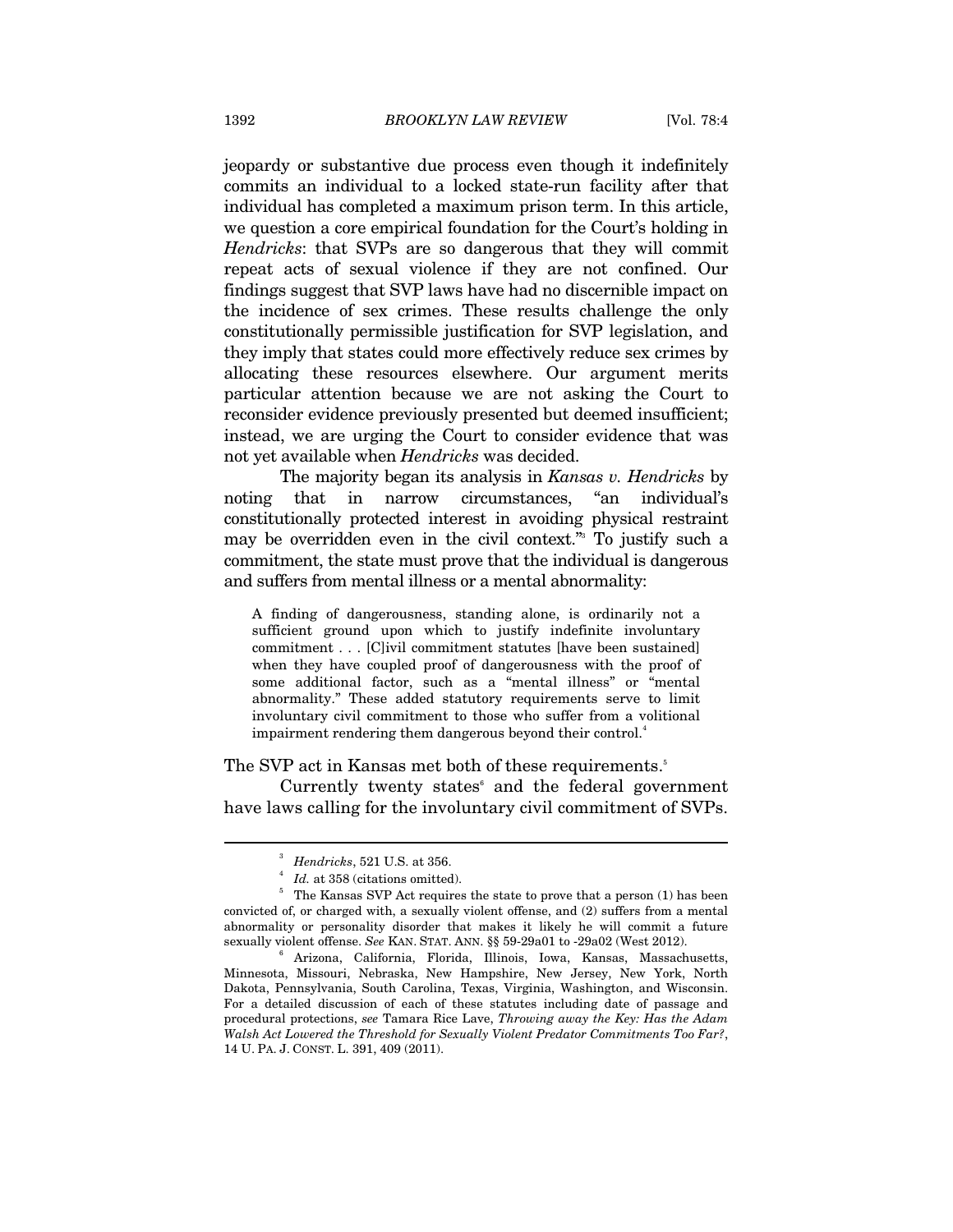As of the summer of 2008, at least 4446 individuals were confined nationwide pursuant to SVP laws.7 Two years earlier, the total civil commitment budget across the country equaled \$454.7 million, with states spending an average of \$94,017 per year on each committed SVP.<sup>8</sup>

SVP laws allow the state to use civil law to lock people away in circumstances that constitute the functional equivalent of punishment. They are forced to reside in secure facilities with armed guards,<sup>9</sup> are not free to leave and are subject to important limitations regarding diet, visitors, and activities. Most significantly, they have no idea when, or if, they will ever be released.<sup>10</sup> Given that the Fifth and Fourteenth Amendments bar the state from punishing a person twice for the same crime and that SVP laws are designed to specifically target individuals who have served their maximum prison sentence, the classification of

8 *See* GOOKIN, *supra* note 7, at 5.

<sup>7</sup> This number was calculated using data that we received directly from seventeen states. For the three states that did not provide us data (Florida, Nebraska, and Pennsylvania) and for the state that did not provide us complete data (Massachusetts), we used data that was published by the Washington State Institute for Public Policy. KATHY GOOKIN, COMPARISON OF STATE LAWS AUTHORIZING INVOLUNTARY COMMITMENT OF SEXUALLY VIOLENT PREDATORS: 2006 UPDATE, REVISED 1 (August 2007), *available at* http://www.wsipp.wa.gov/pub.asp?docid=07-08-1101. That study reported that the number of persons held under SVP laws in 2006 totaled 4534. Because that data was collected in 2006, and since the laws are still in effect, we are assuming that these states have more committed SVP's now than they did then. For instance, a recent article in the Star Tribune stated that there are currently 650 persons committed under Minnesota's SVP law, and one has just been granted release. Paul McEnroe, *First Sex Offender from State Program is Granted Release*, STAR TRIB., (Feb. 3, 2012, 11:32 PM), http://www.startribune.com/local/stpaul/138669904.html. For another article about sex offender commitments, see Monica Davey & Abby Goodnough, *Doubts Rise as States Hold Sex Offenders After Prison*, N.Y. TIMES, Mar. 4, 2007, at A1, *available at* http://www.nytimes.com/2007/03/04/us/04civil.html.

*See id.* at 1; ERIC S. JANUS, FAILURE TO PROTECT: AMERICA'S SEXUAL VIOLENT PREDATOR LAWS AND THE RISE OF THE PREVENTIVE STATE 21-22 (2006); *see also* Brief for Leroy Hendricks, Cross Petitioner, at 19, Kansas v. Hendricks, 521 U.S. 346 (1997) (No. 95-1649) ("Instead of receiving treatment in a therapeutic setting, respondent is incarcerated in a Department of Corrections facility, in a setting indistinguishable from his former convict status, and denied the privileges given to civilly committed inmates in Kansas."). For a representative look at a treating hospital, see Cal. Dep't of State Hosps., *DSH—Coalinga: Security*, CA.GOV, http://www.dsh.ca.gov/Coalinga/Security.asp (last visited Mar. 5, 2013) (describing the "state-of-the-art security system" that surrounds the hospital and lists security measures such as random shakedowns, metal detectors, and uniforms of inmates. "[A]ll patients are constantly and directly supervised.").<br><sup>10</sup> See Hendricks, 521 U.S. at 363-64 ("Hendricks focuses on his confinement's

potentially indefinite duration as evidence of the State's punitive intent. That focus, however, is misplaced. Far from any punitive objective, the confinement's duration is instead linked to the stated purpose of the commitment, namely, to hold the person until his mental abnormality no longer causes him to be a threat to others."); *see also* JANUS, *supra* note 9, at 22.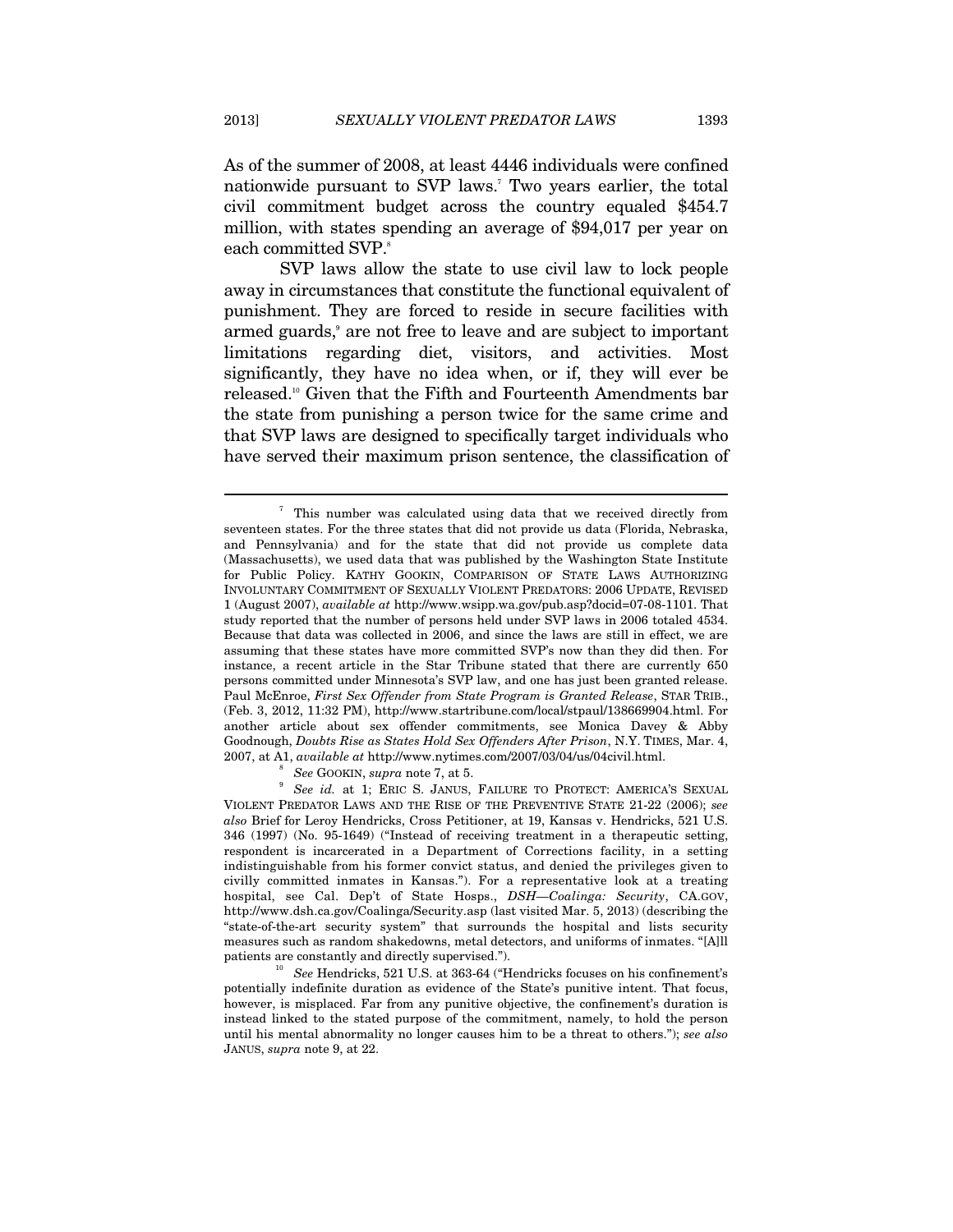the law as civil or criminal is critical. If the SVP law were classified as criminal, it would constitute an impermissible second punishment.11 If the law is civil, however, the state may continue to hold these individuals because the prohibition on double jeopardy would not apply.12

In *Hendricks*, the Court accepted the state's classification of the law as civil in large part because the justices simply presumed as true the legislature's empirical claim that SVPs are "extremely dangerous"<sup>13</sup> and their "likelihood of engaging in repeat acts of predatory sexual violence is high."14 The rationale for the law could not be deterrence, the Court reasoned, because it empirically assumed SVPs could not be deterred;<sup>15</sup> nor could it be retributive, because the only purpose for introducing prior criminal history was to show the presence of a mental disorder or dangerousness. Even though the state's civil commitment scheme involved indefinite confinement,<sup> $16$ </sup> the Court argued that the legislative findings justified such confinement because, "[f]ar from any punitive objective, the confinement's duration is instead linked to the stated purposes of the commitment, namely, to hold the person until his mental abnormality no longer causes him to be a threat to others." $17$ 

*Ex parte* Lange, 85 U.S. (18 Wall.) 163, 168 (1873).

<sup>12</sup> Hendricks, 521 U.S. at 369 (discussing Baxstrom v. Herold, 383 U.S. 107 (1966), in which the Court "expressly recognized that civil commitment could follow the expiration of a prison term without offending double jeopardy principles.").  $I_d$  at 351.  $I_d$ 

 $^{\rm 15}$  The Court explained why the legislature could not have intended that the Act deter SVPs:

Nor can it be said that the legislature intended the Act to function as a deterrent. Those persons committed under the Act are, by definition, suffering from a "mental abnormality" or a "personality disorder" that prevents them from exercising adequate control over their behavior. Such persons are therefore unlikely to be deterred by the threat of confinement.

<sup>&</sup>lt;sup>11</sup> In *Ex parte Lange*, the Court explained the principle behind double jeopardy:

If there is anything settled in the jurisprudence of England and America, it is that no man can be twice lawfully punished for the same offence. And . . . there has never been any doubt of its entire and complete protection of the party when a second punishment is proposed in the same court, on the same facts, for the same statutory offence.

*Id.* at 362-63.<br><sup>16</sup> The Court used the term "affirmative restraint" because it is one of the factors from *Kennedy v. Mendoza-Martinez*, 372 U.S. 144 (1963), that is used to distinguish criminal from civil statutes. *Hendricks*, 521 U.S. at 394 (Breyer, J., dissenting).

<sup>&</sup>lt;sup>17</sup> *Id.* at 363 (majority opinion).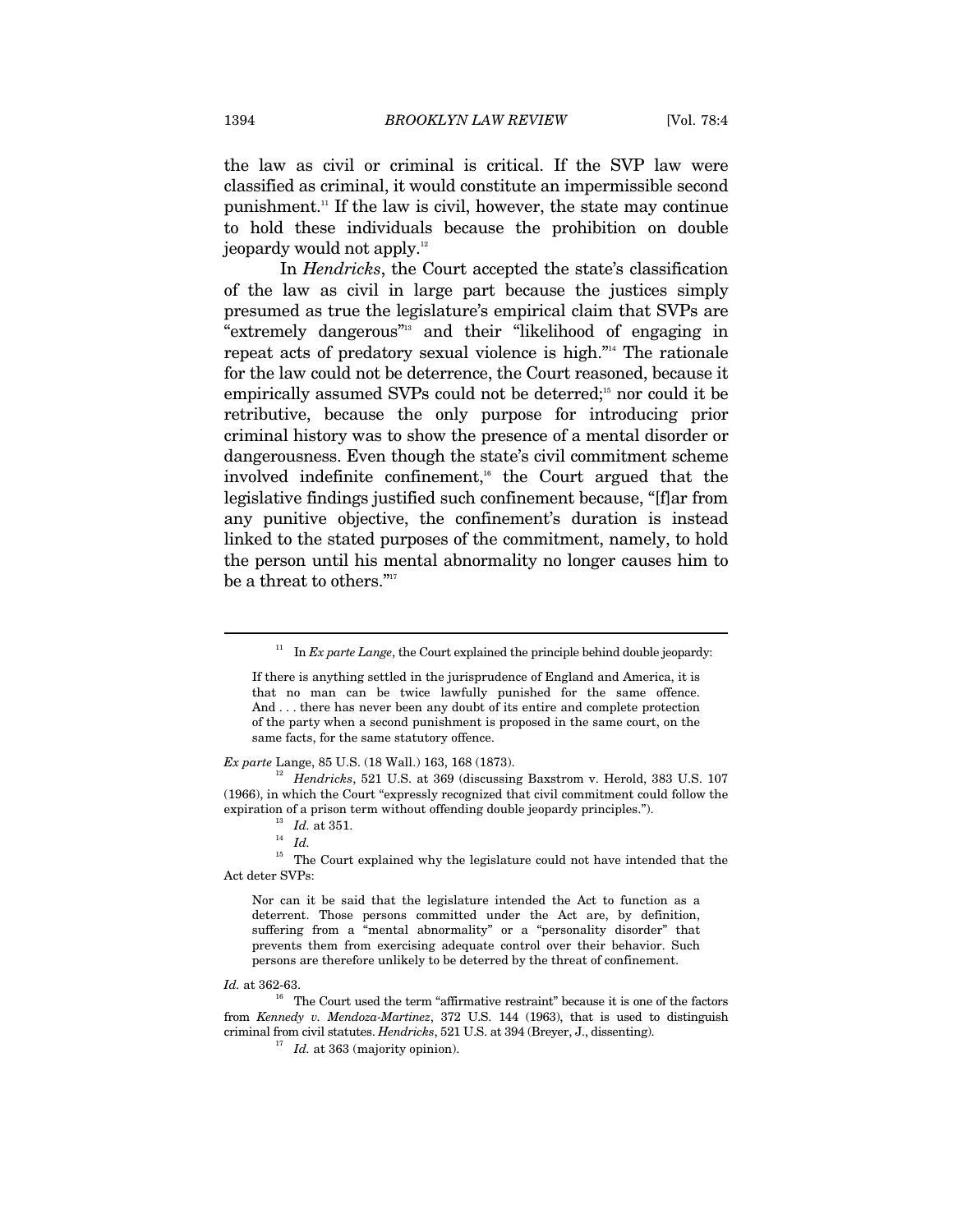Many have criticized the Court's holding in *Hendricks*. 18 Eli Rollman argues that several factors show that the law should be considered criminal, including "the fact that implementation of the Act is delayed until the 'anticipated release' of a prisoner, thereby lessening the effect of any treatment while simultaneously maximizing punishment."<sup>19</sup> Andrew Campbell criticizes the majority for allowing the states to "[m]erely redefine any measure which is claimed to be punishment as 'regulation,' and, magically, the Constitution no longer prohibits its imposition."20 Others have focused their attention on the nebulous quality of a "mental abnormality."<sup>21</sup> The American Psychiatric Association created a taskforce to evaluate SVP laws and concluded that, "sexual predator commitment laws represent a serious assault on the integrity of psychiatry, particularly with regard to defining mental illness and the clinical conditions for compulsory treatment."<sup>22</sup> Still another line of critique focuses on the use of actuarial instruments to prove dangerousness. Bernard Harcourt criticizes the actuarial nature of SVP laws for treating offenders as objects,<sup>23</sup> while Richard Wollert<sup>24</sup> and Tamara Lave<sup>25</sup> contend that we simply do not have the ability to accurately predict future dangerousness, which means that these states are locking away people who would not reoffend if released.

<sup>18</sup> For a general critique of sexually violent predator laws, see JANUS, *supra* note 9, at 36-38 (arguing that SVP laws undermine the Constitution's due process protections by

inappropriately blurring the line between punishment and civil commitment). 19 Eli M. Rollman, *Supreme Court Review*, *"Mental Illness": A Sexually Violent* 

<sup>&</sup>lt;sup>20</sup> Andrew D. Campbell, Note, Kansas v. Hendricks: Absent a Clear Meaning *of Punishment, States Are Permitted to Violate Double Jeopardy Clause*, 30 LOY. U. CHI. L.J. 87, 87 (1998) (quoting Justice Marshall dissenting in *United States v. Salerno*, 481 U.S. 739, 760 (1987)).<br><sup>21</sup> *See* Stephen J. Morse, *Fear of Danger, Flight from Culpability*, 4 PSYCHOL.

PUB. POL'Y & L. 250, 261 (1998) (arguing that the term "mental abnormality" is "circularly defined . . . collap[sing] all badness into madness"); Bruce J. Winick, *Sex Offender Law in the 1990s: A Therapeutic Jurisprudence Analysis*, 4 PSYCHOL. PUB. POL'Y & L. 505, 525-30 (1998) (arguing that the definition of mental abnormality is so broad that it can apply to any behavior).  $^{22}$  AM. PSYCHIATRIC ASS'N, DANGEROUS SEX OFFENDERS: A TASK FORCE

REPORT OF THE AMERICAN PSYCHIATRIC ASSOCIATION 173 (1999).<br><sup>23</sup> BERNARD E. HARCOURT AGAINST PREDICTION: PROFILING, POLICING, AND

PUNISHING IN AN ACTUARIAL AGE (2007) (also contending that the SVP laws are radically inefficient by focusing resources on rare events). 24 Richard Wollert, *Low Base Rates Limit Expert Certainty When Current* 

*Actuarials Are Used to Identify Sexually Violent Predators: An Application of Bayes's* 

<sup>&</sup>lt;sup>25</sup> Tamara Rice Lave, *Controlling Sexually Violent Predators: Continued Incarceration at What Cost?*, 14 NEW CRIM. L. REV. 213 (2011).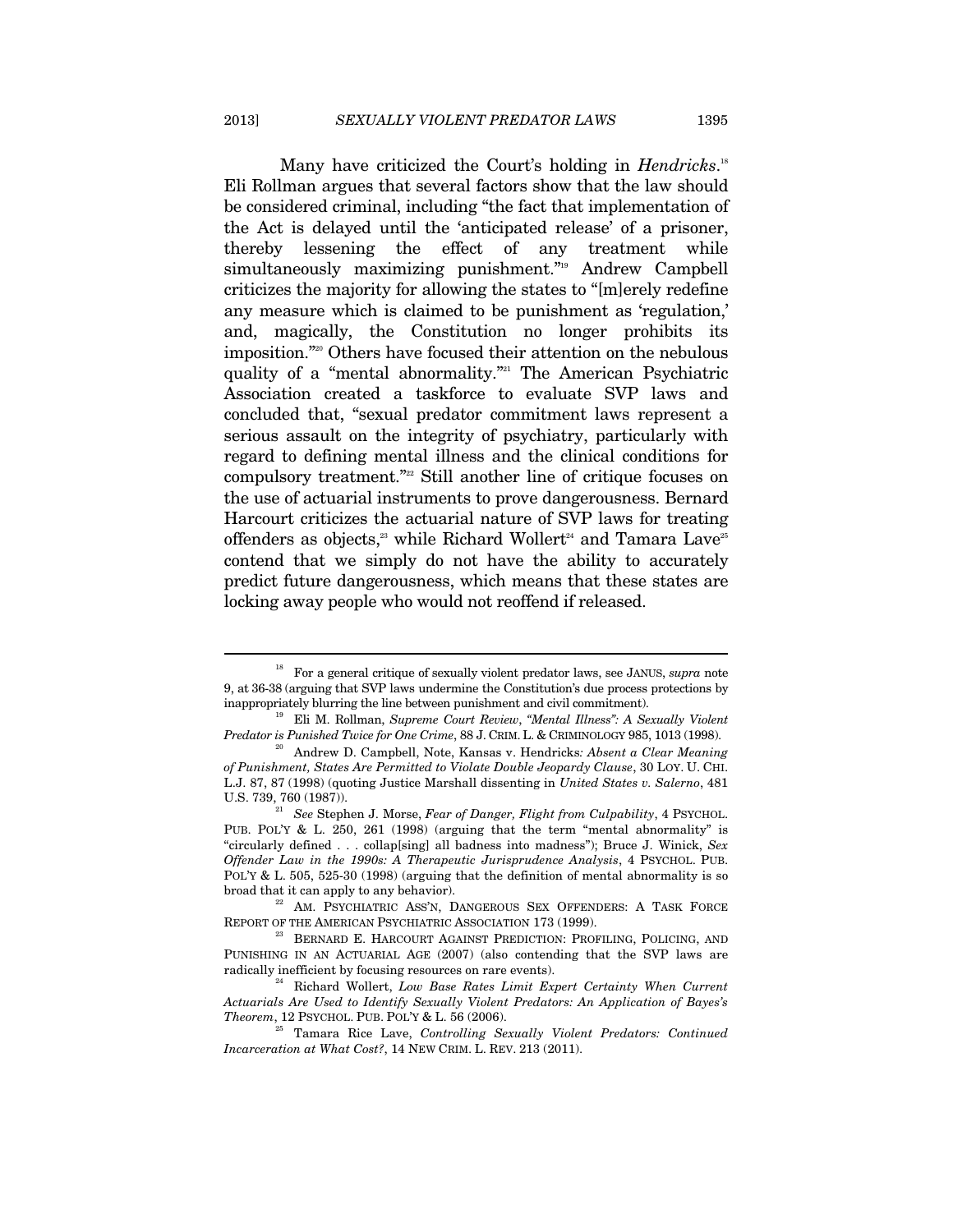In this article, we expand on these criticisms in a new and important way. We question whether SVPs are "extremely dangerous" and thus highly likely to commit violent sex crimes if released. In our analysis, we use original data gathered directly from SVP states to review commitments across the country. Next, using panel data for the last few decades, we examine the impact of SVP laws on the incidence of sex-related homicide and forcible rape. We also use data collected in the National Child Abuse and Neglect Data System (NCANDS) to examine the impact of SVP legislation on the incidence of non-fatal child sexual abuse.<sup>26</sup> Finally, since underreporting poses problems in accurately measuring the incidence of sex crimes, we also examine gonorrhea rates, a common proxy for the prevalence of sexual abuse.

We found that SVP laws have had no discernible impact on the incidence of sex crimes or gonorrhea—a result that carries enormous constitutional significance.<sup>27</sup> If the state cannot justify its law on incapacitation grounds, then it must offer another reason for locking these individuals away indefinitely—*under the constraints imposed by the Constitution*. The state may not continue to hold persons in custody who have served their

355 U.S. 184, 187-88. Therefore it does not make sense to argue that individual SVPs must make a showing particular to their case, because if the law is not constitutional, then the state is barred from trying to commit anyone under it in the first place.

<sup>26</sup> *See* Nat'l Data Archive on Child Abuse & Neglect, *National Child Abuse and Neglect Data System (NCANDS), Detailed Case Data Component (DCDC)*, NDACAN, http://www.ndacan.cornell.edu/ndacan/Datasets/Abstracts/DatasetAbstract\_NCANDS\_General.html (last visited Mar. 5, 2013) [hereinafter *NCANDS Data*].

<sup>&</sup>lt;sup>27</sup> At first glance, it may appear that our methodology is ruled out by *McCleskey v. Kemp*, 481 U.S. 279 (1987), where the Court held that even if a large scientific study showed the death penalty had a racially discriminatory impact, a petitioner must still show that the discrimination was purposeful. Unlike in *McCleskey*, however, we are not using statistics to make an equal protection argument but instead to examine whether SVP law is civil or criminal. If the state cannot justify SVP law on non-punitive grounds, then it must be struck down as a violation of double jeopardy. In *Green v. United States*, 355 U.S. 184 (1957), the Supreme Court reversed Green's conviction for first degree murder on the grounds that it constituted double jeopardy. Justice Black explained why the framers considered double jeopardy such a serious infringement of a person's rights:

The constitutional prohibition against "double jeopardy" was designed to protect an individual from being subjected to the hazards of trial and possible conviction more than once for an alleged offense. . .The underlying idea, one that is deeply ingrained in at least the Anglo-American system of jurisprudence, is that the State with all its resources and power should not be allowed to make repeated attempts to convict an individual for an alleged offense, thereby subjecting him to embarrassment, expense and ordeal and compelling him to live in a continuing state of anxiety and insecurity, as well as enhancing the possibility that even though innocent he may be found guilty.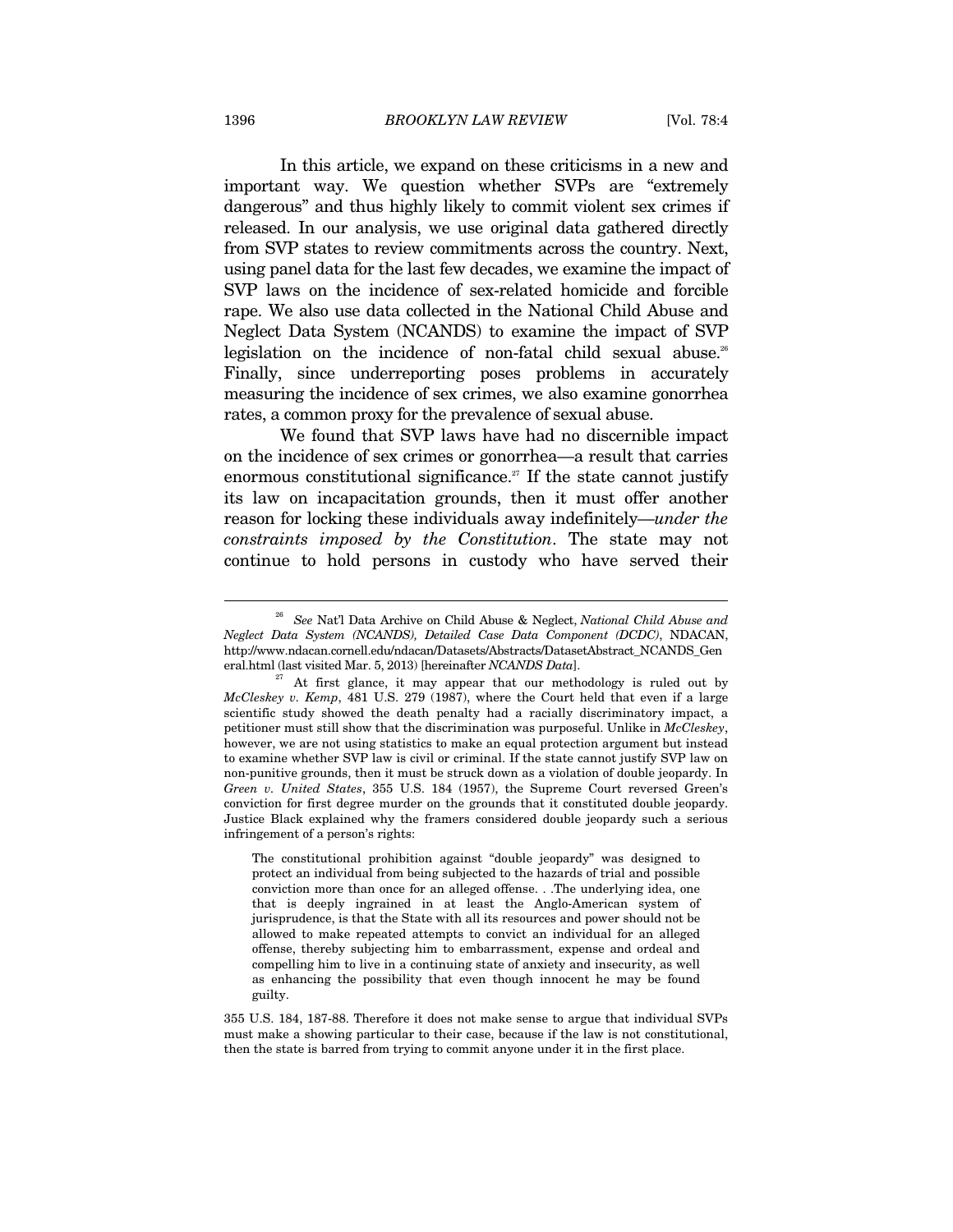maximum prison sentence under a justification that they deserve additional custody to pay for their crimes. Nor may the state lock up persons as SVPs to deter would-be offenders. Both these reasons are punitive, and they violate double jeopardy.

Furthermore, because SVP laws infringe on a fundamental liberty interest, they are subject to heightened scrutiny under the Fifth and Fourteenth Amendments.<sup>28</sup> The Court has consistently held that, to meet the demands of substantive due process, a civil commitment law must only apply to individuals who are mentally ill and dangerous.<sup>29</sup> Our findings show that SVP laws are not so narrowly tailored.

We believe that our contribution is methodological, substantive, and theoretical. Too often in the debate over sex offender policy, politicians and judges make empirical claims about sex offenders without ever questioning the veracity of those claims.<sup>30</sup> We hope that by challenging some of those empirical claims, we will influence more policy makers to do the same. Secondly, these laws are *expressly* premised on the claim that SVPs currently suffer from mental illness, which causes them to have "serious difficulty in controlling behavior," thus making them distinguishable "from the dangerous but typical recidivist."<sup>31</sup> Yet we show that the best available evidence of those in SVP custody suggests that these individuals are *not* in fact distinguishable from the "dangerous but typical recidivist," which is pivotal to the distinction between civil and criminal laws. Finally, there is a robust debate in legal academia regarding the extent to which courts should defer to legislative findings.<sup>32</sup> We

<sup>&</sup>lt;sup>28</sup> "Freedom from physical restraint being a fundamental right, the State must have a particularly convincing reason, which it has not put forward, for such discrimination against insanity acquittees who are no longer mentally ill." Foucha v.

<sup>&</sup>quot;A finding of dangerousness, standing alone, is ordinarily not a sufficient ground upon which to justify indefinite involuntary commitment. We have sustained civil commitment statutes when they have coupled proof of dangerousness with the proof of some additional factor, such as a 'mental illness' or 'mental abnormality.'" Kansas v. Hendricks, 521 U.S. 346, 358 (1997) (internal citations omitted); *see also* Addington v. Texas, 441 U.S. 418, 433 (holding that to civilly commit someone to a mental institution, the state is required by the Due Process Clause to prove by clear and convincing evidence that the person is mentally ill and requires hospitalization for "his own welfare and protection of others"). 30 *See generally* Tamara Rice Lave, *Inevitable Recidivism: The Birth and* 

*Centrality of an Urban Legend*, 34 INT'L J.L. & PSYCHIATRY 186, 187-88 (2011).<br><sup>31</sup> Kansas v. Crane, 534 U.S. 407, 413 (2002).

<sup>32</sup> *See, e.g.*, Caitlin E. Borgmann, *Rethinking Judicial Deference to Legislative Fact-Finding*, 84 IND. L.J. 1 (2009) (arguing that legislatures are poorly suited for gathering and evaluating facts impartially, especially when considering legislation restricting controversial or minority rights and thus advocating that courts should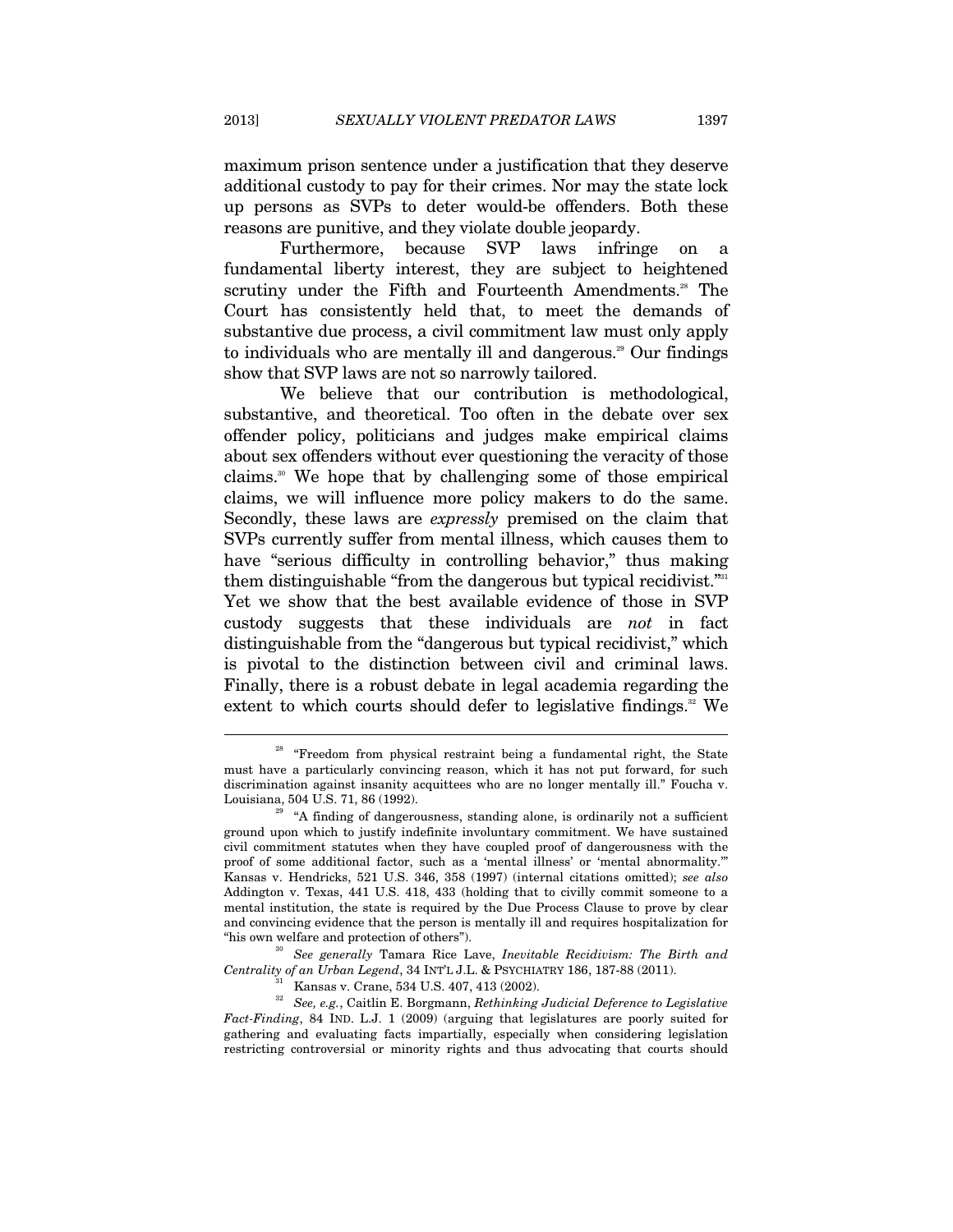hope that our article will lend support to the importance of independent fact-finding, especially when fundamental rights of unpopular groups are at stake.

Our article proceeds as follows. In Part I, we discuss the theory explaining why SVP laws should have an impact on sex crimes. In Part II, we introduce the original data that we gathered to conduct part of our analysis. In Part III, we evaluate whether SVP laws have resulted in increased commitments, and in Part IV we analyze whether they have had an impact on the incidence of sexual homicide, forcible rape, child sexual abuse, and/or gonorrhea. In Part V, we suggest that our findings are not surprising in light of the literature on aging and dangerousness. Part VI briefly explores whether our results are due at least in part to the state's inability to accurately predict who will re-offend, and Part VII is devoted to considering whether the state might more effectively fight sex crimes by directing resources elsewhere. Finally, Part VIII discusses the constitutional implications for our findings.

## I. THEORY: WHAT ARE THE IMPLICATIONS OF SVP LAW FOR THE RATE OF SEX CRIMES?

SVP laws are explicitly premised on the notion that there is a small, readily identifiable segment of the population that is so dangerous that public safety demands they be locked away.<sup>33</sup> If this claim were true then we would expect to see what criminologists term an "incapacitation effect"—in other words, removing these dangerous people from the community should discernibly reduce the rate of crimes that they are at risk of

independently review the factual foundation of legislation that curtails basic individual rights, regardless of whether those rights are subject to heightened scrutiny); Ruth Colker & James J. Brudney, *Dissing Congress*, 100 MICH. L. REV. 80 (2001) (criticizing the Rehnquist Court for using its authority to diminish the proper role of Congress, including by "transforming what had been considered proper factual questions within Congress's purview into legal questions for the Court's exclusive determination" and thus "displacing Congress's proper factfinding role"); John O. McGinnis & Charles W. Mulaney, *Judging Facts Like Law: The Courts Versus Congress in Social Fact-Finding*, 25 CONST. COMMENT. 69 (2008) (advocating for "independent judicial evaluation of facts necessary" for assessing the constitutionality of legislation).

<sup>&</sup>lt;sup>33</sup> "The bill is narrowly tailored to focus on the smaller number of habitual sex offenders who, because of their psychological makeup, pose an immediate danger to the public as soon as they are released from prison." *In re* Care & Treatment of Hendricks, 912 P.2d 129, 140 (Kan. 1996) (Larson, J., dissenting) (quoting testimony of State Senator Bob Vancrum before Kansas Senate Judiciary Committee on Feb. 22, 1994) (internal quotation marks omitted), *rev'd sub. nom.* Kansas v. Hendricks, 521 U.S. 346 (1997).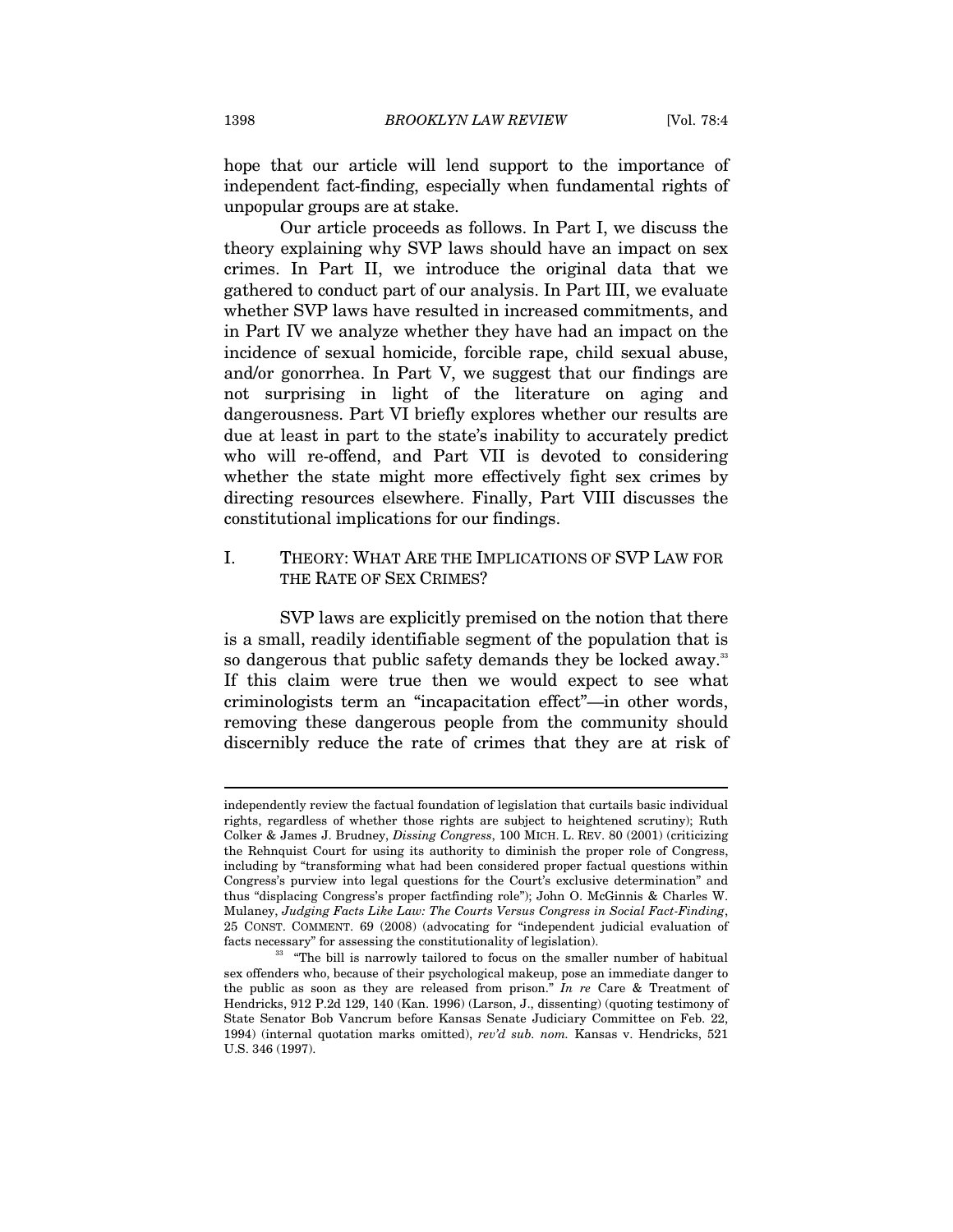committing.34 Specifically, we would expect to see a noticeable decrease in the rate of sexual homicide, forcible rape, and child sexual abuse.

Of course, it is also possible that SVP laws have an impact on the incidence of certain crimes because they deter would-be sex offenders from violating the law. A deterrence theory is modeled on a rational choice view, which assumes that if the costs of violating a law are high enough, a person will choose not to offend.<sup>35</sup> This would be the case if a would-be sex offender decided not to violate the law because he did not want to risk lifetime commitment as a SVP.

Extensive literature exists on the impact of law on crime,<sup>36</sup> and such studies have played an important role in the debate over the death penalty. Some scholars contend that the death penalty saves lives,<sup>37</sup> but others find no significant evidence of deterrence.<sup>38</sup>

<sup>34</sup> For a general discussion of incapacitation and deterrence, see Daniel S. Nagin, *Deterrence and Incapacitation*, *in* THE HANDBOOK OF CRIME AND PUNISHMENT 345-68 (Michael Tonry ed., 1998). 35 *See* THOMAS HOBBES, LEVIATHAN 162 (Richard Tuck ed., Cambridge Univ.

Press 1996) (1651) (arguing that the purpose of punishment is to convince people to obey the law, "If the harm inflicted be lesse than the benefit, or contentment that naturally followeth the crime committed, that harm is not within the definition; and is rather the Price, or Redemption, than the Punishment of a Crime; Because it is of the nature of Punishment, to have for end, the disposing of men to obey the Law; which end (if it be lesse than the benefit of transgression) it attaineth not, but worketh a contrary effect"); CESARE BONESANA & MARCHESE BECCARIA, OF CRIMES AND PUNISHMENTS (Edward D. Ingraham, trans., 1819) (arguing that "[t]he end of punishment, therefore, is no other than to prevent the criminal from doing further injury to society, and to prevent others from committing the like offence. Such punishments, therefore, and such a mode of inflicting them, ought to be chosen, as will make the strongest and most lasting impressions on the minds of others, with the least torment to the body of the criminal . . . . Crimes are more effectually prevented by the *certainty* than the *severity* of punishment . . . . That a punishment may produce the effect required, it is sufficient that the evil it occasions should exceed the good expected from the crime, including in the calculation the certainty of the punishment, and the privation of the expected advantage."); JEREMY BENTHAM, AN INTRODUCTION TO THE PRINCIPLES OF MORALS AND LEGISLATION (Macmillan 1948) (1789) (contending that the purpose of punishment is to dissuade wrongdoing: "the value of the punishment must not less in any case than what is sufficient to outweigh that of the profit of the offense.").

See, e.g., FRANKLIN ZIMRING & GORDON HAWKINS, INCAPACITATION: PENAL CONFINEMENT AND THE RESTRAINT OF CRIME (1995) (exploring how useful the modern prison is in restraining crime and the effectiveness of incapacitation); Isaac Erlich, *The Deterrent Effect of Criminal Law Enforcement*, 1 J. LEGAL STUD. 259 (1972) (an analytical and empirical examination of the extent of the deterrent effect of law enforcement). 37 *See, e.g.*, Hashem Dezhbakhish et al., *Does Capital Punishment Have* 

*Deterrent Effect? New Evidence from Postmoratorium Panel Data*, 5 AM. L. & ECON. REV. 344 (2003) (arguing that each execution results on average in eighteen fewer murders); Isaac Ehrlich, *The Deterrent Effect of Capital Punishment: A Matter of Life and Death*, 65 AM. ECON. REV. 397 (1975) (arguing for the existence of the differential deterrent effect of capital punishment); Paul R. Zimmerman, *State Executions,*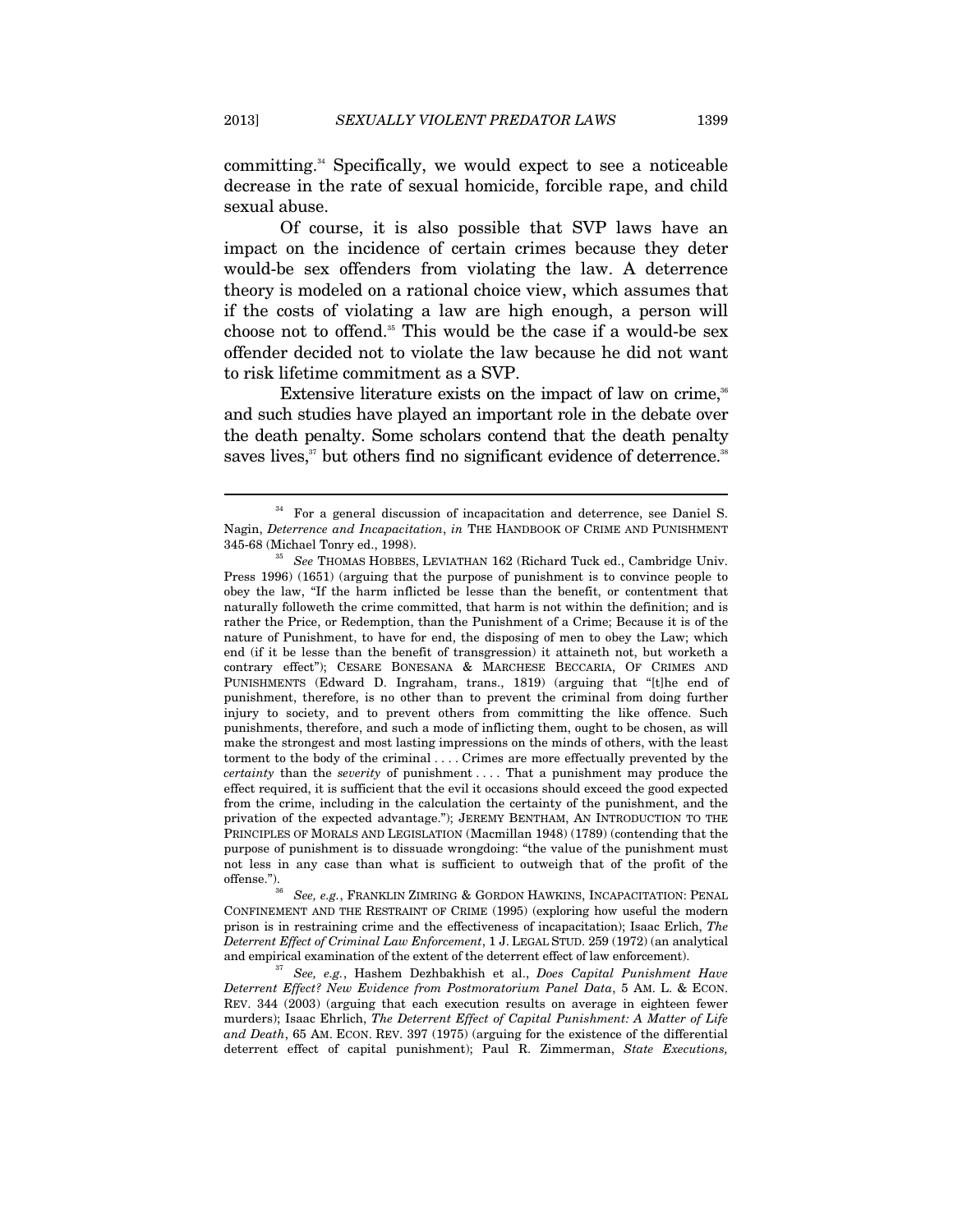In a 2005 article in the *Stanford Law Review*, John J. Donohue and Justin Wolfers tested the robustness of these studies, ultimately concluding that, "existing evidence for deterrence is surprisingly fragile."39 Other scholars argue that the death penalty actually increases the murder rate.<sup>40</sup> In 2012, however, the National Academy of Sciences published a report in which they found that there is insufficient evidence from the research conducted to date to show definitively whether the death penalty has an impact of any kind on the homicide rate.<sup>41</sup>

Although we use many of the same methodologies to evaluate the impact of SVP legislation, our analysis contains a key difference as compared to the death penalty debate. Even if the death penalty does not deter murder, it may still be constitutional. A proponent of capital punishment could argue that the death penalty is justified because the offender deserves it; indeed, a retributivist would argue that deterrence is irrelevant to what punishment a person should receive.42 A proponent of SVP laws, in contrast, *cannot* ignore that the laws may have no incapacitation effect. Such a proponent would not be able to say that a SVP deserves to be locked away based on the severity of the SVP's underlying conduct because that would be a punitive rationale, which would make the laws criminal and not civil. Deterrence is also a punitive rationale,<sup>43</sup> which means that a proponent cannot

*Brutalization: The Dual Effects of Executions*, 17 JUST. Q. 685 (2000) (finding an increase in the level of argument-based murders of strangers in the period following execution); Joanna M. Shepherd, *Deterrence Versus Brutalization: Capital Punishment's Differing Impacts Among States*, 104 MICH. L. REV. 203 (2005) (showing rate of murder increased in thirteen states following executions).

 $^{41}\;$  COMM. ON LAW  $\&$  JUSTICE AT THE NAT'L RESEARCH COUNCIL, DETERRENCE AND THE DEATH PENALTY, REPORT BRIEF 2 (Daniel S. Nagin & John V. Pepper, eds. Apr. 2012), *available at* http://www.deathpenaltyinfo.org/documents/NatResCouncil-Deterr.pdf.

*Deterrence, and the Incidence of Murder*, 7 J. APPLIED ECON. 163 (2004) (arguing that a state execution deters approximately fourteen murders per year on average).

<sup>38</sup> *See, e.g.*, Lawrence Katz et al., *Prison Conditions, Capital Punishment, and Deterrence*, 5 AM. L. & ECON. REV. 318 (2003) (arguing that there is little systematic evidence that the execution rate influences the crime rate).

<sup>39</sup> John J. Donohue & Justin Wolfers, *Uses and Abuses of Empirical Evidence in the Death Penalty Debate*, 58 STAN. L. REV. 791, 794 (2005). 40 *See, e.g.*, John K. Cochran & Mitchell B. Chamlin, *Deterrence and* 

 $2^2$  "Judicial punishment can never be used merely as a means to promote some other good for the criminal himself or for civil society, but instead it must in all cases be imposed on him only on the ground that he *has committed a crime* . . . ." IMMANUEL KANT, THE METAPHYSICAL ELEMENTS OF JUSTICE 138 (John Ladd, trans., 2d ed. 1999) (1797) (emphasis added).  $43$  "If the apparent magnitude, or rather value of that pain be greater than

the apparent magnitude or value of the pleasure or good he expects to be the consequence of the act, he will be absolutely prevented from performing it." Jeremy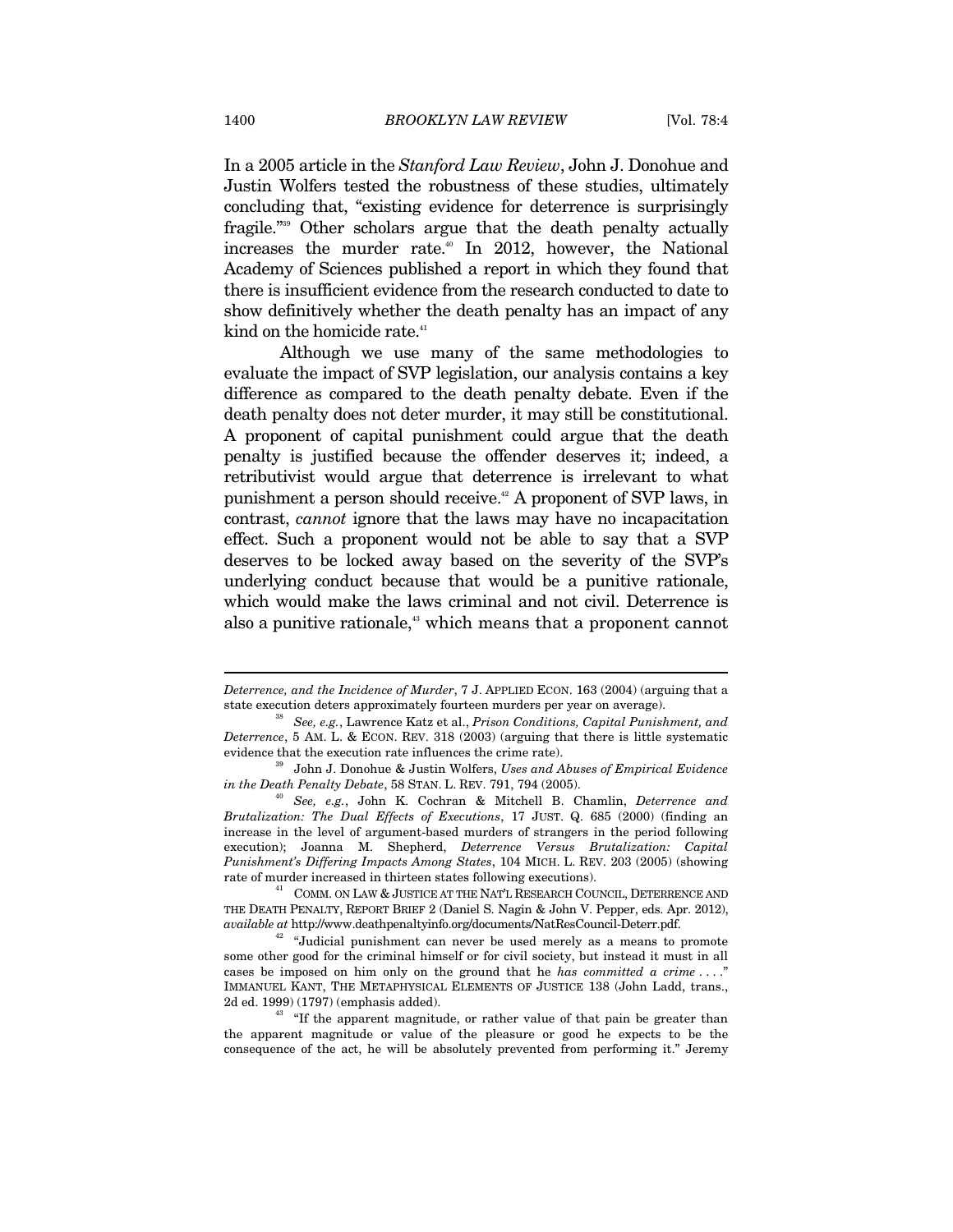justify SVP legislation under the theory that it dissuades other would-be sex offenders from violating the law. In a criminal law regime, the state may not imprison someone subsequent to serving the maximum jail sentence—as SVPs by definition have—because the additional time would constitute a second punishment for the same crime and thus violate the Fifth Amendment ban on double jeopardy.

#### *A. How Much of an Impact Should We Expect?*

Evaluating the impact of SVP laws on the incidence of forcible rape and sex-related homicide requires taking a stance on the *counterfactual*—what would have happened to rates of crime and sexual abuse in SVP states had these laws never been passed? Taking a stance is necessary because the estimated impact of the law is the gap between the observed prevalence of crime or sexual abuse and the prevalence shown in the counterfactual. In this context, approximating the counterfactual is complicated by two factors. First, most SVP laws were passed during a period of decreasing crime in the United States.<sup>44</sup> Thus, it is easy for a simplistic analysis to conflate the effect of SVP passage on the incidence of crime and sexual abuse with secular trends in crime. Crime and disorder are lower after SVP passage than before, but this holds true for states that have not passed any SVP law. Second, states that passed SVP legislation are not necessarily comparable to states that did not. In particular, these two groups of states might have had rates of crime and sexual abuse that differed, even if no SVP law had been enacted.

To address these difficulties, we focus on two research designs. The first of these is a difference-in-differences design that compares the incidence of crime, for example, between SVP and non-SVP states after passage, to create a benchmark for how different crime would have been had no SVP law ever been passed. The benchmark taken is the difference in the incidence of crime between SVP and non-SVP states *before*  passage. The core assumption behind this method is that the difference between the counterfactual prevalence of crime in SVP states and observed prevalence of crime in non-SVP states

Bentham, *Principles of Penal Law*, *in* 1 THE WORKS OF JEREMY BENTHAM 396 (John Bowring ed. 1843).

 $^{44}$  See generally FRANKLIN E. ZIMRING, THE GREAT AMERICAN CRIME DECLINE (2006) (documenting and discussing theories that explain the American crime decline of the 1990s).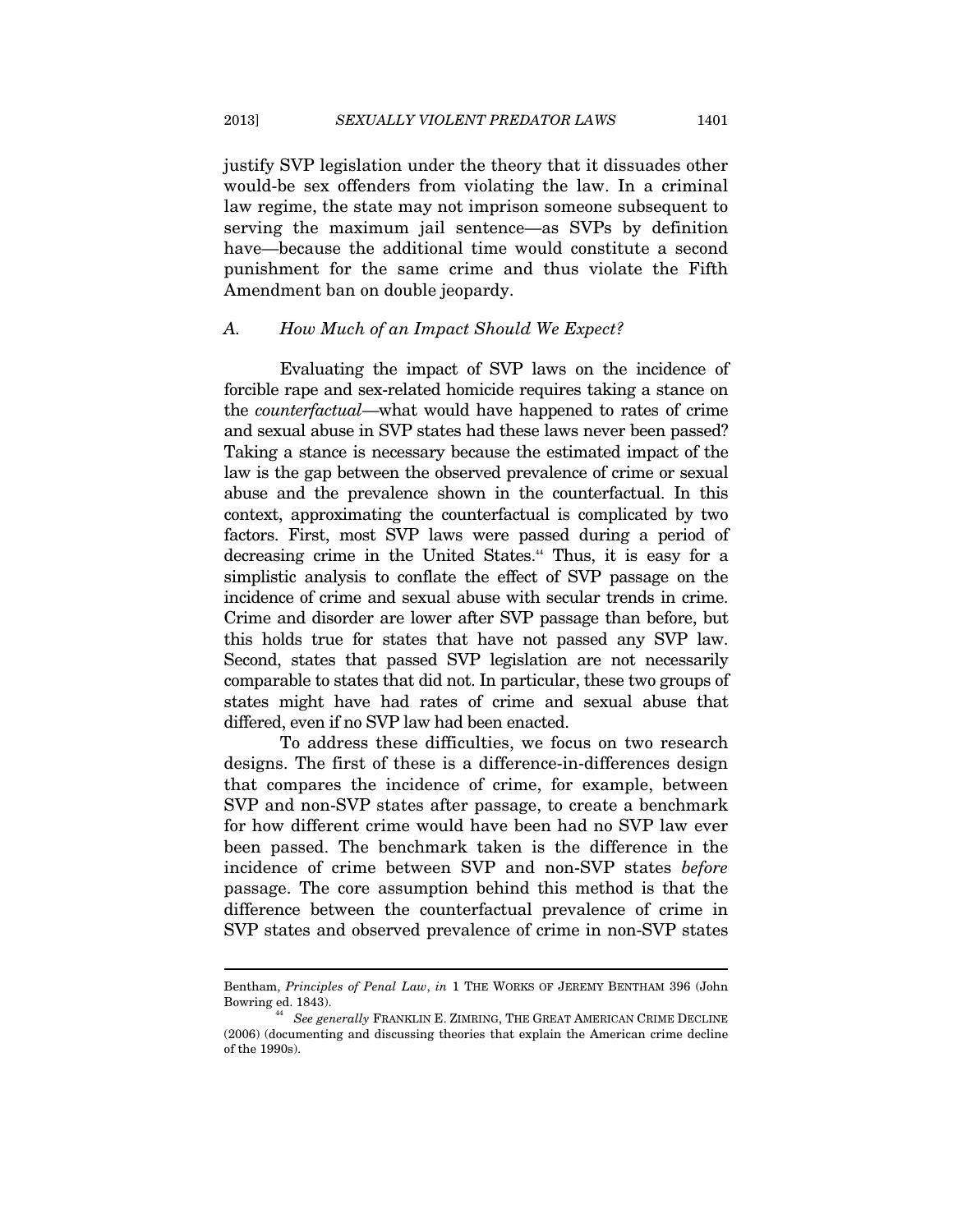does not change over time. Our second approach is a generalization of the difference-in-differences approach that takes advantage of the idiosyncratic timing of the year each state passed SVP legislation. This second approach supplements the use of non-SVP states as a control group by using the prevalence of crime in an SVP state prior to SVP passage. This method fully exploits the assumption of no anticipatory behavior, by which we mean that SVP laws should not affect the prevalence of crime until after date of passage.

As is the case with many empirical examinations of the social impact of law, our results are subject to statistical imprecision. Overall, however, our estimates are consistent with SVP laws having no discernible deterrent or incapacitation effects.

We use the existing literature to assess the statistical power delivered by this design.

#### *B. Does Underreporting Distort our Results?*

Many contend that the rate of underreporting in sex cases is high,<sup>45</sup> which means that our results could be skewed downwards as a result. To get around this potential problem, we also analyze whether SVP laws have had an impact on the incidence of gonorrhea, as it is frequently used as a proxy for the incidence of sexual abuse. Sue Whaitiri and Patrick Kelly studied all children seen at an Auckland, New Zealand hospital since 1992 who had been diagnosed with genital gonorrhea. They found that at least forty percent of these children had gotten the disease through sexual abuse.<sup>46</sup> Sten Vermund and others studied medical screening data collected on 2521 adolescents at entry into juvenile detention facilities in New York City between 1983 and 1984, and they found that a

<sup>45</sup> *See, e.g.*, Jody Clay-Warner & Callie Harbin Burt, *Rape Reporting After Reforms: Have Times Really Changed?*, 11 VIOLENCE AGAINST WOMEN 150 (2005); Bonnie S. Fisher et al., *Reporting Sexual Victimization to the Police and Others: Results From a National-Level Study of College Women*, 30 CRIM. JUST. & BEHAV. 6, 7 (2003); Lita Furby et al., *Sex Offender Recidivism: A Review*, 105 PSYCHOL. BULL. 3, 9 (1989); Mary P. Koss et al., *The Scope of Rape: Incidence and Prevalence of Sexual Aggression and Victimization in a National Sample of Higher Education Students*, 55 J. COUNSELING & CLINICAL PSYCHOL., 162-70 (1987); John J. Sloan III et al., *Assessing the Student Right to Know and Campus Security Act of 1999: An Analysis of the Victim Reporting Practices of College and University Students*, 43 CRIME & DELINQUENCY 148, 158 (1997) (finding that only 22 percent of rape and 17 percent of sexual assaults were reported to local law enforcement, campus police or security or other authorities). For a critical discussion of underreporting in sex crimes, see Lave, *supra* note 25, at 221-24. 46 Sue Whaitiri & Patrick Kelly, *Genital Gonorrhea in Children: Determining the* 

*Source and Mode of Infection*, ARCHIVES OF DISEASE IN CHILDHOOD, 96, 247-51 (2009).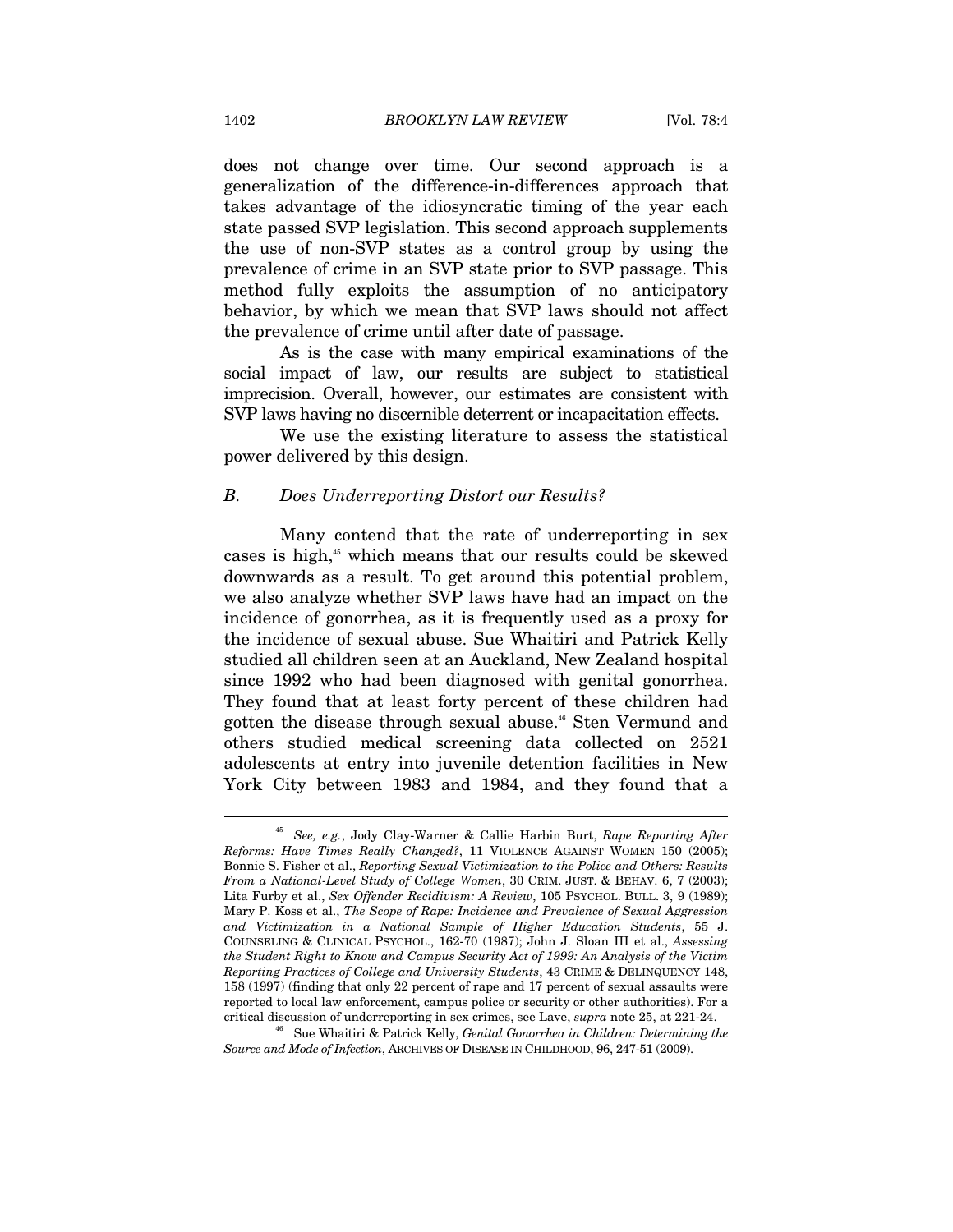history of sexual abuse was strongly correlated with gonorrhea or syphilis.<sup>47</sup>

## *C. How Much of an Impact Is Required for SVP Laws to be Constitutional?*

In *Hendricks*, the Supreme Court upheld SVP legislation under the theory that the state had the right to lock up persons who suffer from a mental disorder that causes them to be "extremely dangerous."48 To assess whether this claim is true, however, we must have some way of quantifying what "extremely dangerous" means. In other words, how dangerous must a person be for the Constitution to allow the state to lock that person away?

In *Kansas v. Crane*, the Court attempted to clarify the *Hendricks* standard for "mental abnormality" or "personality disorder," which originally required that the disorder make it "difficult if not impossible for the person to control his behavior."49 Michael Crane, a convicted sex offender, appealed his commitment as a SVP. The Kansas Supreme Court overturned the commitment because no finding had been made at trial that Crane was unable to control his dangerous behavior, as required under the U.S. Constitution by *Hendricks*. 50 The state of Kansas appealed, arguing that the Kansas Supreme Court had interpreted the holding in *Hendricks* too restrictively.<sup>51</sup> In a 7-2 decision, the Court agreed and vacated the Kansas Supreme Court's judgment.<sup>52</sup>

Even though the *Hendricks* opinion had specifically described the Kansas law as being akin to laws that provided for the "forcible civil detainment of people who are *unable* to control their behavior,"53 the Court now held that the state did

<sup>47</sup> Sten H. Vermund et al., *History of Sexual Abuse in Incarcerated Adolescents with Gonorrhea or Syphilis*, 11 J. ADOLESCENT HEALTH CARE 449 (1990); *see also* Stephen C. Boos, *Abuse Detection and Screening*, *in* CHILD ABUSE AND NEGLECT, GUIDELINES FOR IDENTIFICATION, ASSESSMENT, AND CASE MANAGEMENT 10 (Marilyn Strachan Peterson & Michael Durfee eds. 2003) ("[D]iseases such as gonorrhea, syphilis, chlamydia, genital herpes and genital warts usually have the same implication in children as in adults. Sexually transmitted diseases require an evaluation for sexual abuse."); Kristen Alexander et al., *Interviewing Children*, *in* CHILD ABUSE AND NEGLECT, *supra*. 48 Kansas v. Hendricks, 521 U.S. 346, 351 (1997).

<sup>&</sup>lt;sup>49</sup> Id. at 358 (citing KAN. STAT. ANN. § 59-20a02(b) (1994)).<br><sup>50</sup> Kansas v. Crane, 534 U.S. 407, 411 (2002).<br><sup>51</sup> Id. at 4109.<br><sup>52</sup> Id. at 415.<br>*Hendricks*, 521 U.S. at 357 (emphasis added).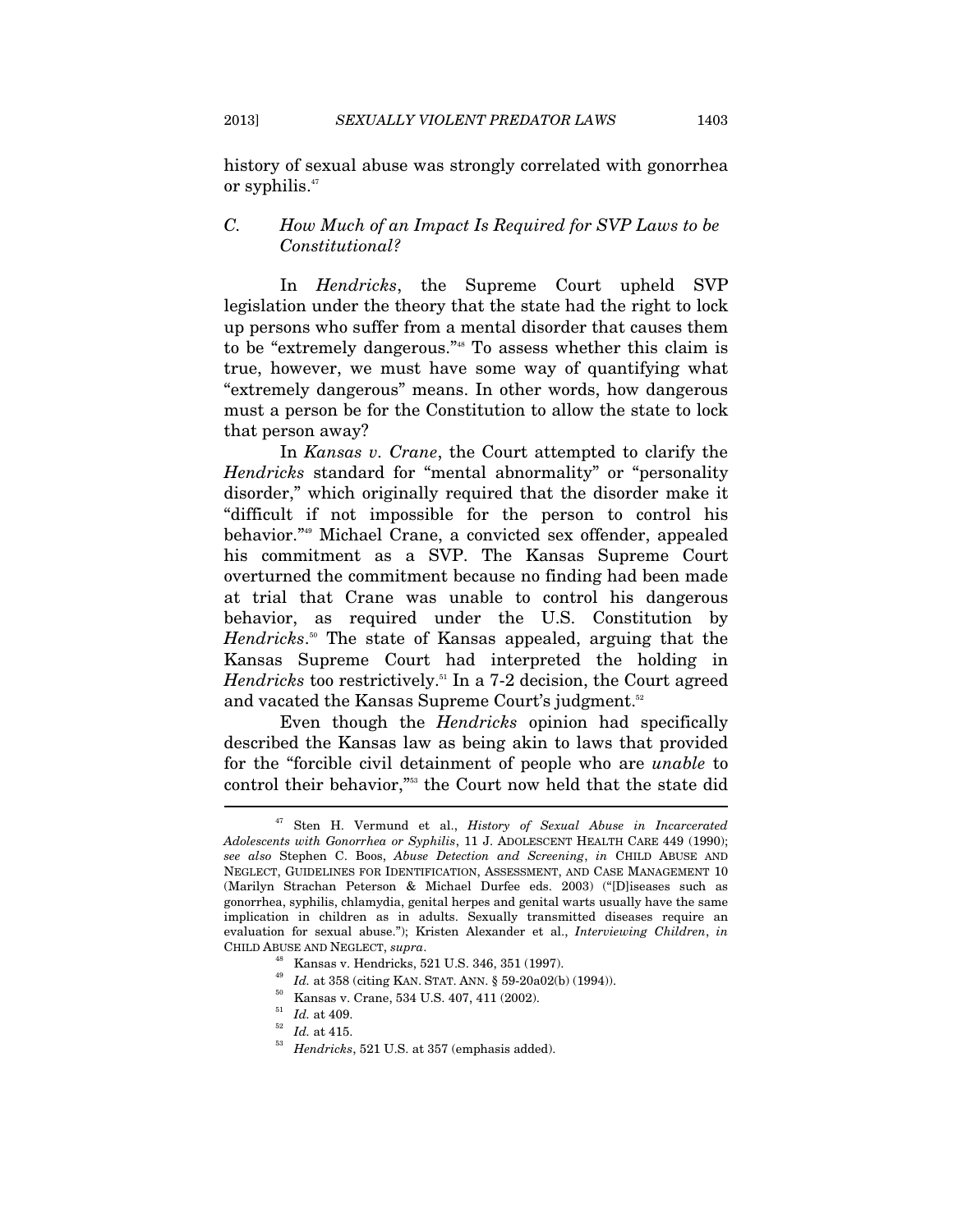not need to prove an inability to control.<sup>54</sup> Yet the Court did not adopt Kansas's position that a person could be committed as a SVP "without any lack of control determination."55 Instead, it held that the standard was "proof of serious difficulty in controlling behavior."56 The Court noted that a large population of the prison population is mentally ill. $57$  To ensure that the confinement remains civil and not criminal, the Court stated that the SVP must be distinguishable from other sex offenders: "The severity of the mental abnormality itself, must be sufficient to distinguish the dangerous sexual offender whose serious mental illness, abnormality, or disorder subjects him to civil commitment from the dangerous but typical recidivist convicted in an ordinary criminal case."58

The holdings in *Hendricks* and *Crane* highlight the constitutional significance of our analysis. According to *Hendricks*, the *only* legally permissible justification for SVP laws is that SVPs suffer from mental illness, which makes them so dangerous that they need to be incapacitated. It would, however, constitute double jeopardy to send them to a locked mental hospital to make them pay for having committed reprehensible crimes or to discourage others from committing similar crimes. *Crane* establishes how dangerous these offenders must be in order for the SVP law to withstand heightened substantive due process scrutiny. Their inability to control must be sufficient to distinguish them from the "dangerous but typical recidivist." Thus, if our analysis shows that SVP laws have had little influence on the rate of sexrelated homicide, forcible rape, or child sexual abuse, then there is reason to call into question the *only* constitutionally permissible rationale for the laws.

## II. DATA

 $\overline{a}$ 

To conduct these analyses, we gathered data from states on SVP commitments. We also gathered data from national crime databases on the incidence of forcible rape and sexual homicide.<sup>59</sup> For data on child sexual abuse, we turned to records

<sup>54</sup> *Crane*, 534 U.S. at 411. 55 *Id.* at 412. 56 *Id.* at 413. 57 *Id.* at 412. 58 *Id.*

<sup>59</sup> *See infra* notes 69-70.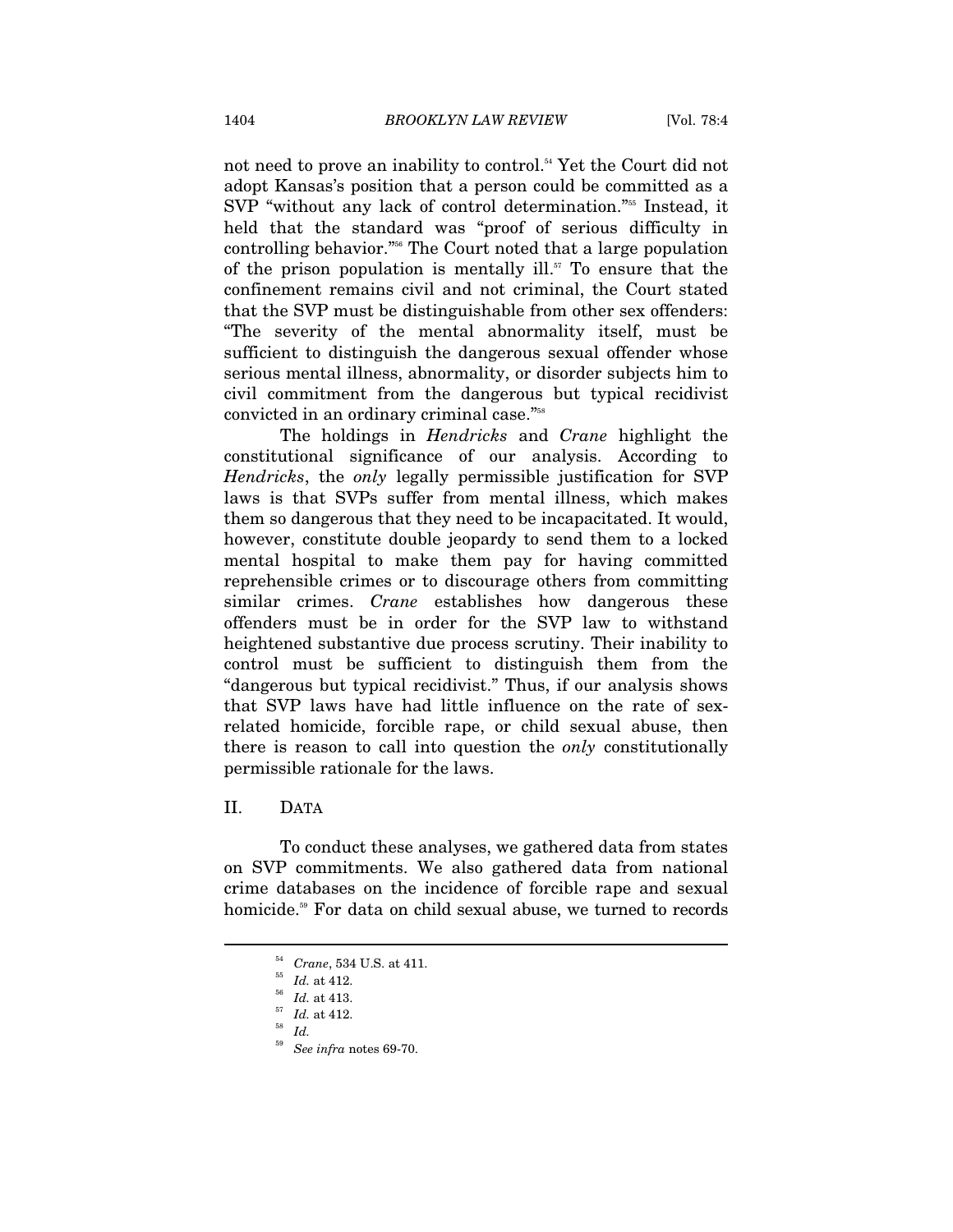collected in the National Child Abuse and Neglect Data System  $(NCANDS)$ .<sup>60</sup> Our gonorrhea data came from the Center for Disease Control.<sup>61</sup> The purpose of this section is mostly descriptive, however, we also analyze whether SVP laws have actually resulted in increased commitments or whether they are purely symbolic. We find that SVP passage has had a strong effect on rates of commitment.

#### *A. Commitment Data from the States*

On August 12, 2008, one of the authors, Lave, wrote to the Association for the Treatment of Sexual Abusers and requested data on SVP commitments. The Association was unable to provide information, however, they did give contact information for each SVP state. Lave then wrote to each state and requested information on SVP commitments. Each state required more than one contact to provide information, and typically, there were several email exchanges and often a phone conversation. Some states required requests in writing, and California mandated a formal FOIA request.

We received commitment data by year from sixteen of the twenty SVP states: Arizona, California, Illinois, Iowa, Kansas, Minnesota, Missouri, New Hampshire, New Jersey, New York, North Dakota, South Carolina, Texas, Virginia, Washington and Wisconsin. Because Massachusetts only provided one year's worth of data, for 2009, we supplemented the data using the number of commitments (121) reported by the Washington State Institute for Public Policy.62 Overall, we received information on the date of commitment for close to 1000 individuals.

It should be noted that the total number of commitments reported by each of these sixteen states differed from the total number of commitments reported by the Washington State Institute for Public Policy.<sup>63</sup> Since we did not have access to the underlying data used by Washington State, it is unclear whether the inconsistency is due in part to differing definitions of "committed"—whether it is people who are pending commitment hearings or only those who have already

<sup>&</sup>lt;sup>60</sup> See infra note 71.<br><sup>61</sup> See infra note 72.<br><sup>62</sup> See GOOKIN, *supra* note 7, at exhibit 1.<br><sup>63</sup> For instance, Gookin reported that, as of 2006, there were 305 commitments in Washington State, 161 in Kansas, 342 in Minnesota, 500 in Wisconsin, 414 in Arizona, 558 in California, 307 in Illinois, 75 in North Dakota, 69 in Iowa, 342 in New Jersey, 119 in South Carolina, 143 in Missouri, 69 in Texas, and 37 in Virginia. *Id.* at 3-4.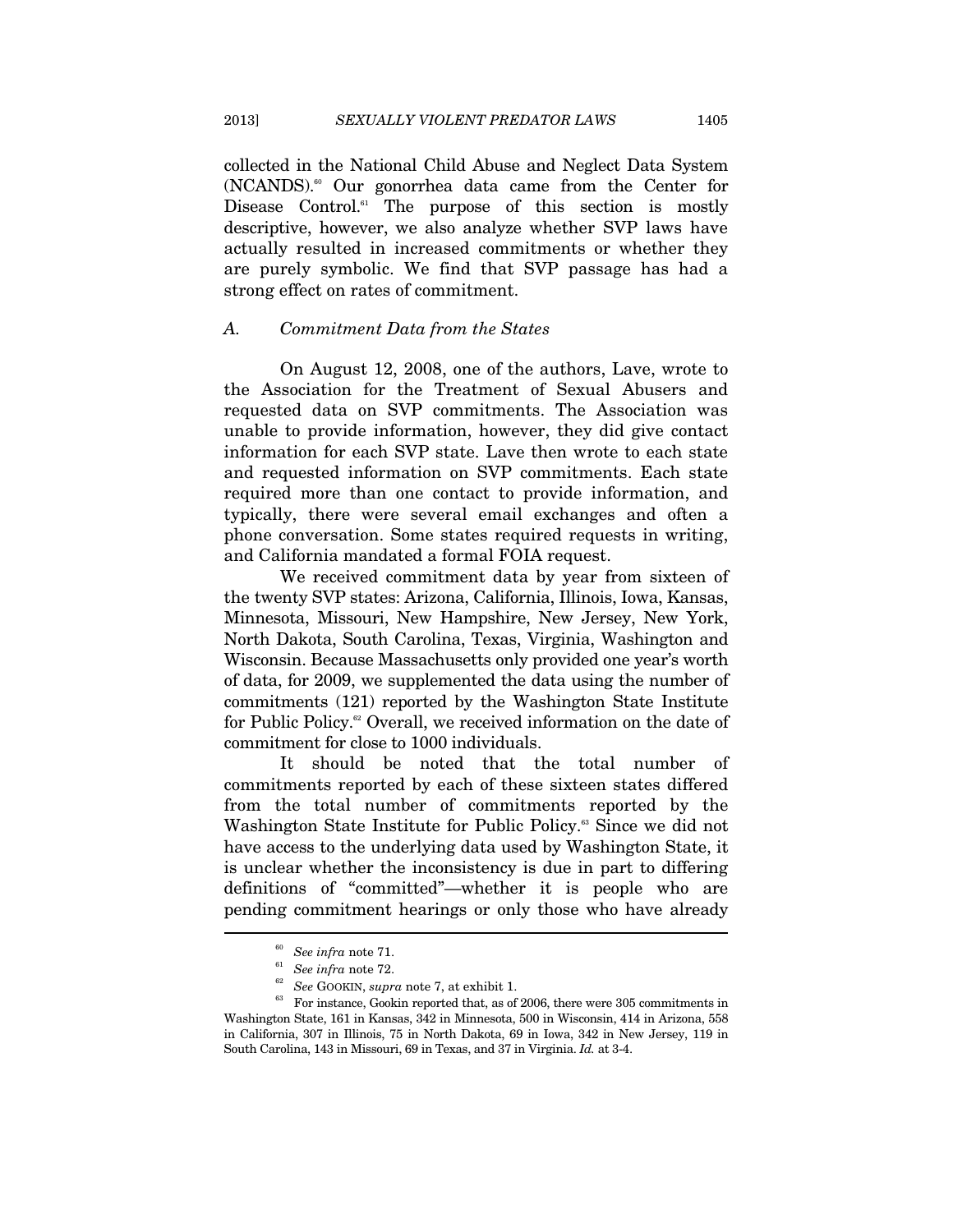been formally adjudicated to be SVPs. As will be explained in more detail below, this inconsistency in the number of commitments does not impact the validity of our results.

In addition, we received age data from thirteen states. For eleven of these states (Arizona, Illinois, Iowa, Kansas, Missouri, New Jersey, South Carolina, Texas, Virginia, Washington, and Wisconsin), we were able to calculate the age of commitment and the current age for each SVP. Two states, Minnesota and North Dakota, provided the age range of those committed.

Despite repeated requests, we did not receive any data from Florida, Nebraska, or Pennsylvania. According to a 2007 report from the Washington State Institute for Public Policy, these states did commit individuals as SVPs. $^{64}$  As of 2006, Florida had 942 SVP commitments, while Nebraska had eighteen and Pennsylvania had twelve.<sup>65</sup>

Table  $1^{\circ\circ}$  shows the passage date for each SVP law, the nature of commitment in each state, and the number of people committed and released based on the data that we received. Unless otherwise specified, that date is August 2008. As indicated above, we were unable to gather commitment information from Florida, Massachusetts, Nebraska, and Pennsylvania, and so that information comes from the Washington State Institute for Public Policy.<sup>67</sup> Where available, we also include information on the 2006 civil commitment budget for each state, which comes from the same Washington State report.<sup>68</sup>

#### *B. Crime and Gonorrhea Data*

We gathered our crime data from two primary, publiclyavailable sources. The forcible rape data is provided by a Department of Justice, Federal Bureau of Investigations, Uniform Crime Reports (UCR) website.<sup>69</sup> The sex homicide data comes from the UCR Supplementary Homicide Reports (SHR) available from the Inter-University Consortium for Political

 $\begin{array}{ll} \mbox{^{64}} & \mbox{Id. at exhibit 1.}\\ \mbox{^{65}} & \mbox{Id. at 3.}\\ \mbox{^{66}} & \mbox{Table 1 can be found in the appendix at the end of this article.} \end{array}$ 

<sup>67</sup> *Id.*

<sup>68</sup> *Id.* 

<sup>69</sup> Fed. Bureau of Investigation, *Uniform Crime Reporting Statistics*, UCRDATATOOL.GOV, www.ucrdatatool.gov/Search/Crime/Crime.cfm (last visited Mar. 6, 2013).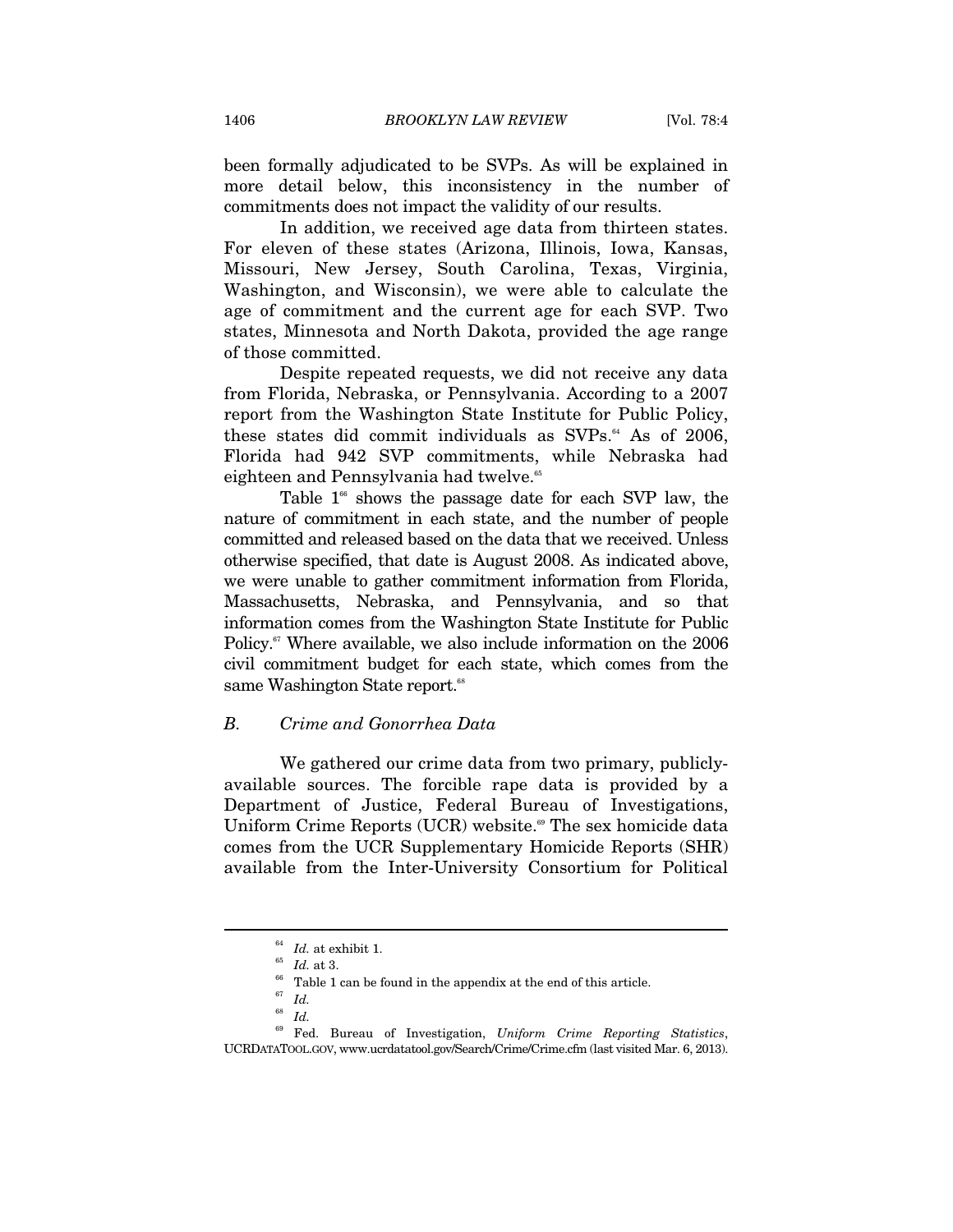and Social Research (ICPSR) website.<sup>70</sup> Since there is no special classification for "sex related homicide" in the SHR, we combined three types of homicides to create the sex-related homicide category: rape, other sex offenses, and prostitution or vice. For both forcible rape and sex-related homicide, we used data from 1976 to 2009.

Although child sexual abuse is not a UCR specified crime, data is available from the National Child Abuse and Neglect Data System  $(NCANDS)$ .<sup>71</sup> We use data from the NCANDS for 1990 through 2008. NCANDS does not contain criminal records, but instead contains data collected by the Department of Health and Human Services. The data on gonorrhea is from the Center for Disease

Control.<sup>72</sup> In conducting our analyses, we used data from 1984 to 2008.

# III. DID SVP LEGISLATION ACTUALLY RESULT IN INCREASED COMMITMENTS?

Before we analyze whether SVP laws have had an effect on the incidence of sex crimes, we must first establish that people have actually been committed pursuant to these laws. To do that, as explained above, we gathered data from SVP states regarding the number of commitments per year under the program.

We then ran a regression of commitments in a given state and year on a series of dummy variables for the states, for the years, and dummy variables corresponding to the leads and lags of SVP passage date. More details on the regression specification and the definition of the dummies are given in Part V, below. The coefficients from this regression are displayed in the figures below. The x-axis corresponds to years since SVP passage; hence zero is the year of SVP passage. The y-axis gives the number of commitments, relative to the number of commitments in year of SVP passage.

 $70$   $\,$  FED. BUREAU OF INVESTIGATION, UNIFORM CRIME REPORTING PROGRAM DATA: SUPPLEMENTARY HOMICIDE REPORTS (2009), *available at* http://www.icpsr.umich.edu/ icpsrweb/ICPSR/studies/30767?q=supplementary+homicide+reports&permit%5B0%5D= AVAILABLE.<br> $^{71}$  The Children's Bureau at the Department of Health and Human Services

collects child abuse and neglect data from the states. It requests data from Child and Protective Services. The data is supplied voluntarily. See NCANDS Data, supra note 26.

Protective Services. The data is supplied voluntarily. *See NCANDS Data*, *supra* note 26. 72 *Sexually Transmitted Disease Morbidity, 1984–2008 Archive Request*, CDC WONDER, http://wonder.cdc.gov/std-v2008.html (last visited Mar. 7, 2013).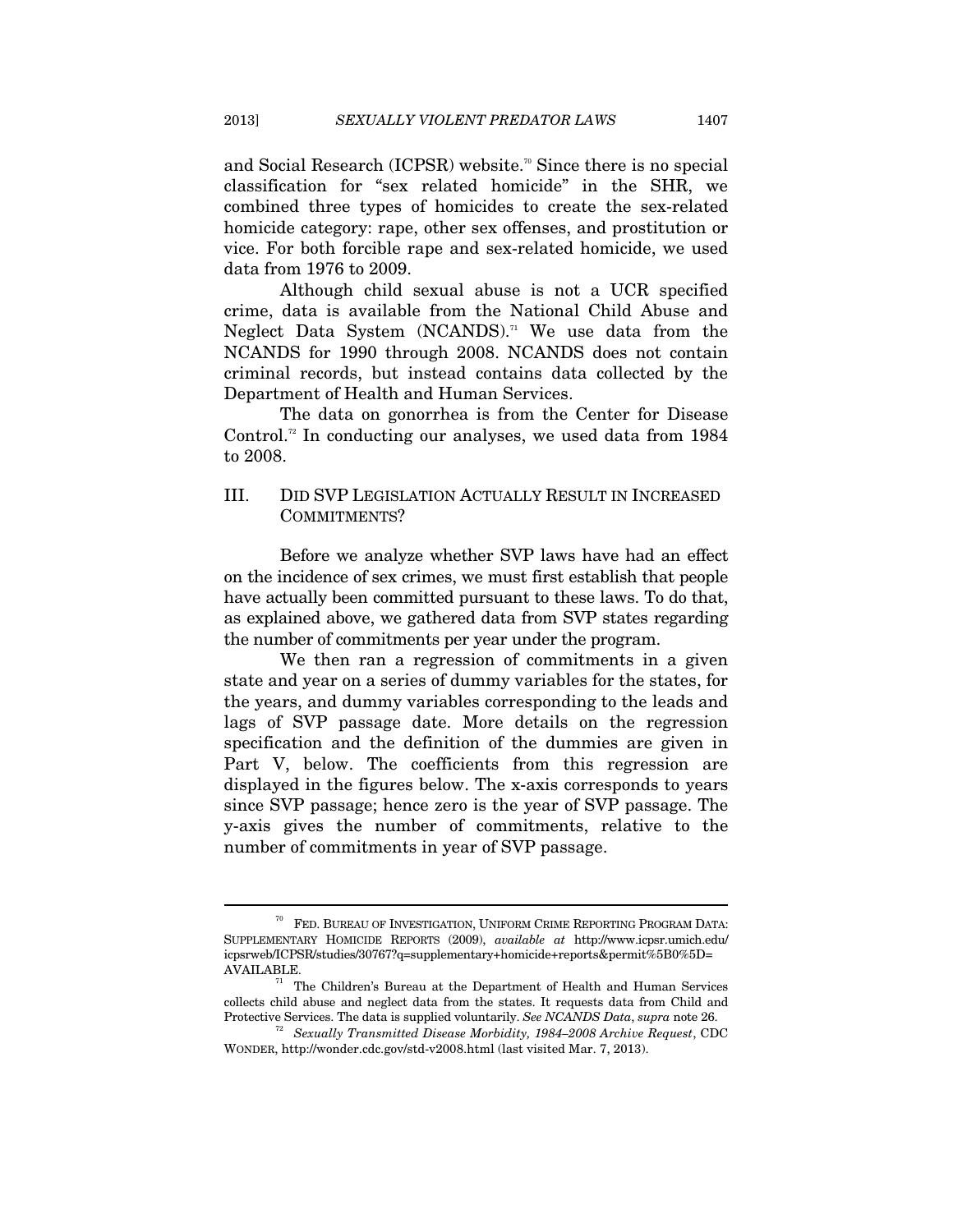Figure 1 shows convincingly that SVP passage had a strong effect on commitments, with roughly fifteen to twenty new commitments per year in the years following passage. This is either a low or a high number, depending on notions of the latent criminality of those committed. This figure is similar in organization to a variety of such figures we present below, so it is worth describing this figure in some detail. The open circles correspond to estimates of the effect of SVP passage on the outcome—here, SVP commitments—leading up to and subsequent to SVP passage. The dashed lines convey the scope of uncertainty surrounding these estimates because we have a sample of information, rather than the universe of possible information. These are standard in the empirical legal studies literature. The figure shows that the estimates leading up to SVP passage should be approximately zero if the timing of SVP passage is essentially random. A trend in the pre-passage estimates would be consistent with trends in the outcome predicting the date of SVP passage, which is inconsistent with the maintained assumption that the timing of SVP passage is random. Here, there is little indication of SVP commitments prior to SVP passage—that is, the pre-passage estimates are essentially zero. This indicates the robustness of our methodology, since the technique should not estimate any effect of SVP passage on commitments prior to SVP passage. The post-passage estimates represent our best guess regarding the effect of SVP passage on the cumulative annual increase in SVP commitments in a typical state. SVP commitments increased roughly linearly in time, suggesting that there is a constant rate of inflow into SVP confinement.

We return to methodological detail below and for now focus on the substantive interpretation of the estimated effects of SVP passage on commitments. Regarding the level, our data likely underestimates the number of commitments, since the data was directly provided by states. Some states were unwilling to provide information, leading us to undercount the scope of SVP programs nationally. External estimates tend to find much higher numbers of commitments nationally, with less detail than is shown in our data.73 These differences can be explained by a few factors. First, the number of commitments has been growing since we collected our data, and we do not adjust our numbers to reflect these increases. In addition, we did not receive data from all SVP states,

<sup>73</sup> *See* GOOKIN, *supra* note 7.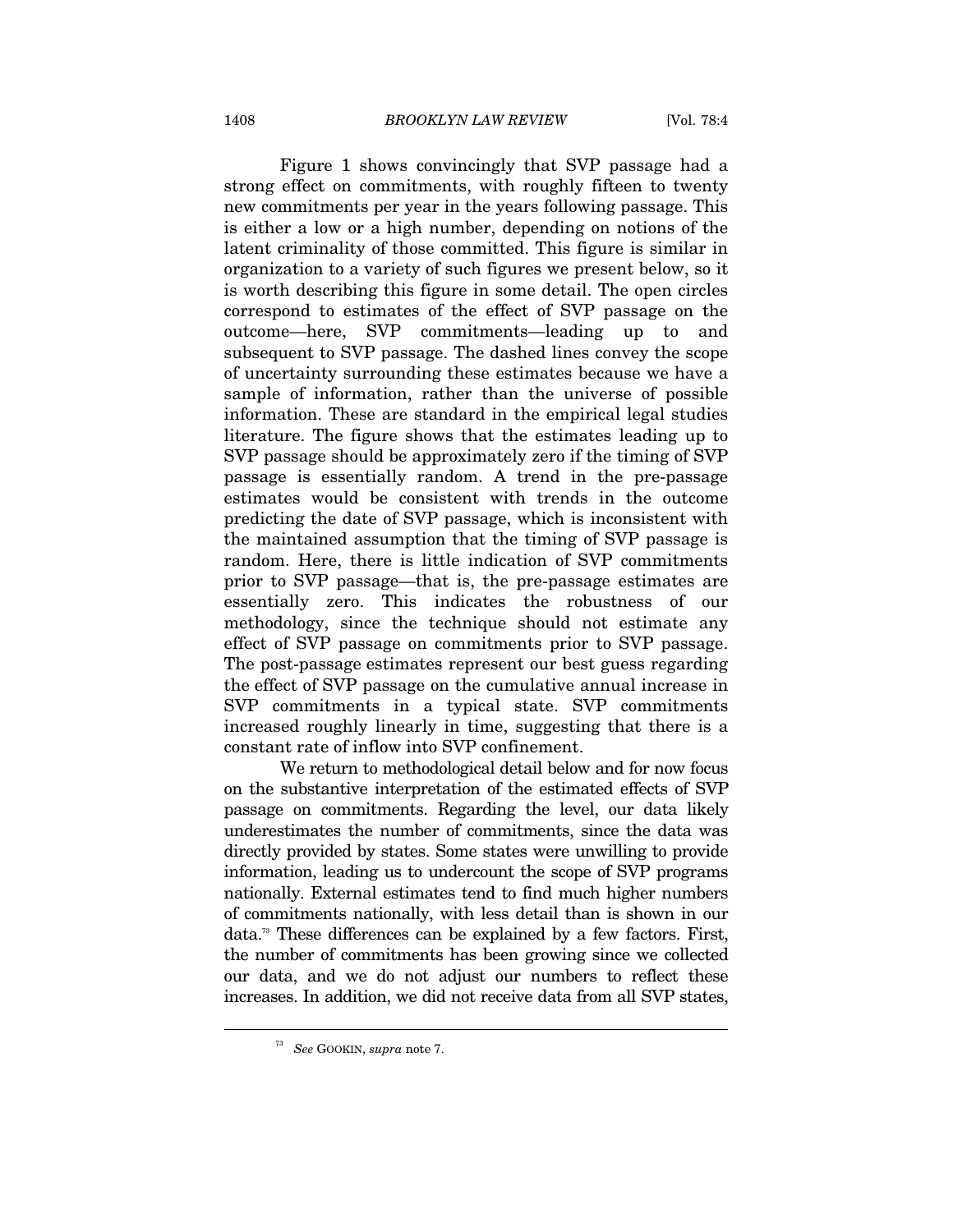and so we were forced to rely on data from alternative sources. Because we segregate our analysis of confinement patterns from our analysis of the impact of SVP passage on other outcomes, any errors in the number of confinements do not affect our analyses of crime and sexual abuse.





## IV. DID SVP LEGISLATION HAVE AN INCAPACITATION EFFECT?

Although scholars recognize the importance of evaluating whether SVP laws have had an impact on the incidence of sex crimes, we are aware of no one who has done such an analysis.<sup>74</sup> In this paper, we used recognized statistical techniques to evaluate the impact of SVP laws on the incidence of sex crimes: a difference-in-differences analysis and a panel data technique.

#### *A. Difference-in-Differences Analysis*

 $\overline{a}$ 

First, we conduct a difference-in-differences analysis of the effect of SVP passage on the rate of sex-related homicide, forcible rape, and child sexual abuse. This approach examines the difference in an outcome, on average, between SVP and non-SVP states after SVP passage and measures that difference against the benchmark of the analogous difference between SVP and non-SVP states before SVP passage. The

<sup>74</sup> *See* Jill S. Levenson & David D'Amora, *Social Policies Designed to Prevent Sexual Violence: The Emperor's New Clothes?*, 18 CRIM. JUST. POL'Y REV. 168, 184 (2007).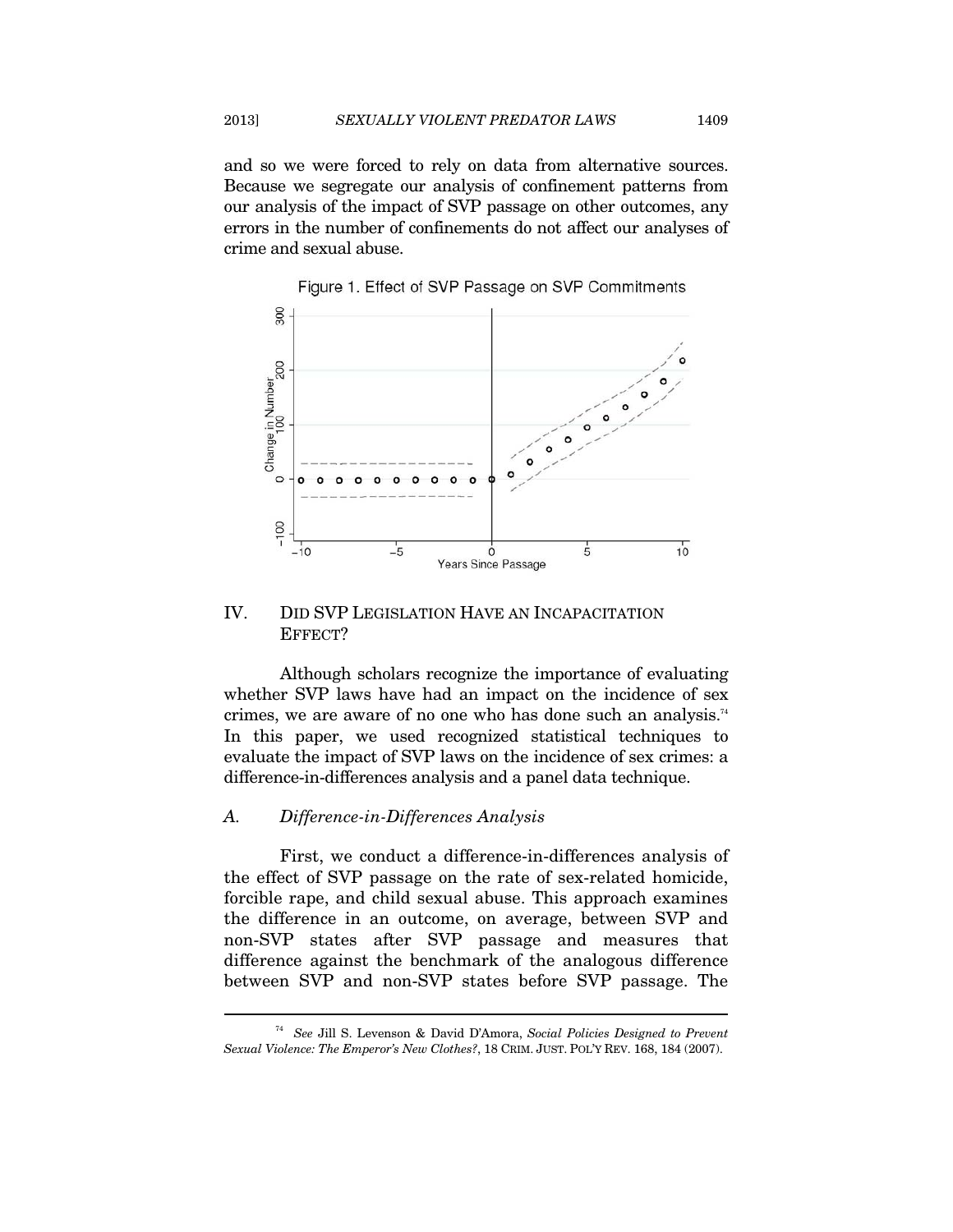hope is that any differences between SVP and non-SVP states in the incidence of the outcome that would be observed in the absence of SVP passage are the same over time. Under that assumption, the benchmark pre-passage difference between SVP and non-SVP states measures the counterfactual difference in outcomes after SVP passage, as if the SVP states had never adopted SVP laws.

Florida has failed to provide figures to the SHR system since  $1996$ ,<sup>75</sup> and so we dropped it and designated the other nineteen SVP states as treatment states. We designated the thirty non-SVP states as the control group. Table 2 lists the treatment states and the date of SVP passage.

| <b>Treatment State</b>                     | Year of SVP Passage |
|--------------------------------------------|---------------------|
| Washington                                 | 1990                |
| Kansas, Minnesota, Wisconsin               | 1994                |
| Arizona, California                        | 1995                |
| Illinois, North Dakota                     | 1997                |
| Florida (Dropped), Iowa, New Jersey, South | 1998                |
| Carolina                                   |                     |
| Massachusetts, Missouri, Texas, Virginia   | 1999                |
| Pennsylvania                               | 2003                |
| Nebraska, New Hampshire                    | 2006                |
| New York                                   | 2007                |

Table 2. Treatment States by Date of SVP Passage

Next, we decided which years to designate as being before and after treatment. We chose 1989 as our pretreatment year since it was prior to passage of all SVP legislation. We chose 2009 as our post-treatment year since it is the most recent year for which data is currently available.

1. Sex-Related Homicide

We then computed the mean rate of sex-related homicides in treated and control states, between 1989 and 2009. As Table 3 below shows, the mean rate of sex-related homicides dropped substantially in SVP states between 1989 and 2009 and much less substantially in non-SVP states over the same period. This pattern leads to a superficial impression that SVP passage may have led to fewer sex killings.

<sup>75</sup> *See* National Center for Juvenile Justice, Easy Access to the FBI's Supplementary Homicide Reports: 1980 – 2010, Methods Section, Data Coverage (Accessed 7/18/2013, Last updated: 8/8/2012) http://ojjdp.gov/ojstatbb/ezashr/asp/methods.asp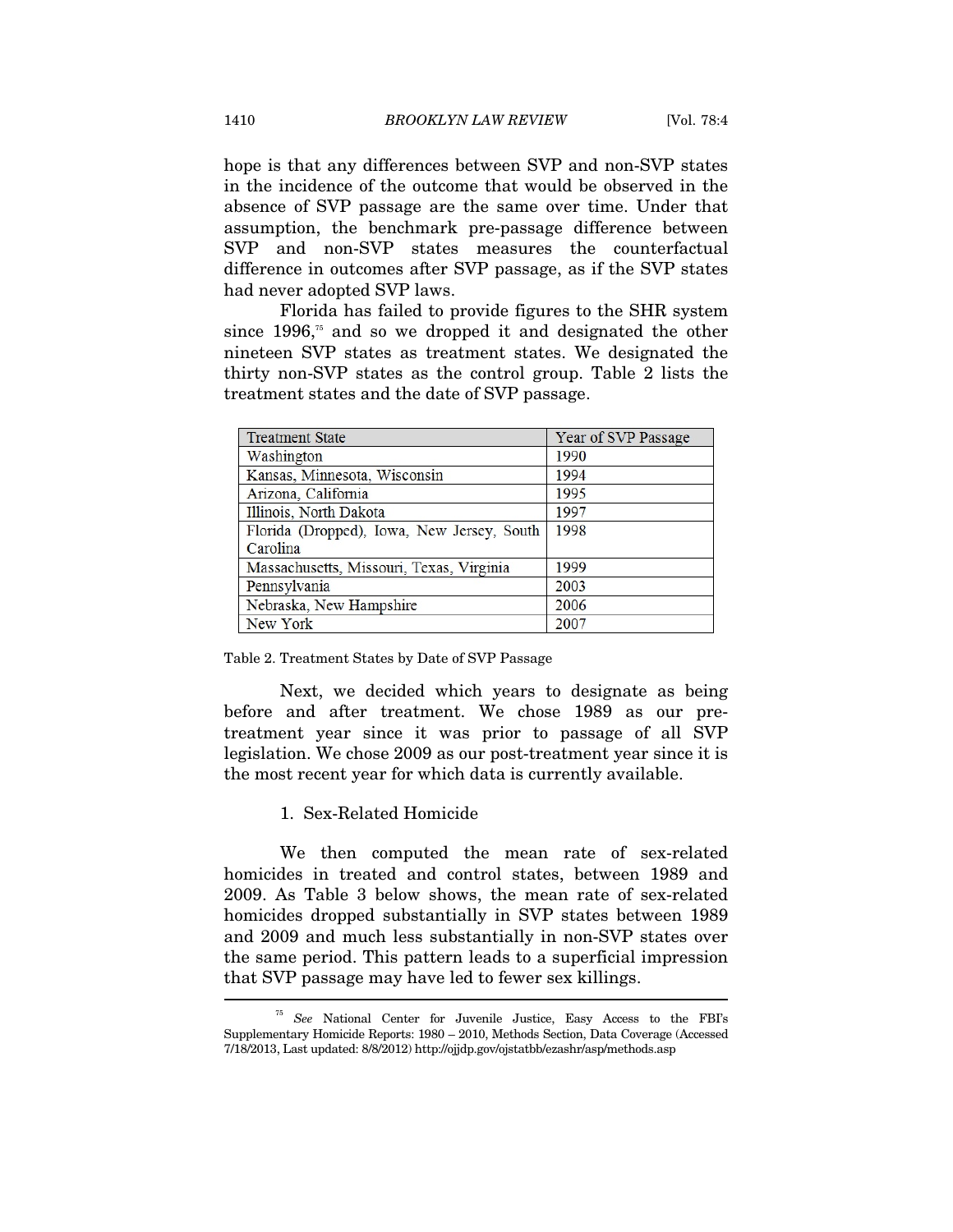| Class                             | Mean Rate of Sex | After Passage-        | Number of     |
|-----------------------------------|------------------|-----------------------|---------------|
|                                   | Homicides (per   | <b>Before Passage</b> | <b>States</b> |
|                                   | 100,000)         |                       |               |
| SVP States (1989)                 | 0.072            |                       | 19            |
| SVP states (2009)                 | 0.006            | $-0.066$              | 19            |
| Non-SVP states                    | 0.061            |                       | 30            |
| (1989)                            |                  |                       |               |
| Non-SVP states                    | 0.050            | $-0.011$              | 30            |
| (2009)                            |                  |                       |               |
| Difference-in-Difference Estimate |                  | $-0.055$              |               |

Table 3. Mean Rate of Sex Homicides (per 100,000) in SVP and Non-SVP States Between 1989 and 2009

This inference, however, is not justified upon closer inspection of the data. Figure 2 gives the time series plot for sex killings since 1976, separately for SVP and non-SVP states and reveals three important patterns. First, sex killings have been in secular decline since at least the mid-1970s. Second, this trend is largely similar in both SVP and non-SVP states, which would not occur if SVP laws were having an effect on the incidence of sex killings. Third, 2008 and 2009 appear to be aberrant years for non-SVP states, in the sense that sex killings are unusually high in those years relative to 2006 and 2007, for example. In particular, a difference-in-differences estimate based on 1989 and 2007 would have been consistent with no program effect, as opposed to a decrease of 0.055 in the rate of sex killing.

## Figure 2. Prevalence of Sex Killings, by SVP Status

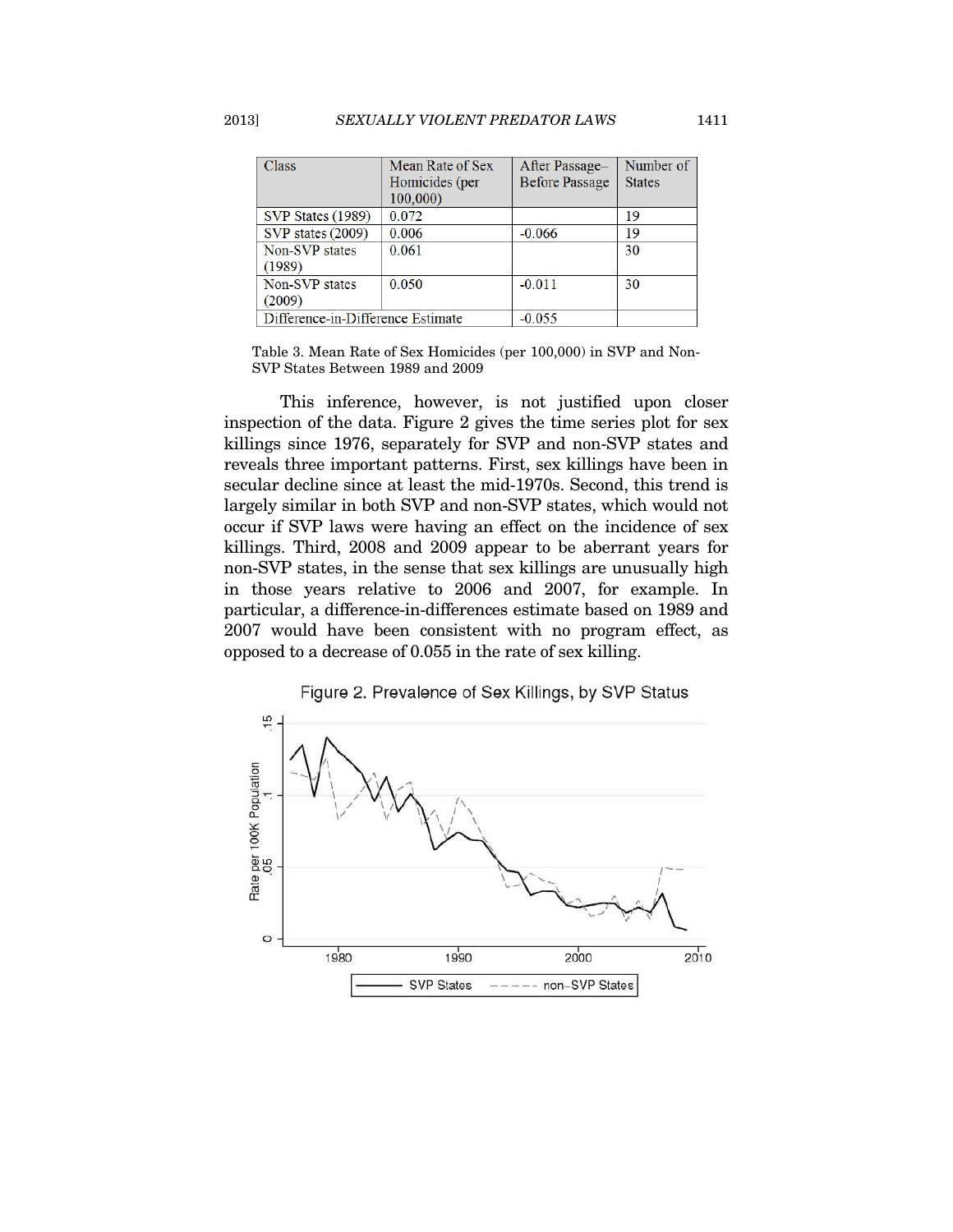#### 2. Forcible Rape

We turn now to the same research design for forcible rape. For this measure, we have valid data for Florida, and so each of the fifty states is represented. Again using 1989 and 2009 as reference years, we see that incidence of rape in SVP states falls by 4.7 rapes per 100,000 after passage, and that the incidence of rape in non-SVP states falls by 3.2 rapes per 100,000. This implies a difference-in-differences estimate of 1.5 fewer forcible rapes associated with SVP passage.

| <b>Class</b>                      | Mean Rate of<br><b>Forcible Rapes</b><br>(per $100,000$ ) | After Passage-<br><b>Before Passage</b> | Number<br>of States |
|-----------------------------------|-----------------------------------------------------------|-----------------------------------------|---------------------|
| SVP States (1989)                 | 33.1                                                      |                                         | 20                  |
| SVP states (2009)                 | 28.4                                                      | $-4.7$                                  | 20                  |
| Non-SVP States<br>(1989)          | 37.8                                                      |                                         | 30                  |
| <b>Non-SVP States</b>             | 34.6                                                      | $-3.2$                                  | 30                  |
| (2009)                            |                                                           |                                         |                     |
| Difference-in-Difference Estimate |                                                           | $-1.5$                                  |                     |

Table 4. Mean Rate of Forcible Rapes (per 100,000) in SVP and Non-SVP States Between 1989 and 2009

As with our analysis of sex killings, however, a naïve difference-in-differences estimate is misleading in this context because the differences between SVP and non-SVP states in the prevalence of rape are not time-invariant. Figure 3 plots forcible rape in SVP and non-SVP states for the years 1960– 2009. These data indicate a high degree of fluctuation in the gap seen in the incidence of rape between SVP and non-SVP states prior to 1990. This empirical pattern falsifies the core assumption of a difference-in-differences design.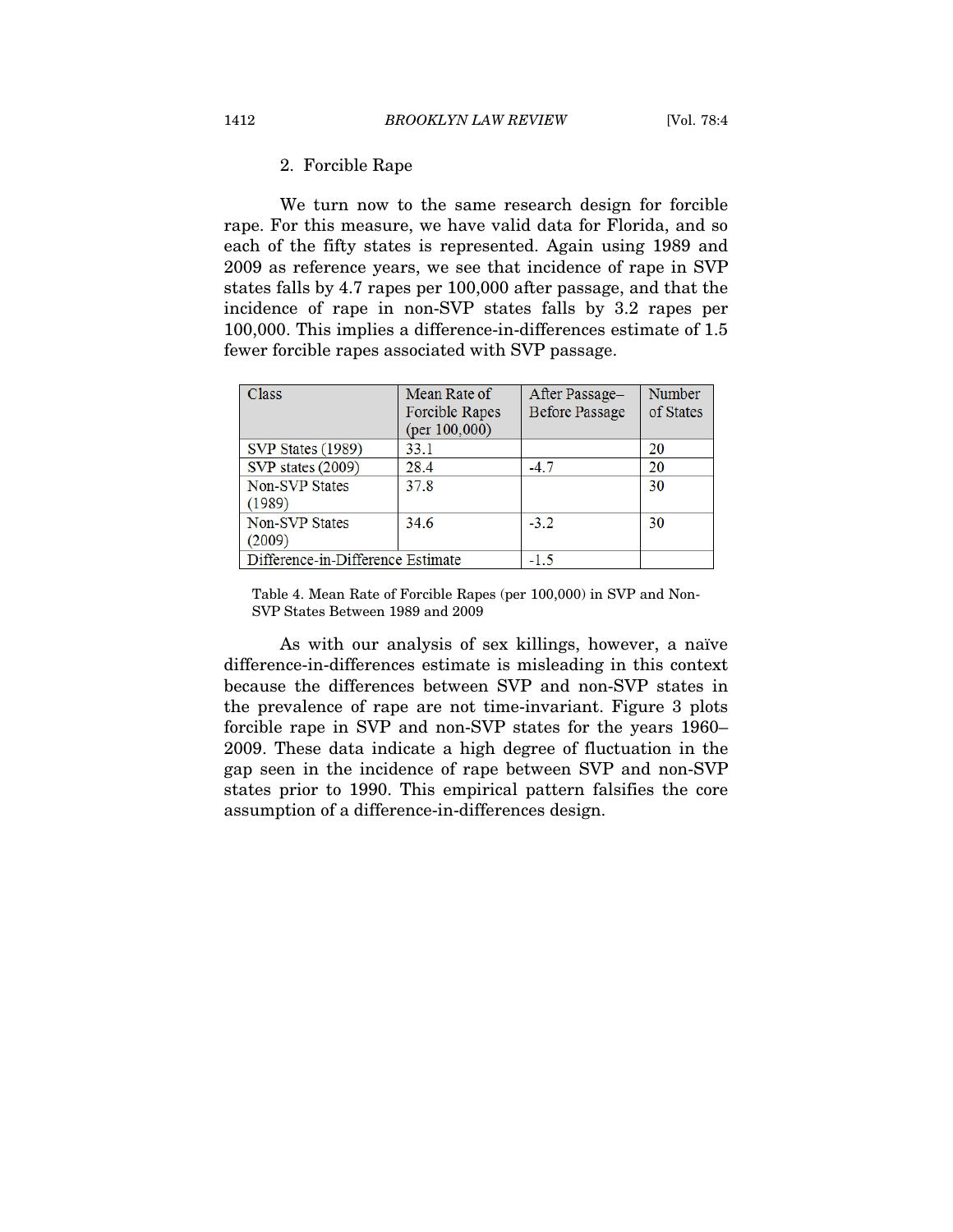

## 3. Child Sexual Abuse

We turn now to the same research design for child sexual abuse. These data are available beginning in 1990, but for only a subset of the states, and the most recent year available is currently 2008. Table 5 shows the same difference-in-differences analysis, but with a beginning year of 1990 and an ending year of 2008, for the states for which data is available.

| <b>Class</b>                      | Mean Rate of Abuse | After Passage-        | Number    |
|-----------------------------------|--------------------|-----------------------|-----------|
|                                   | (per 100,000)      | <b>Before Passage</b> | of States |
| SVP States (1990)                 | 44.9               |                       | 17        |
| SVP states (2008)                 | 19.4               | $-25.5$               | 17        |
| Non-SVP states                    | 61.2               |                       | 24        |
| (1990)                            |                    |                       |           |
| Non-SVP states                    | 33.2               | $-28.0$               | 24        |
| (2008)                            |                    |                       |           |
| Difference-in-Difference Estimate | 2.5                |                       |           |

Table 5. Mean Rate of Child Sexual Abuse (per 100,000) in SVP and Non-SVP States Between 1990 and 2008

Similar to our analysis of forcible rape, however, a naïve difference-in-differences estimate is misleading in this context because the differences between SVP and non-SVP states in the prevalence of child sexual abuse are not time-invariant. Figure 4 plots child sexual abuse rates in SVP and non-SVP states for 1990 to 2008. Data prior to SVP implementation are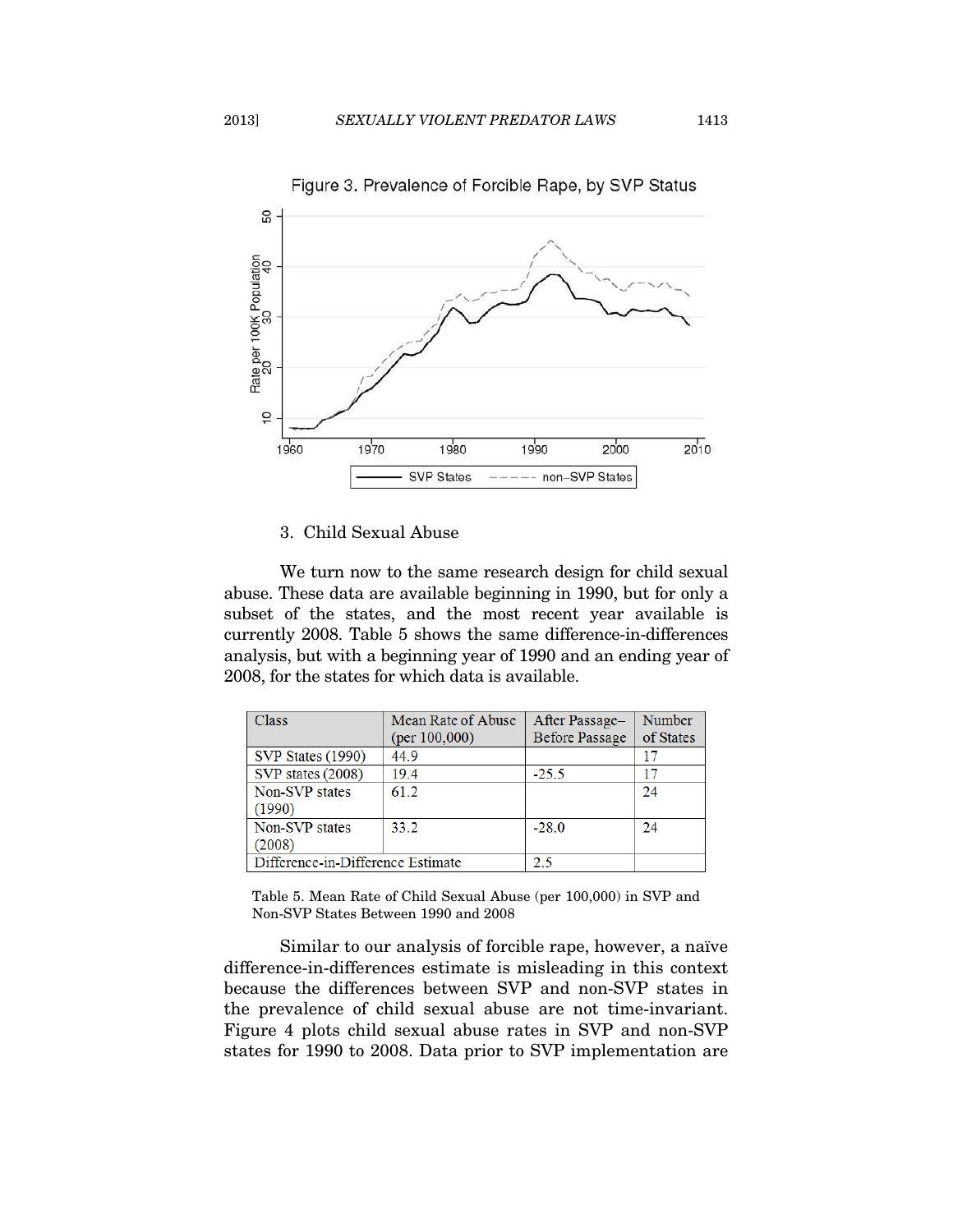not available. This is unfortunate, as data prior to program implementation are usually a key means of assessing the comparability of states that do and do not adopt SVP statutes. Nonetheless, this simple picture is useful for assessing the hypothesis that SVP passage leads to increased safety, as measured by the lack of child sexual abuse. Under a theory of increased safety, we should expect to see a widening gap between SVP and non-SVP states over time. First, more states have adopted SVP statutes over time. Further, within each state passing an SVP law, the program initially incapacitates a small number of persons relative to a mature SVP program.<sup>76</sup> Figure 4, however, does not indicate such a pattern and, indeed, is somewhat suggestive of the opposite pattern.



Below, we subject the sex killing, forcible rape, and childhood sexual abuse data to the more rigorous research design of generalized difference-in-differences. That more sophisticated analysis confirms the first impression of Figures 2, 3, and 4: namely, that there is little evidence SVP passage had a discernible effect on sex crimes. In light of the susceptibility of difference-in-differences to time-varying disparities between SVP and non-SVP states, we defer an analysis of gonorrhea rates until after we have described the generalized difference-in-differences approach.

<sup>76</sup> *Cf.* fig.1, *supra*.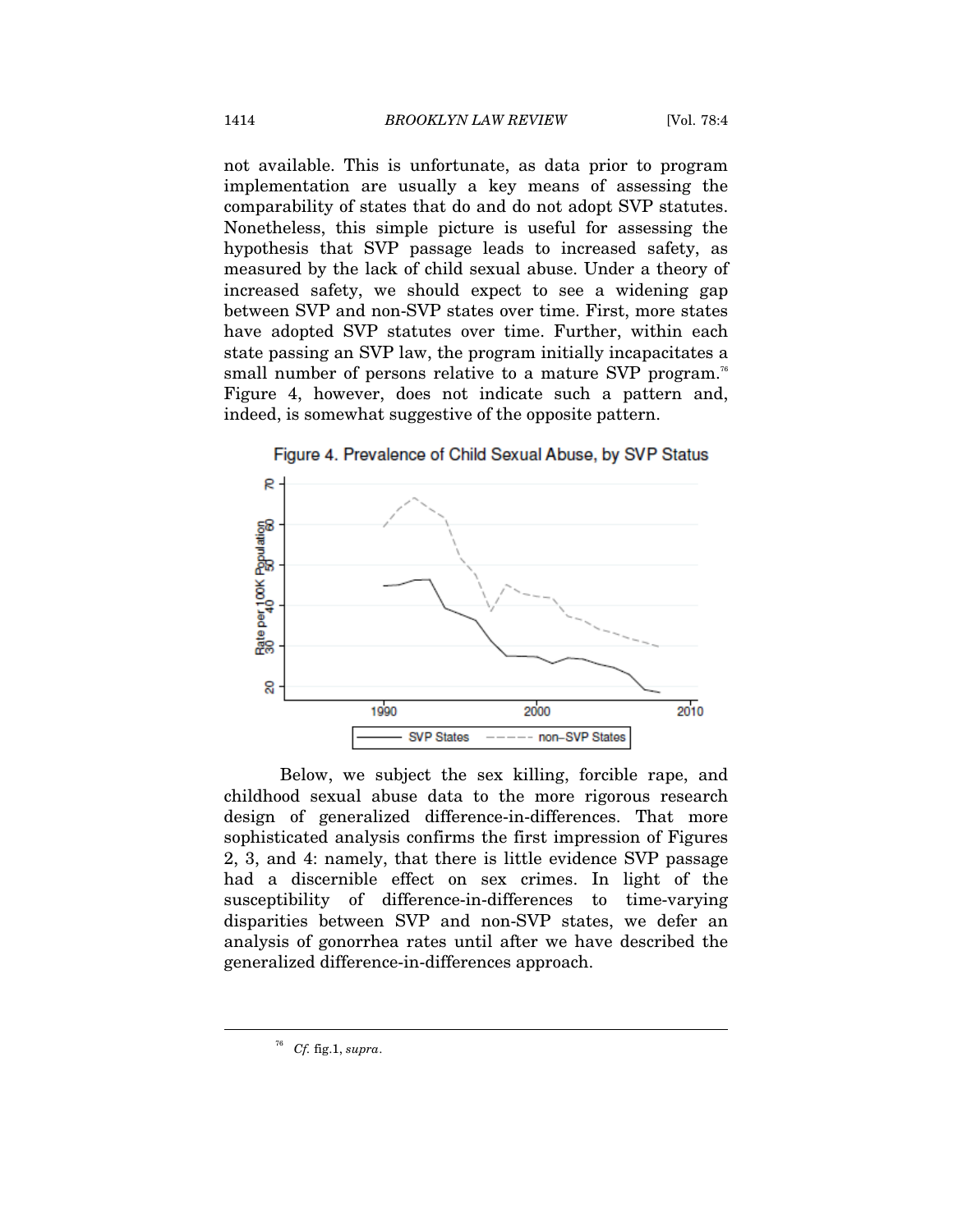#### *B. Panel Data Technique*

Now, we focus on the generalized difference-indifferences technique first used by Louis Jacobson, Robert LaLonde, and Daniel Sullivan.<sup>77</sup> Jacobson, LaLonde, and Sullivan estimated the magnitude and temporal pattern of the earnings lost by displaced Pennsylvania workers. One of us (McCrary) used the same model to estimate the effect of courtordered hiring quotas on the racial composition of municipal police departments.78 This technique is appropriate for estimating the impact of SVP laws for two main reasons. First, we have sex homicide and forcible rape data that spans a long period of time, from 1976 to 2008. Second, the laws themselves were passed in different states at different times. Both of these factors are necessary for a sound implementation of the generalized difference-in-differences methodology. A long time period is necessary because the technique implicitly estimates the effect of SVP passage, prior to its passage as well as subsequent to its passage by examining the level of the outcome—here, sex homicide and forcible rape—in the years leading up to and subsequent to passage. Consequently, data prior to the first passage date is desirable to obtain a robust estimate of the "effect" of SVP passage prior to its passage, just as data after the last passage date is desirable to obtain a robust estimate of the effect of SVP passage subsequent to its passage. Because the states passed the laws at different times, the methodology is able to distinguish the effects of secular changes—i.e., general national trends—in sex homicide and forcible rape from the effects of SVP passage in specific.

The model can then standardize the date of SVP passage for all states to time 0. For example, Washington passed its SVP law in 1990 and California passed its SVP law in 1995. Thus, 1990 will be equivalent to Time 0 for Washington, and 1995 will be equivalent to time 0 for California. Time 1 will reflect data from 1991 in Washington and 1996 in California. Likewise, Time -1 will reflect data from 1989 in Washington and 1995 in California. We will then run a series of regressions that estimate the difference in the rate of sexual homicide, forcible rape, and child sexual abuse after the

<sup>77</sup> Louis S. Jacobson, Robert J. LaLonde & Daniel G. Sullivan, *Earnings* 

<sup>&</sup>lt;sup>78</sup> Justin McCrary, *The Effect of Court-Ordered Hiring Quotas on the Composition and Quality of Police*, 97 AM. ECON. REV. 318, 318-20 (2007).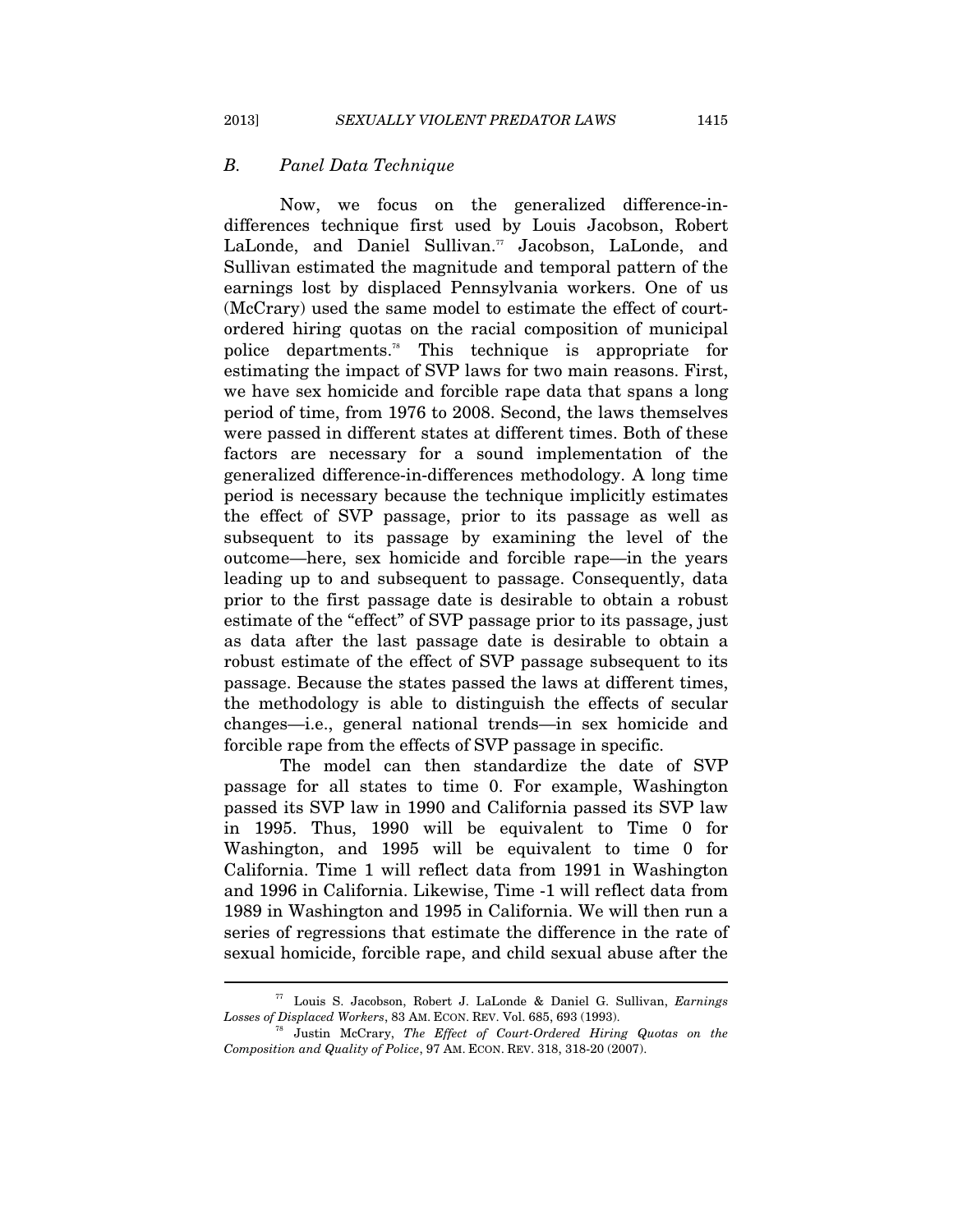passage of SVP legislation. One of the advantages of the generalized difference-in-differences methodology is that it legitimately enables us to make what is, at first blush, an apples-to-oranges comparison of different states passing SVP statutes in different years, but the methodology actually presents a reliable apples-to-apples comparison of the average experience of states in the first year after SVP passage, the second year after SVP passage, and so on. The methodology accomplishes this because different states are observed at different calendar times and event study times. For example, consider two states passing SVP statutes one year apart and suppose that SVP passage lowers the outcome. Compared to the later adopting state, the early adopting state should see declines in the outcome earlier. With many states and many different passage dates, these predictions become richer. The methodology can see whether the patterns in the outcome accord with these predictions and can choose the parameter estimates to best fit the cross-state and cross-time pattern of the outcome.

1. Defining the Model

This model allows an estimation of the impact that SVP laws have had on the rate of both sex-related homicide and forcible rape.

The estimates correspond to least squares estimates of  $\theta_i$  in the regression model,

 $Y_{it} = \alpha_i + \beta_t + \Sigma \theta_j D_{it}^{j} + \varepsilon_{it},$ 

where the summation ranges over  $j$ , from  $-11$  to  $11$ , but omitting the term corresponding to  $j=0$ . Y<sub>it</sub> denotes the rate of sex killings or forcible rape in state  $i$  at time  $t$ , and  $D_{it}^{\ j}$  are leads and lags of SVP passage. There are 11 leads and 11 lags. For *a*   $< j < b$ , these are defined as  $D_{it}^{j} = D_{i}1(t = T_{i} + j)$ , where 1(A) equals 1 if A is true and is 0 otherwise. For  $j=a$ , we define  $D_{it}^{j}$ as  $D_i 1(t \leq T_i + a)$ , and for *j*=*b*, we define  $D_i i = D_i 1(t \geq T_i + b)$ , as this implies that the coefficients  $\theta_j$  are measured in deviations from the date of passage.<sup>79</sup> The variable  $D_i$  shows whether the state ever passed SVP legislation. It is coded as a 1 for all SVP states and a zero for non-SVP states.  $T_i$  gives the year that the SVP legislation was passed. There are also dummy variables for each year  $(\beta_i)$  and each state  $(\alpha_i)$ . Intuitively speaking, this method allows for states to have different levels of the outcome

<sup>79</sup> *Id.* at 330.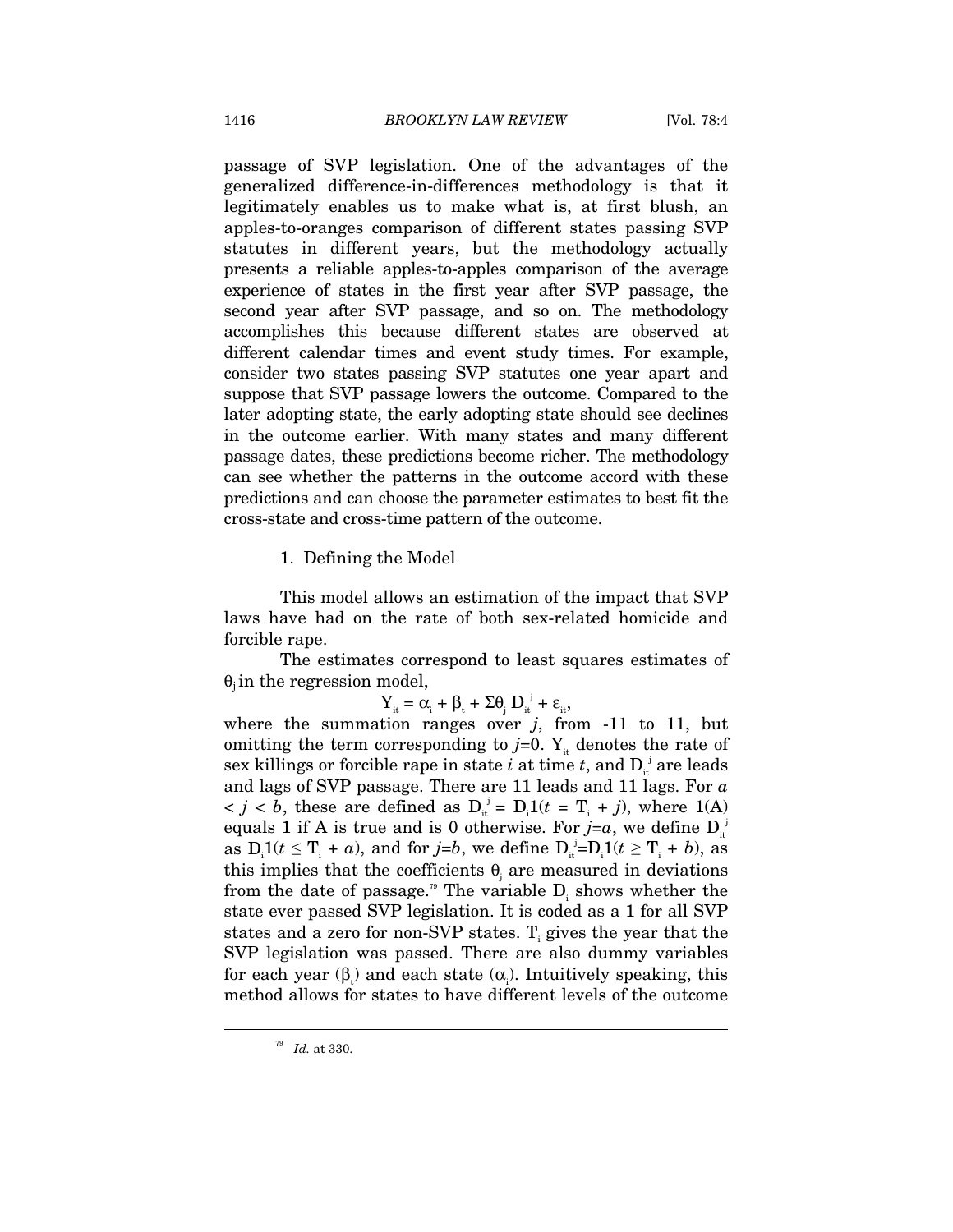(these are the state fixed effects, or the  $\alpha_i$ ), for each year to differ due to secular, or national, trends in the outcome (these are the year fixed effects, or the  $\beta_t$ ), and for the effects of SVP passage (these are the lead and lag coefficients, or the  $\theta$ <sub>j</sub>).

Although the x-axis in the event study graph stretches from -10 to +10, the sample of states that drive the identification of  $\theta$ <sub>j</sub> changes. Although all of the SVP states have data that stretches back ten years before date of passage, only four states—Kansas, Minnesota, Washington and Wisconsin—have data that stretches forward ten years after date of passage.

#### 2. Sexual Homicide

States like Washington and California enacted SVP legislation in response to high profile sex crimes. The public clamored for the government to protect them from dangerous sexual predators, and the government responded by passing SVP laws. Yet as Figure 5 shows, the rate of sex killings was actually quite flat prior to the enactment of SVP legislation. The interpretation of this figure is the same as that for Figure 1, discussed above. The open circles are estimates of the  $\theta_i$ parameters specified in the generalized difference-indifferences methodology. The dashed lines represent 95 percent confidence intervals for the estimated  $\theta_j$  parameters. These indicate the degree of uncertainty associated with the estimates because we have a sample of information, rather than the whole universe of possible information. In repeated instantiations of the sampling and measurement process, the true  $\theta$ <sub>j</sub> parameters would lie inside these confidence intervals 95 percent of the time. As noted in the discussion of Figure 1, pre-passage estimates are a robustness check on the methodology and should be approximately zero if the date of SVP passage is random, while post-passage estimates are our best guess regarding the effect of SVP passage on the outcome—here, the rate of sex killings.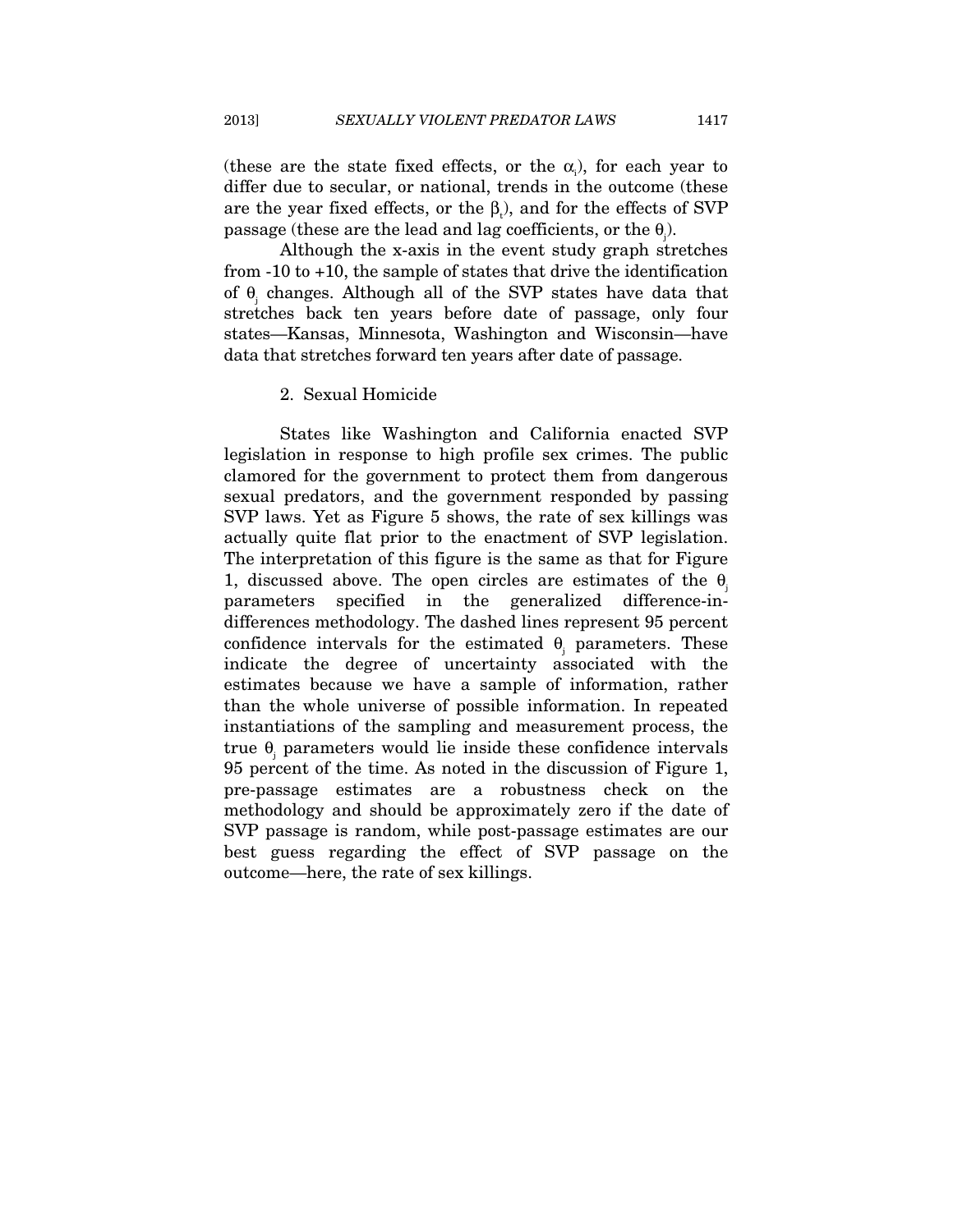

Figure 5 also shows the rate of sex killings after the passage of SVP legislation. In theory, the rate of sex killings could have dropped immediately, due to the increased deterrent of the specter of spending life in a locked mental hospital for a sex offense. It is of course also possible that sex killings are less influenced by policy than by urges and circumstances, in which case a deterrent effect might not have been expected. Sex killings, however, might have also been expected to decrease linearly due to SVP passage; this is, for example, the natural implication of Figure 2, which shows that commitments after SVP passage increased linearly.

Interestingly, however, Figure 5 provides no discernible evidence that SVP passage led to either deterrence or incapacitation. Deterrence would manifest itself by a discontinuous shift down in the estimate immediately after passage, whereas incapacitation would manifest itself by a linear trend down following passage. Overall, the picture is consistent with no statistically important change. The dashed lines give twice standard error bands, which can be thought of as a 95 percent margin of error on the solid line.

#### 3. Forcible Rape

Figure 6 shows the same analysis, but applied to the rate of forcible rape in SVP states before and after the passage of the sexually violent predator laws. Before the passage of SVP laws, the forcible rape rate is relatively flat. After the passage of SVP laws, the rate appears to drop from year 1 to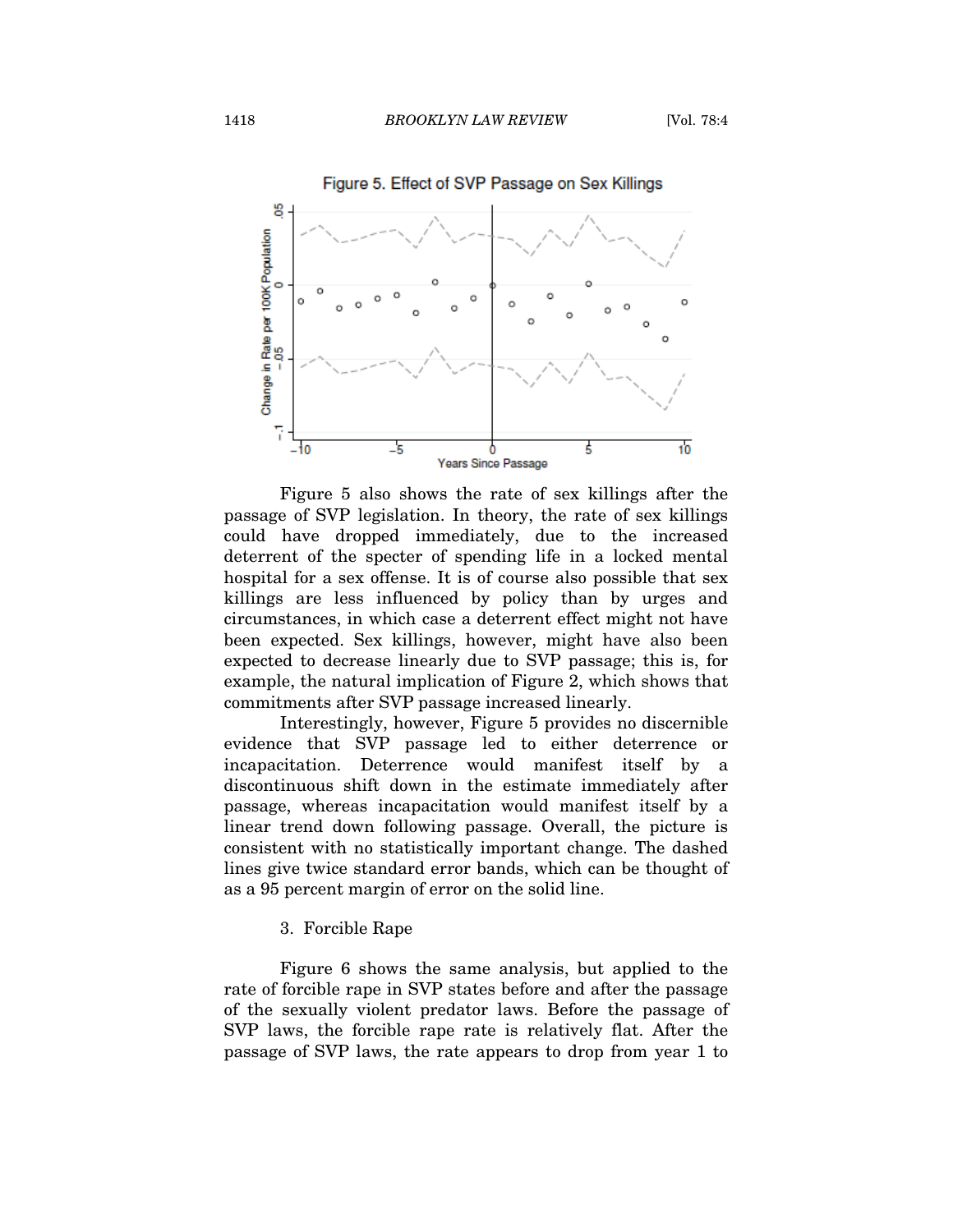year 3, and then remains flat or declines slightly. The decline is statistically indistinguishable from zero, since zero is within the margin of error. As with the analysis of sex killings, the data indicate that SVP laws have had no discernible deterrent or incapacitation effects on the rate of forcible rape.



Figure 6. Effect of SVP Passage on Forcible Rape

#### 4. Childhood Sexual Abuse

Figure 7 shows the same analysis, but applied to the rate of childhood sexual abuse in SVP states before and after the passage of SVP laws. Before the passage of SVP laws, the rate of childhood sexual abuse is relatively flat. After the passage of SVP laws, the rate also appears flat, but bounces above and below zero more often. These changes, however, appear to have little structure to them. The data do not appear to be consistent with either a discontinuous shift down in the rate, nor with a shift downwards in the trend. Thus, as with the analysis of sex killings, the data indicate that SVP laws have had no discernible deterrent or incapacitation effect on the rate of child sexual abuse.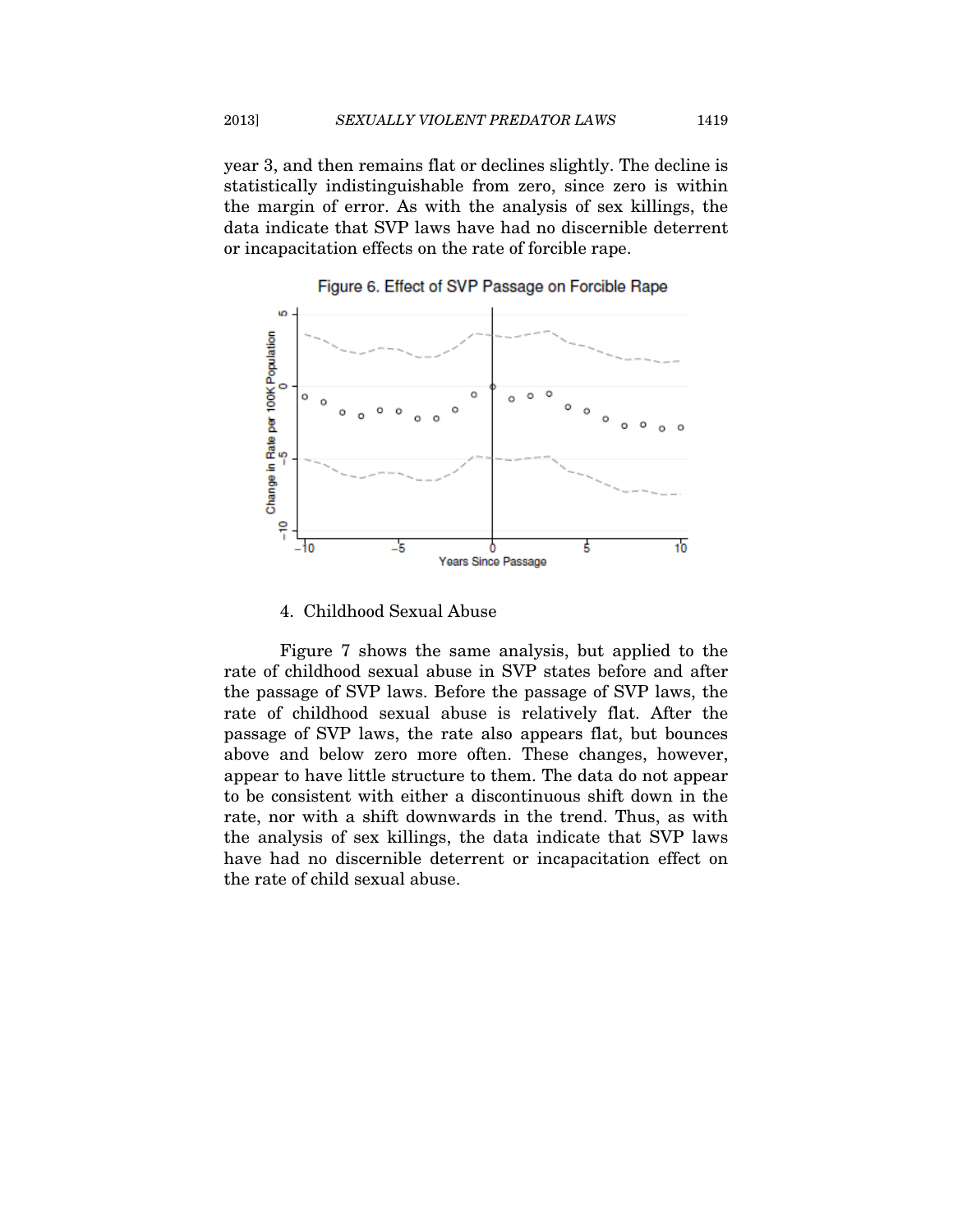

*C. Corroboration: Event Study Estimates of the Impact of SVP Law on Gonorrhea Rate* 

To corroborate these findings, we additionally examine, in Figures 8 and 9, the patterns in the prevalence of gonorrhea leading up to and subsequent to SVP law passage. Both figures indicate that SVP laws have had no discernible impact on the prevalence of sexual abuse.

As with previous findings, Figure 8 shows that SVP and non-SVP states are generally different in terms of risk factors for the types of crimes SVPs are thought to be at risk of committing. In particular, SVP states have *lower* rates of forcible rape, child sexual abuse, and gonorrhea, albeit similar—but low—rates of sex killing.



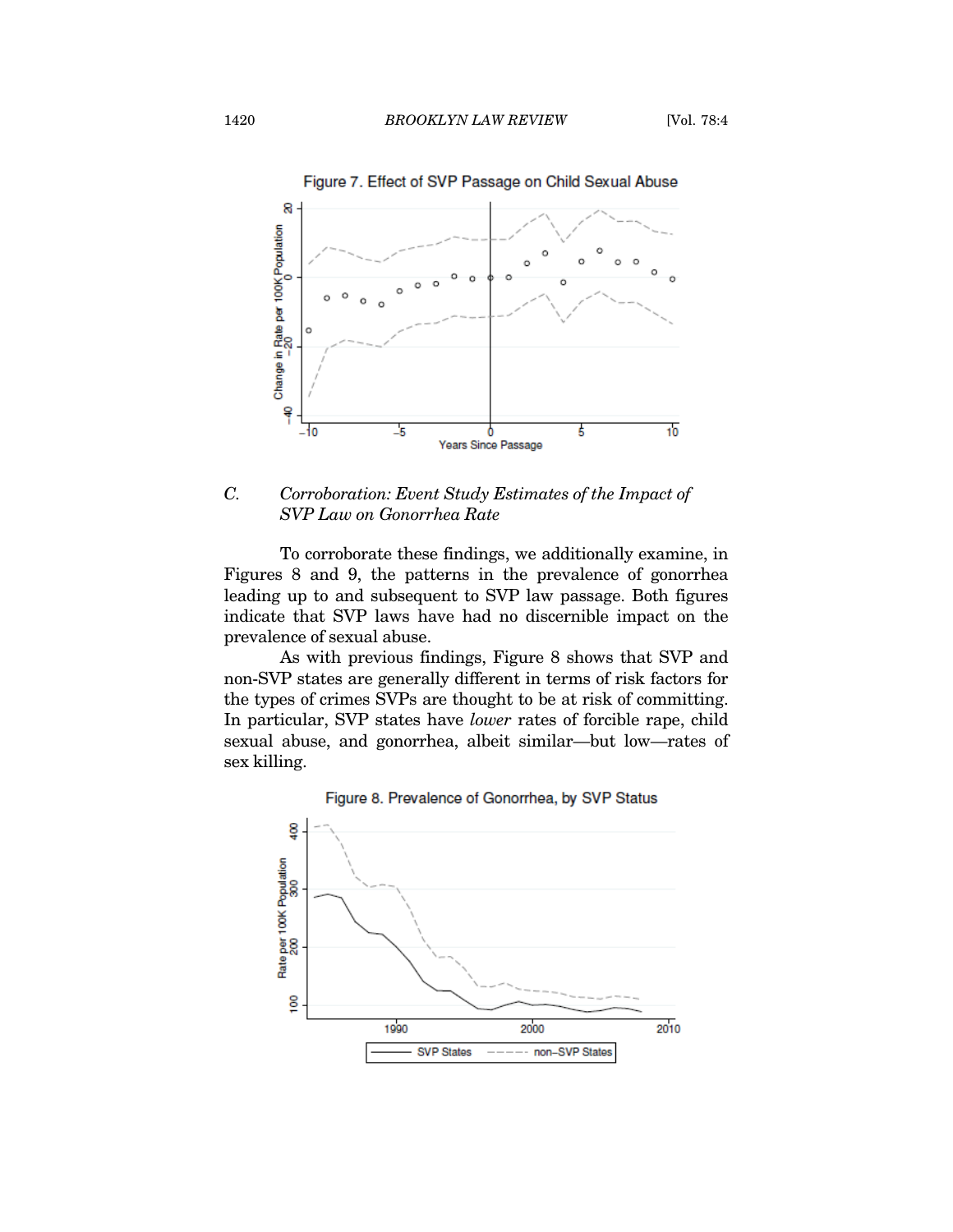Figure 9 also reinforces the conclusions from the preceding analysis. An incapacitation effect of SVP statutes on child sexual abuse would be expected to lead to a break in the trend of the gonorrhea coefficients following passage, specifically a break in the negative direction. A deterrent effect of SVP statutes on child sexual abuse would be expected to lead to a drop in the gonorrhea coefficients immediately following passage. Figure 9 gives no indication of either pattern. We emphasize that only an incapacitation effect would be consistent with the constitutional argument justifying SVP statutes.





#### *D. Summary of Findings*

Undoubtedly, those confined under SVP programs are prevented from committing crimes that would have been committed had they not been imprisoned. But the social choice is not between SVP programs and no SVP programs, but rather between SVP programs and alternative programs that are underfunded or not funded because of SVP outlays.<sup>80</sup>

We estimated two regression models to test the effect of SVP laws on sex crimes. First, we used a difference-indifferences design to see whether the trends in sex-related homicide, rape, and child sexual abuse in states with this new legislation were different from the trends in states that did not use these incapacitation innovations. Second, we used an event  $\overline{a}$ 

<sup>80</sup> Part VII, *infra*, details some of these tradeoffs including a dearth of funds for testing rape kits and significant cuts in probation supervision and sex offender treatment.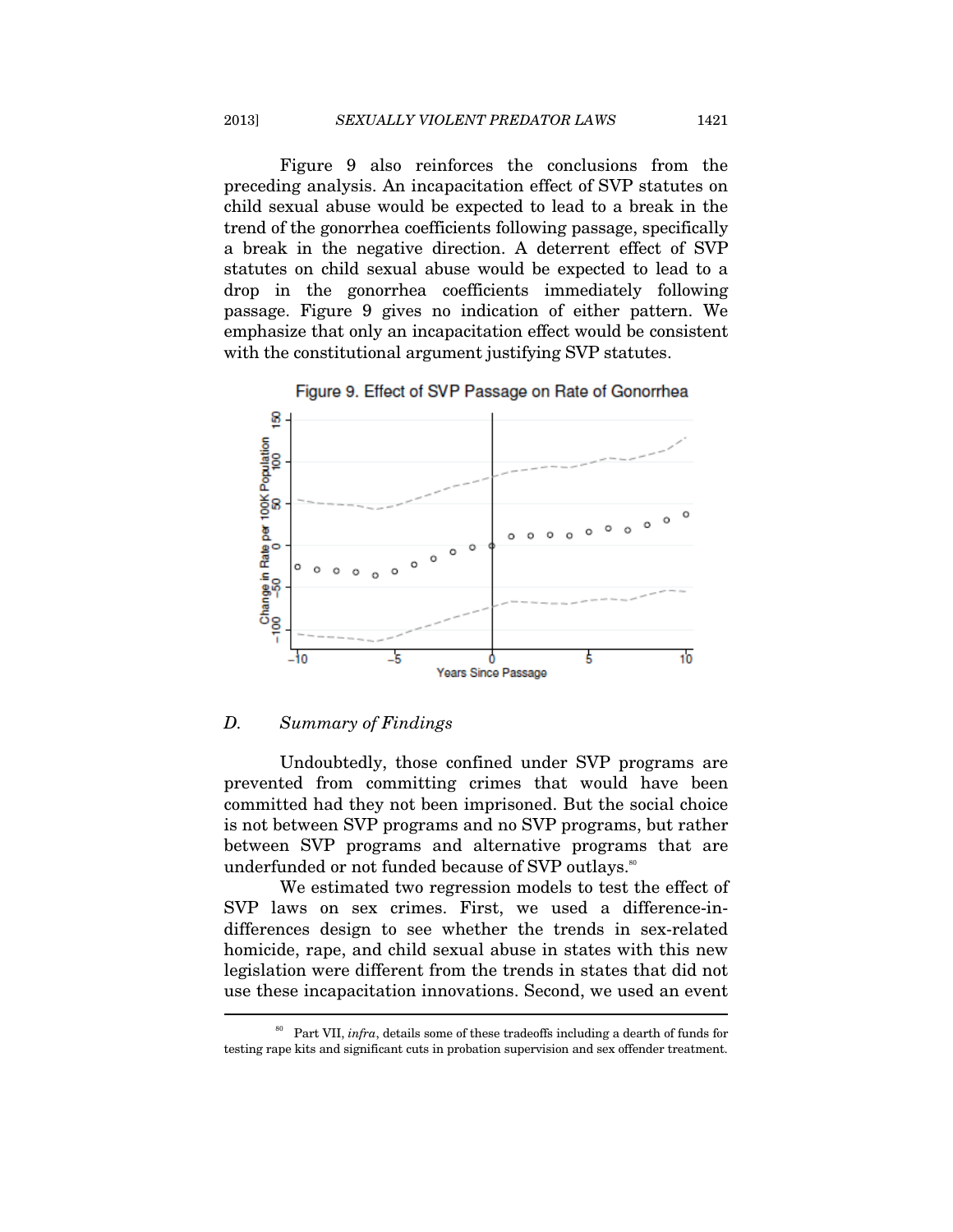study estimate to see whether there was any impact upon the rate of sex-related homicide, forcible rape, child sexual abuse, or gonorrhea post passage of SVP laws. Neither approach provides discernible evidence of preventive effects. Either there are no preventive benefits associated with these laws, or the benefits are too small to measure with these methods.

Proponents of SVP laws might respond that our study failed to take into account the fact that some would-beoffenders simply moved to non-SVP states to avoid the threat of lifetime incarceration for their crimes. If endogenous mobility were an operative phenomenon, however, we would have expected to see a decline in offense rates following SVP passage. As previously noted, we did not see such a decline.

These results are especially significant considering the hundreds of millions of dollars that have been allocated to expand the prosecution of sex offenders across the country.<sup>81</sup> Given the additional resources devoted to arresting and prosecuting sex offenders, it would make sense for the detection rate of sex crimes to be higher; yet even in an atmosphere of increased sensitivity to sex offenses, our analyses found no evidence that SVP laws had a preventive effect.

#### V. RECIDIVISM AND AGE

 $\overline{a}$ 

Although our findings may seem surprising, the results are to be expected when the advanced age of SVPs is taken into account. Studies show that, like other types of offenders, as sex offenders age, their recidivism rate drops. Our data indicate that the median age at admission for an SVP is roughly 43,

<sup>81</sup> Garrine P. Laney, *Violence Against Women Act: History and Federal Funding* (Feb. 26, 2010), available at http://digitalcommons.ilr.cornell.edu/cgi/ viewcontent.cgi?article=1716&context=key\_workplace. The STOP Program furthers a coordinated, multidisciplinary approach to improving the criminal justice system's response to violent crimes against women. It does this by developing and strengthening effective law enforcement and prosecution and strengthening victim services. For instance, the program trains law enforcement, judges, court personnel, and prosecutors to more effectively identify and respond to violent crimes against women, including sexual assault. The 1994 Violence Against Women Act required each state to distribute 75 percent of its S.T.O.P. Program funds in equal parts to: law enforcement, prosecution, and victim services. The use of the remaining 25 percent was discretionary, within parameters defined by the law. The 2000 Violence against Women Act modified this allocation to require that not less than 25% of STOP funds go to law enforcement, 25% to prosecution, 30% to victim services and 5% to state and local courts, leaving 15% discretionary. S.T.O.P. Annual Report 6 (2004), https://www.ncjrs.gov/pdffiles1/ovw/ 214639.pdf. For a breakdown in the millions of dollars given to S.T.O.P. from 1999– 2003, see id. tbl.2. For a breakdown of more recent budgets, see Laney, supra, at 10-19 tbls.1 & 2.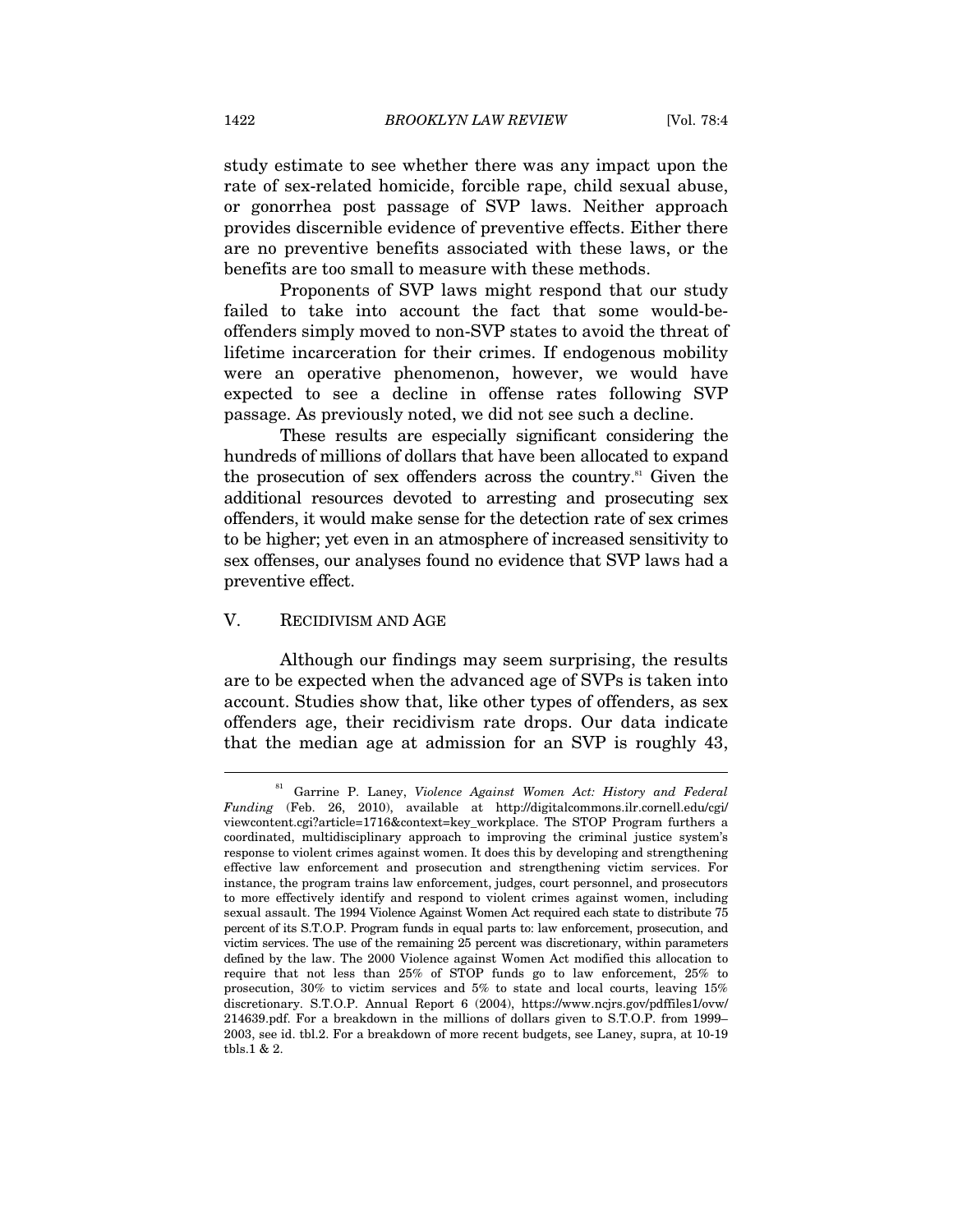which is to be expected since SVP laws are targeted *exclusively* at individuals about to be released from prison after serving time for a new conviction or a parole violation. Yet targeting an older population does not make much sense because as sex offenders age, they actually pose *less* risk to society. In 2002, Karl Hanson used data from ten follow-up studies of adult male sex offenders ages 18–70+ (with a combined sample of 4673) to study the relationship between age and sexual recidivism.<sup>82</sup> He found that, "In the total sample, the recidivism rate declined steadily with age  $\dots$  [and t] he association was linear  $\dots$ ."<sup>83</sup> Other researchers have come to similar results.<sup>84</sup>

Interestingly, advancing age seems to affect sex offenders at different rates. Hanson found that the recidivism rate of both incest offenders and rapists declined steadily over time, and neither type of offender released after age 60 recidivated. Although the recidivism rate of extra-familial child molesters also declined steadily with age, the drop was much less dramatic until the offender reached age 49, when recidivism dropped dramatically.<sup>85</sup>

The age effect exists even in high-risk offenders.<sup>86</sup> In 2007, Prentky and Lee looked at the age effect on a group of 136 rapists and 115 child molesters who had been civilly

<sup>82</sup> R. Karl Hanson, *Recidivism and Age: Follow-Up Data from 4,673 Sexual Offenders*, 17 J. INTERPERS. VIOLENCE 1046, 1048, 1056 (2002). 83 *Id.* at 1053.

<sup>84</sup> *See, e.g.*, Howard E. Babaree et al., *Aging Versus Stable Enduring Traits as Explanatory Constructs in Sex Offender Recidivism: Partitioning Actuarial Prediction into Conceptually Meaningful Components*, 36 CRIM. JUST. & BEHAV. 443, 461-63 (2009) (showing age at release provided unique and significant predictive ability); Patrick Lussier & Jay Healey, *Rediscovering Quetelet, Again: The "Aging" Offender and the Prediction of Reoffending in a Sample of Adult Sex Offenders*, 26 JUST. Q. 828-56 (2009) (arguing that risk assessors should adjust the risk of reoffending based on the offender's age at release); Patrick Lussier et al., *Criminal Trajectories of Adult Sex Offenders and the Age Effect: Examining the Dynamic Aspect of Offending in Adulthood*, 20 INT'L CRIM. JUST. REV. 147-68 (2010) (challenging the conception of sex offenders' risk as high, stable, and linear); Michelle L. Meloy, *The Sex Offender Next Door: An Analysis of Recidivism, Risk Factors, and Deterrence of Sex Offenders on Probation*, 16 CRIM. JUST. POL'Y REV. 211, 222-23 (2005) (showing that results indicate that under the right set of conditions, probation is the most appropriate criminal sanction for some types of sex offenders); Richard Wollert et al., *Recent Research (N = 9,305) Underscores the Importance of Using Age-Stratified Actuarial Tables in Sex Offender Risk Assessments*, 22 SEX ABUSE 47 (2010) (arguing that "evaluators should report recidivism estimates from age-stratified tables when they are assessing sexual recidivism risk, particularly when evaluating the aging sex offender").

<sup>85</sup> *See* Hanson, *supra* note 82, at 1054. 86 *See* Robert A. Prentky & Austin Lee, *Effect of Age-at-Release on Long Term Sexual Re-offense Rates in Civilly Committed Sexual Offenders*, 19 SEXUAL ABUSE 43, 44 (2007).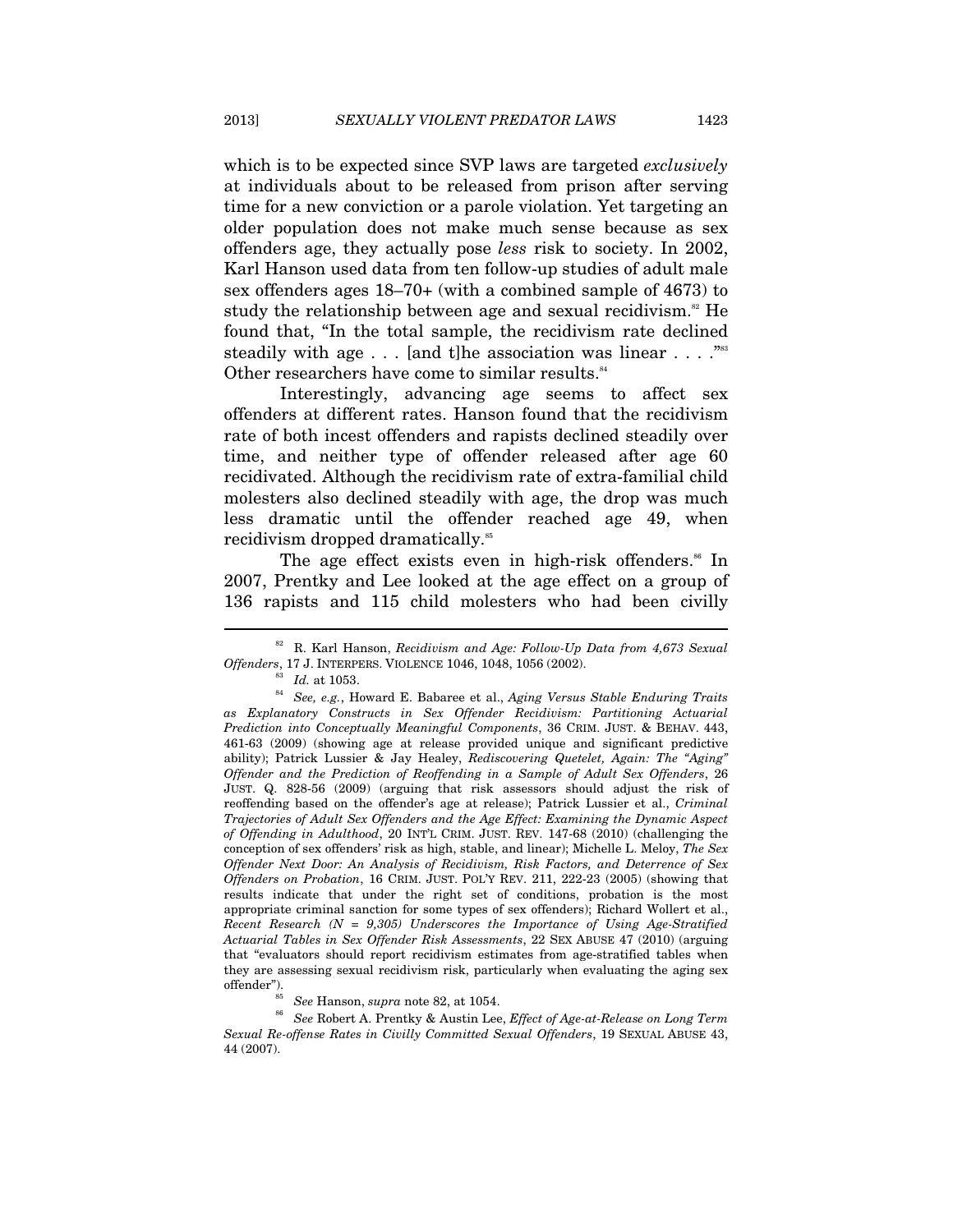committed to a Massachusetts prison and were then followed for 25 years.<sup>87</sup> They found that with rapists, recidivism dropped linearly as a function of age. With child molesters, however, they found that recidivism increased from age 20 to age 40 and then declined slightly at age 50 and significantly at age 60. As Prentky and Lee point out, their sample is statistically small, and it is comprised of offenders with a higher base rate of recidivism than that of the general prison population:

Although this latter consideration might be regarded as a limitation in terms of generalizability, it may also be seen as a strength of the study. Presumably, using a higher risk sample is a more severe test of the age-crime hypothesis, providing confirmatory support for the rapists and "amplifying" or exaggerating the quadratic blip in Hanson's  $(2002)$  data for child molesters.<sup>88</sup>

#### VI. PREDICTION PROBLEMS

It is possible that the reason we see no discernible impact on the incidence of sex crimes is that because, even if there is indeed a small group of dangerous sex offenders, the state simply does not have the ability to identify those who are risk of reoffending.

In *Kansas v. Hendricks*, the Court merely assumed that the state would be able to distinguish SVPs, but this is actually a difficult task. Clinicians are not very good at predicting who will re-offend,<sup>89</sup> and so the state uses actuarial instruments like the Static 99 at SVP commitment hearings. Even the best instruments are only about 70 percent accurate, which results in many false positives when used on a population that has a low base rate of reoffending. If the explanation for our results is due at least in part to the state's inability to accurately predict who

<sup>&</sup>lt;sup>87</sup> Id. at 45, 50.<br><sup>88</sup> *See id.* at 58.<br><sup>89</sup> *See generally, e.g.*, JOHN MONAHAN, THE CLINICAL PREDICTION OF VIOLENT BEHAVIOR (1981); R. Karl Hanson, *What Do We Know About Sex Offender Risk Assessment*, 4 PSYCHOL. PUB. POL'Y & L. 50, 54 (1998) (arguing the research is more useful for identifying high-risk offenders than for determining when they could be safely released into the community); Vernon L. Quinsey & Rudolf Ambtman, *Variables Affecting Psychiatrists' and Teachers' Assessments of the Dangerousness of Mentally Ill Offenders*, 47 J. CONSULTING & CLINICAL PSYCHOL. 353 (1979) (arguing that predictions of dangerousness are conservative and of low accuracy); Vernon L. Quinsey & Anne Maguire, *Maximum Security Psychiatric Patients: Actuarial and Clinical Predictions of Dangerousness*, 1 J. INTERPERS. VIOLENCE 143 (1986) (showing lack of relation between clinical judgment model and outcome of re-offense).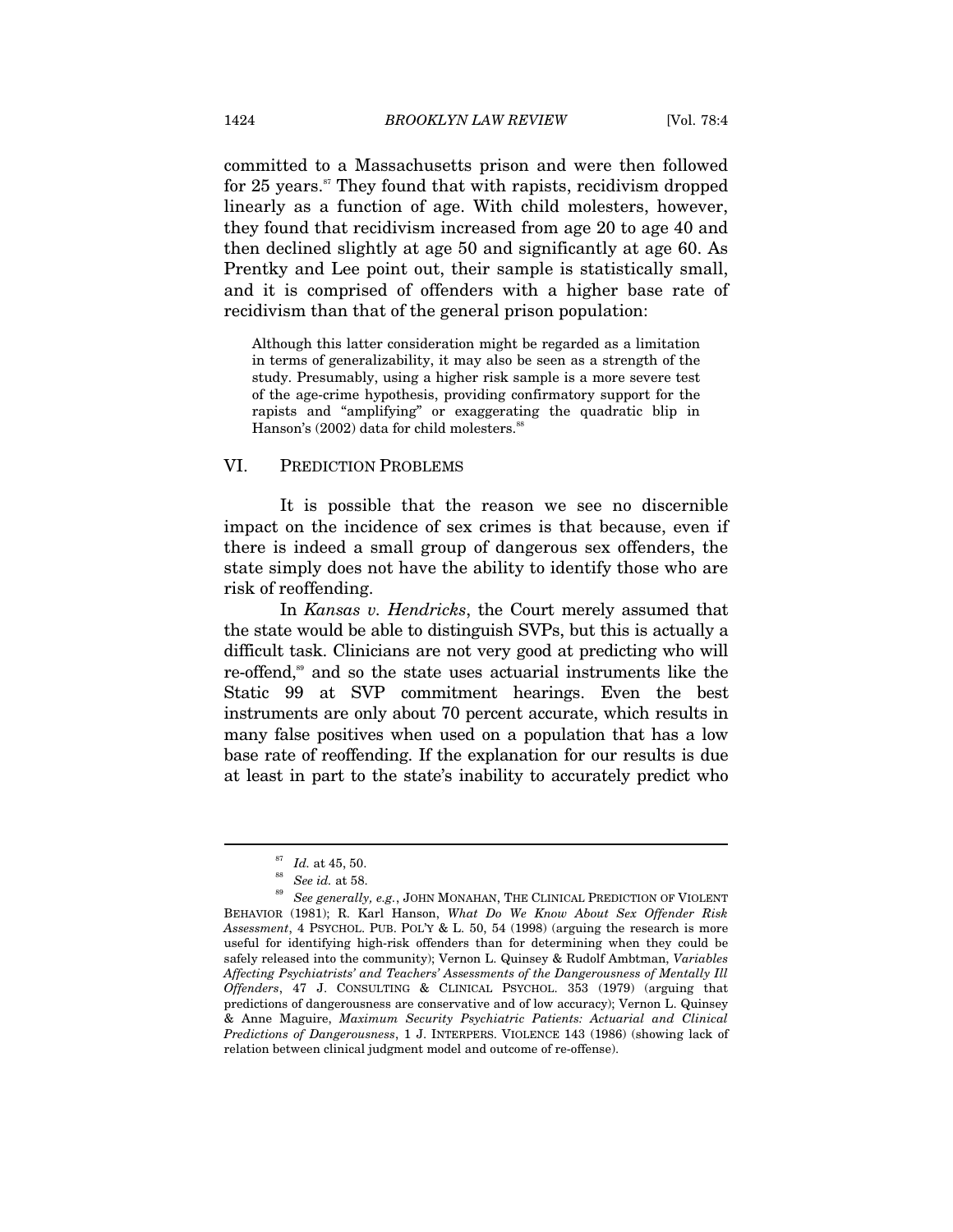will reoffend, then this raises significant procedural due process issues, which we will not be exploring in this article.<sup>90</sup>

#### VII. PUBLIC POLICY IMPLICATIONS OF OUR FINDINGS

We have shown that SVP laws had no discernible impact on the incidence of sexual homicide, forcible rape, child sexual abuse, or gonorrhea. In addition to the constitutional significance of these findings, they also have important public policy implications. Given the high price tag for implementing SVP laws, we believe states could more effectively fight sex crimes by allocating scarce resources elsewhere.

In 2006, the total civil commitment budget across the country equaled \$454.7 million dollars, with SVP states spending an average of \$94,017 per year on each committed SVP.91 California's 2006 civil commitment budget was the highest with a total of \$147.3 million, and Texas—which provided only outpatient care—spent the least at \$1.2 million.<sup>92</sup> Security and legal fees, including the cost for attorneys and experts, are often not included, which means the total cost of SVP programs is significantly higher than these figures represent.93 In the state of Washington, for instance, the legal fees per offender added up to  $$60,000$  per year.<sup>94</sup>

To pay for SVP programs, some states have taken measures such as reducing the number of probation officers, even though at least one study showed that felony sex offenders on probation have a lower recidivism rate than those not on probation.<sup>95</sup> Others have cut funding for domestic violence and sexual violence prevention programs.<sup>86</sup> Still others have

<sup>90</sup> For a detailed analysis of this problem, see generally Lave, *supra* note 25. 91 *See* GOOKIN, *supra* note 7, at 5. 92 *Id.* at 5. 93 *Id.* at 1. 94 *Id.* 

<sup>95</sup> *See* Meloy, *supra* note 84, at 227. 96 *See* JANUS, *supra* note 9, at 115. Janus writes that in 2004, California "spent more than \$78 million to lock up 535 predators, while providing no substantial sex offender treatment for the seventeen thousand sex offenders in its prisons . . . ." *Id.* Janus also writes that in 2004, "Minnesota spent \$26 million to lock up 235 predators." That same year, pecuniary problems forced the state to propose cutting 137 of its 778 police officers and to actually eliminate 100 probation officers' positions despite rising caseloads, and it cut its funding for domestic violence and sexual violence prevention programs by \$3.6 million per year. *Id.*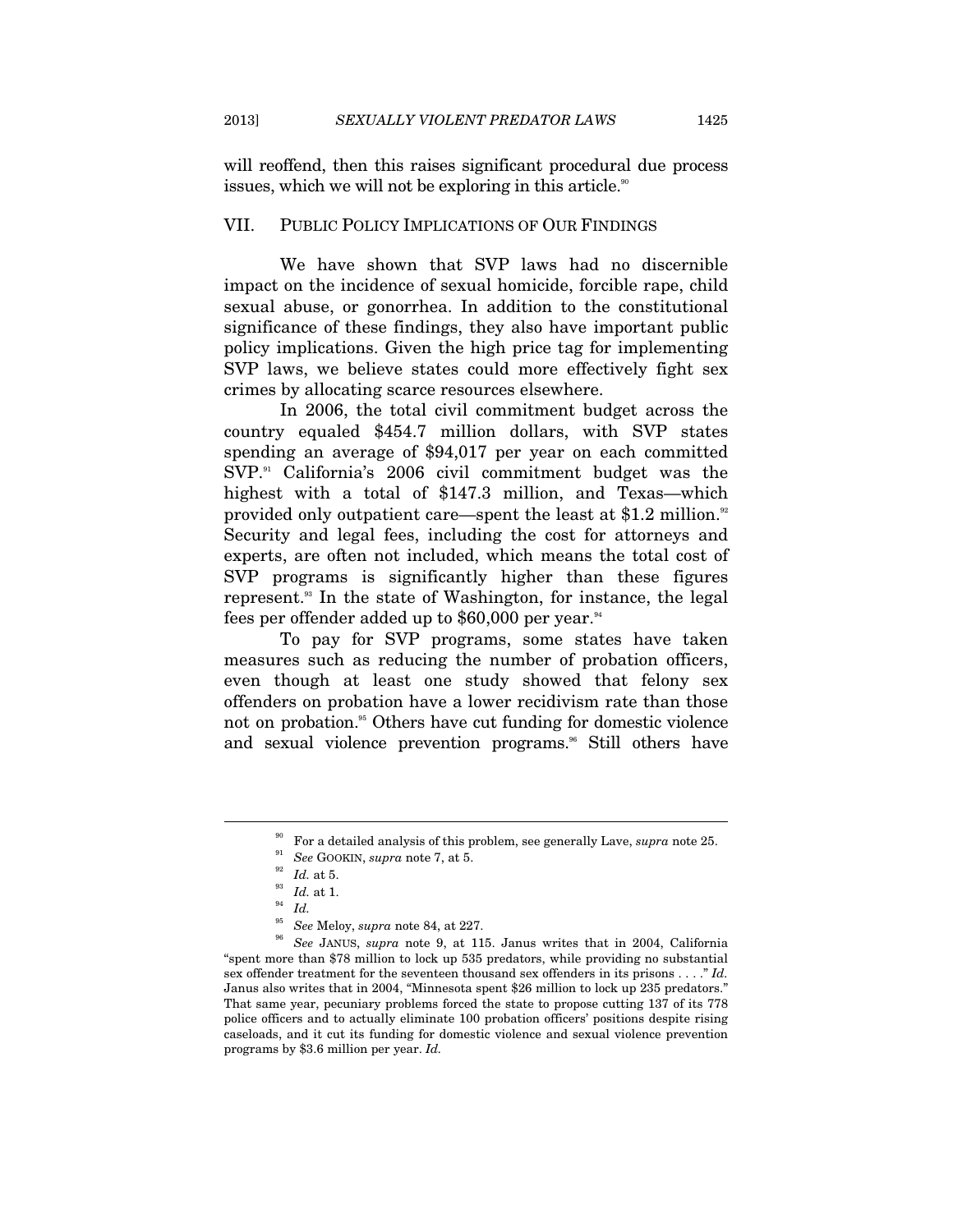slashed funding for sex offender treatment programs that have been shown to reduce recidivism by as much as  $30$  to  $40$  percent.<sup>97</sup>

Perhaps most poignantly, the funds currently used to pay for SVP programs could be directed toward the thousands of rape kits that languish in police departments across the country.98 According to a 2009 Human Rights Watch report, in Los Angeles alone, there were at least 12,669 untested sexual assault response team kits (known as SART or rape kits).<sup>99</sup> In order to test these kits, Los Angeles would need to hire additional staff in their DNA laboratory at a cost of \$1.6 million a year.<sup>100</sup> Although the Los Angeles Police Department has made some progress in reducing the number of unanalyzed kits, the California budget crisis has led to mandatory work furloughs that have slowed down these efforts.<sup>101</sup>

Not testing rape kits has serious consequences. Rape kits often contain DNA and other physical evidence that can be critical in identifying perpetrators—especially in cases where the assailant is a stranger. Indeed, researchers have found that prosecutors are more likely to file rape cases when there is physical evidence.102 New York City's experience illustrates the crime-solving power of these kits. In 1999, the city decided to eradicate the backlog of 16,000 untested rape kits in police

<sup>&</sup>lt;sup>97</sup> Id. at 115, 126 (describing lack of funding for sex offender treatment programs in California and Massachusetts). Other researchers have also found that sex offenders who complete sex offender treatment have lower recidivism rates than those who do not. *See, e.g.*, WILLIAM L. MARSHALL ET AL., COGNITIVE BEHAVIOURAL TREATMENT OF SEXUAL OFFENDERS 157-58 (1999); Margaret A. Alexander, *Sexual Offender Treatment Efficacy Revisited*, 11 SEXUAL ABUSE 101-16 (1999); Donna Mailloux et al., *Dosage of Treatment to Sexual Offenders: Are We Overprescribing?*, 47 INT'L J. OFFENDER THERAPY & COMPARATIVE CRIMINOLOGY 171-84 (2000); R. Karl Hanson et al., *First Report of the Collaborative Outcome Data Project on the Effectiveness of Psychological Treatment for Sex Offenders*, 14 SEXUAL ABUSE 169, (2002).<br><sup>98</sup> In 2004, Congress passed the Debbie Smith Act as part of the Justice for

All Act, which was specifically created to provide federal funds so that state and local law enforcement could test untested rape kits. Despite its stated purpose, the Act lets states use the money to test any kind of DNA backlog, not just rape kits. Thus it is hard to know how much money has actually been used to test rape kits. Perhaps this is why the rape kits backlog continued to grow in Los Angeles despite millions of dollars in Debbie Smith funding. HUMAN RTS. WATCH, TESTING JUSTICE: THE RAPE KIT

BACKLOG IN LOS ANGELES CITY AND COUNTY 21, 29 (2009).<br><sup>99</sup> See *id.* at 1.<br><sup>100</sup> *Id.* at 32-33.<br><sup>101</sup> Joel Rubin, *LAPD Cuts Backlog of Untested DNA Cases in Half*, L.A. TIMES: L.A. NOW BLOG (Oct. 5, 2009, 1:44 PM), http://latimesblogs.latimes.com/lanow/2009/ 10/lapd-cuts-backlog-of-untested-dna-cases-in-half-.html. 102 *See* Dawn Beichner & Cassia Spohn, *Prosecutorial Charging Decisions in* 

*Sexual Assault Cases: Examining the Impact of a Specialized Prosecution Unit*, 16 CRIM. JUST. POL'Y REV. 461, 491 (2005).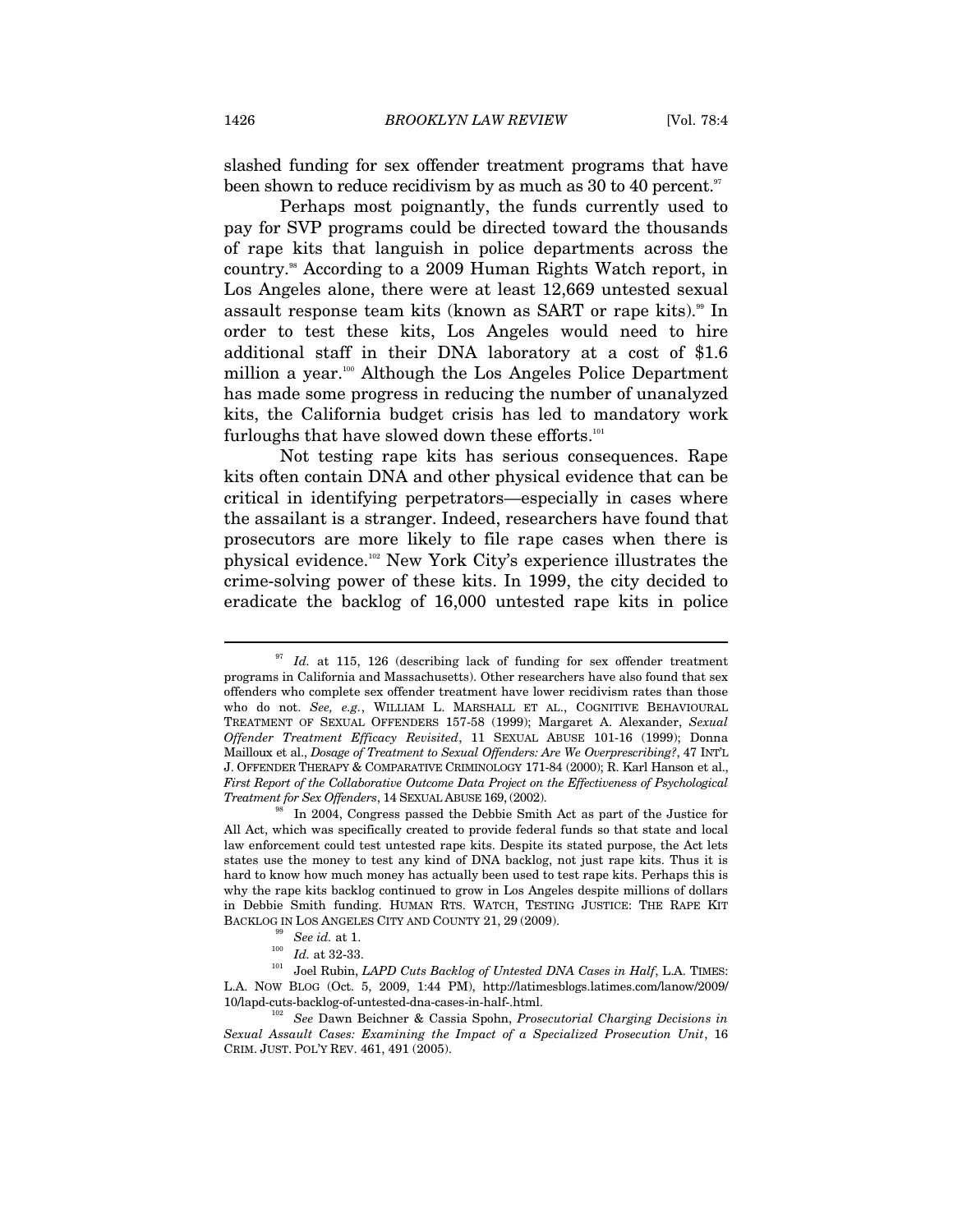storage by 2003.103 As of January 2009, the tested kits had resulted in 2000 cold hits<sup>104</sup> and an additional 200 active investigations, arrests, or prosecutions.<sup>105</sup>

If New York's results are predictive for Los Angeles, then testing L.A.'s kits should lead to approximately 1580 cold hits and an additional 158 active investigations, arrests, or prosecutions.106 Thus, instead of paying \$166,000 per year to lock up ten SVPs, California could reallocate those \$1.6 million to prosecute sixteen times as many rapists.<sup>107</sup>

## VIII. CONSTITUTIONAL IMPLICATIONS OF OUR FINDINGS

We have shown that SVP laws have had no discernible effect on the incidence of sexual homicide, forcible rape, child sexual abuse, or gonorrhea. This finding is significant because it challenges the *only* constitutionally permissible justification for the laws: *civil* incapacitation of the dangerous mentally ill. Our findings can also be used to mount a substantive due process challenge to SVP laws. Since both types of challenge require the Court to look independently at empirical findings, we will begin by discussing judicial deference to legislative findings of fact.

## *A. Judicial Deference to Legislative Findings of Fact*

Historically, the Court has been deferential to Congressional and state legislative findings.<sup>108</sup> When constitutional rights are at stake, however, the Court should

<sup>&</sup>lt;sup>103</sup> See HUMAN RTS. WATCH, *supra* note 98, at 55.<br><sup>104</sup> A cold hit refers to when DNA evidence from a suspect-less rape case is linked to the DNA profile of a particular person. *See* S. REP. NO. 107-334, at 11 (2002), *available at* http://www.gpo.gov/fdsys/pkg/CRPT-107srpt334/pdf/CRPT-107srpt334.pdf Although critical, a cold hit is just the first step in the investigatory process. For instance, law enforcement must get a confirmatory DNA sample from the suspect, and ideally, law enforcement will get the chance to interview the suspect. *Id*.

<sup>&</sup>lt;sup>105</sup> HUMAN RTS. WATCH, *supra* note 98, at 55.<br><sup>106</sup> 12,669 / 16,000 = .79; .79 x 2,000 = 1,580; .79 x 200 = 158.<br><sup>107</sup> 1.6 million / 166,000 = 9.64; 158 / 9.64 = 16.46. It costs \$47,102 per year to imprison someone in California; thus, 3.5 for these rapists could be incarcerated for the price of one SVP. Legislative Analyst's Office, *Criminal Justice and Judiciary: How Much Does It Cost to Incarcerate an Inmate?: California's Annual Costs to Incarcerate an Inmate in Prison, 2008–09*, LAO.GOV, http://www.lao.ca.gov/laoapp/laomenus/sections/crim\_justice/ 6\_cj\_inmatecost.aspx?catid=3 (last visited Apr. 9, 2013) (166,000 / 47,102 = 3.52). 108 *See* Borgmann, *supra* note 32, at 6-7; Neal Devins, *Congressional* 

*Factfinding and the Scope of Judicial Review: A Preliminary Analysis*, 50 DUKE L.J. 1169, 1178-81 (2001).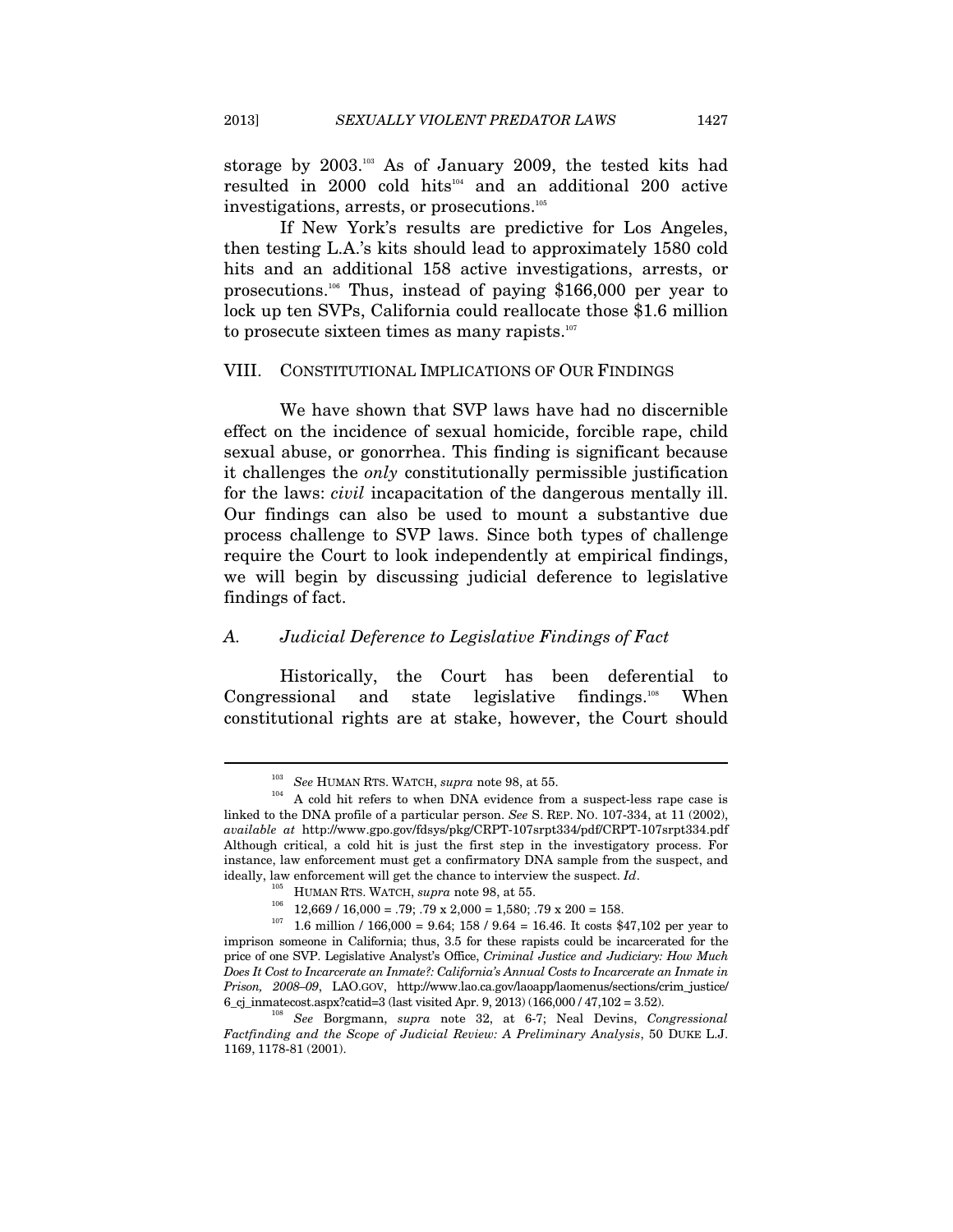maintain a more detached and critical perspective,<sup>109</sup> as it acknowledged: "Although we review congressional factfinding under a deferential standard, we do not in the circumstances here place dispositive weight on Congress' findings. The Court retains an independent constitutional duty to review factual findings where constitutional rights are at stake."110 The Supreme Court has recognized that constitutional rights are at stake in SVP commitment, stating, "[i]t is clear that commitment for any purpose constitutes a significant deprivation of liberty that requires due process protection."111 Consequently, the Court has a duty to independently review the finding that SVPs are extremely dangerous since that finding provides the factual groundwork for the legislation's civil classification.<sup>112</sup>

Although the Court has not always undertaken such a review when fundamental rights are at stake, it should certainly do so here.<sup>113</sup> First, the people whose rights are being taken away are sex offenders, and they are one of the most loathed groups in the country. It would be political suicide for legislators to challenge commonly held beliefs about sex offenders, and so public choice theory tells us they will not tackle this issue.<sup>114</sup> In factual disputes over highly contentious issues like this one, courts are in a better position than legislatures to demand claims be proven true instead of merely presumed true.115 Judges are less beholden to the populace because many have lifetime appointments, and they can slow proceedings down to allow the presentation of complicated and nuanced evidence.<sup>116</sup>

Furthermore, there was no real factual finding regarding the dangerousness of so-called SVPs; that they were extremely dangerous was just assumed to be true. Thus, we are not asking the Court to reconsider evidence that was presented but deemed insufficient; instead, we are asking the Court to

<sup>109</sup> *But see* Borgmann, *supra* note 32, at 78 (arguing that the Court does not

<sup>%</sup> always defer when it is supposed to or remain critical when it is supposed to).<br>  $^{110}$  Gonzales v. Carhart, 550 U.S. 124, 165 (2007).<br>  $^{111}$  Foucha v. Louisiana, 504 U.S. 71, 80 (1992) (citations omitted).<br>  $^{112}$  describes them as "the plainly empirical as opposed to doctrinal issues that a decision maker must resolve before determining a law's constitutionality." Borgmann, *supra*

note 32, at 5.<br>  $^{113}$  See id. at 21-28.<br>  $^{114}$  See generally 1 CHARLES K. ROWLEY, PUBLIC CHOICE THEORY (1993).<br>  $^{115}$  Devins, *supra* note 108, at 1185-87.<br>  $^{116}$  Id. at 1182-87; Borgmann, *supra* note 32, at 21-4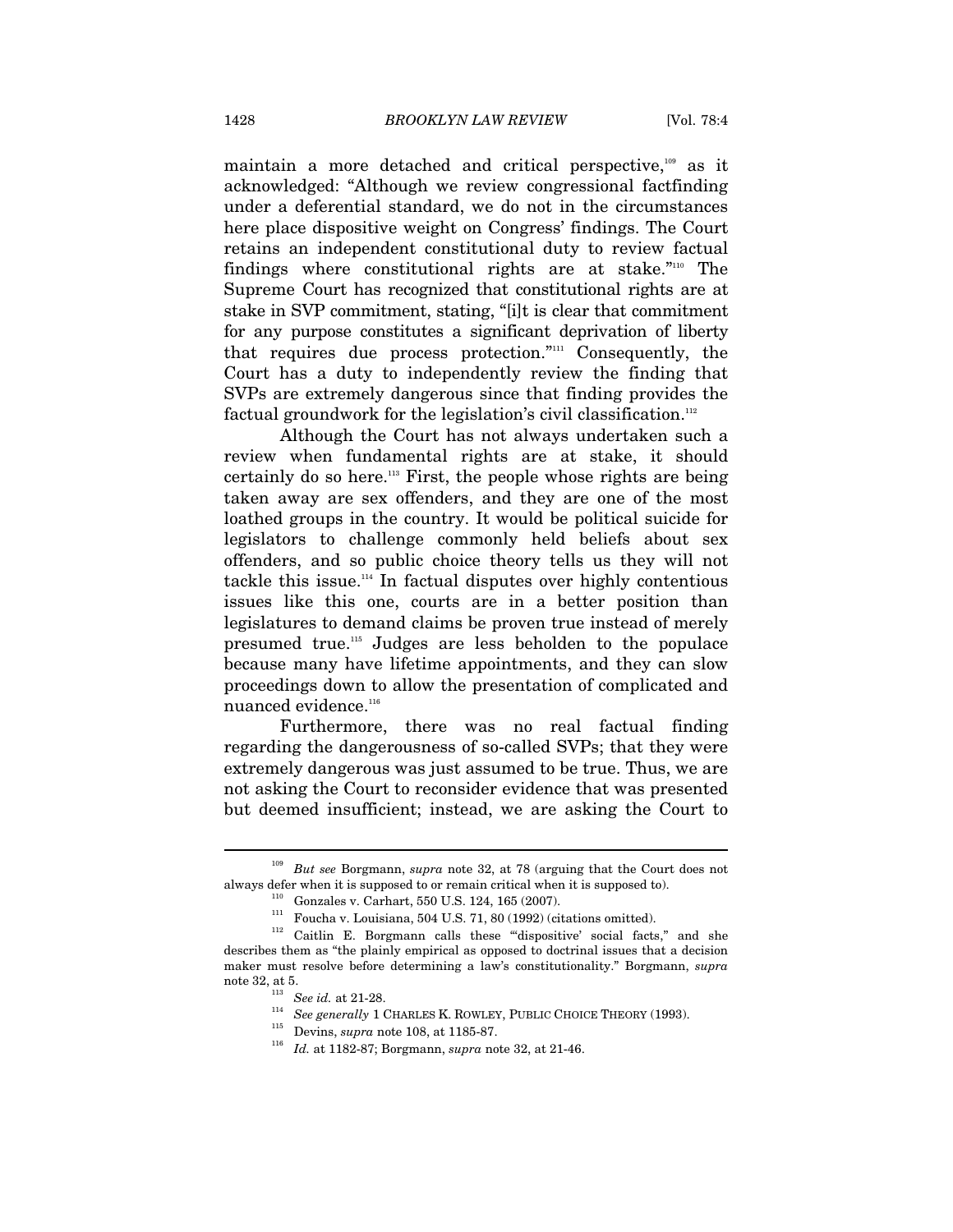consider evidence that was not even available at the time it decided *Hendricks*. This is exactly the kind of research that Chief Judge Posner requested fourteen years ago: "I would like to see the legal professoriat redirect its research and teaching efforts toward fuller participation in the enterprise of social science, and by doing this make social science a better aid to judges' understanding of the social problems that get thrust at them in the form of constitutional issues."<sup>117</sup>

# *B. Legitimacy of Empirical Studies in Constitutional Analysis*

Our request of the Court is nothing new; there is precedent for using empirical studies to challenge the constitutionality of a particular law, even when it requires overturning legislative findings of fact.<sup>118</sup> In a span of less than twenty-five years, the Court went from holding that execution of 16- and 17-year-olds did *not* violate the Eighth Amendment ban on cruel and unusual punishment<sup>119</sup> to holding that mandatory life without possibility of parole (LWOP) for juveniles who had been convicted of homicide *did*. 120

Scientific studies of the developing adolescent brain led the Court to overturn its own precedent as well as factual findings of various lower courts and legislatures. In 1989, the Court held in *Stanford v. Kentucky* that executing 16- and 17 year-olds did not violate the Constitution.121 In his majority opinion, Justice Scalia was openly dismissive of the studies presented regarding the cognitive and emotional development of juveniles. As he explained, "The battle must be fought, then, on the field of the Eighth Amendment; and in that struggle socioscientific, ethicoscientific, or even purely scientific

<sup>&</sup>lt;sup>117</sup> Posner, *supra* note 2, at 12.<br><sup>118</sup> See e.g., Brown v. Bd. of Educ. of Topeka, Kan., 347 U.S. 483 (1954) (where the Court held that segregated public school education violated the Equal Protection Clause). In coming to this conclusion, the Court contradicted specific findings to the contrary by state legislatures and courts. Indeed, in *Plessy v Ferguson*, 163 U.S. 537 (1896), the Court had held that "separate but equal" did not violate equal protection. Key to the Court's decision in *Brown* were psychological studies that showed the detrimental impact of segregated education on minority children. The Court held that these studies were relevant regardless of whether they had existed at the time *Plessy* was decided. "Whatever may have been the extent of psychological knowledge at the time of *Plessy* v. *Ferguson*, this finding is amply supported by modern authority. Any language in *Plessy* v.  $\begin{tabular}{ll} \textit{Ferguson} \textit{contrary to this finding is rejected."} \textit{Brown, 347 U.S. at 494-95.} \\ \textit{119} & \text{Stanford v. Kentucky, 492 U.S. 361, 380 (1989).} \\ \textit{120} & \text{Miller v. Alabama, 132 S. Ct. 2455, 2460 (2012).} \\ \textit{121} & \text{Stanford v. Kentucky, 492 U.S. 361 (1989).} \end{tabular}$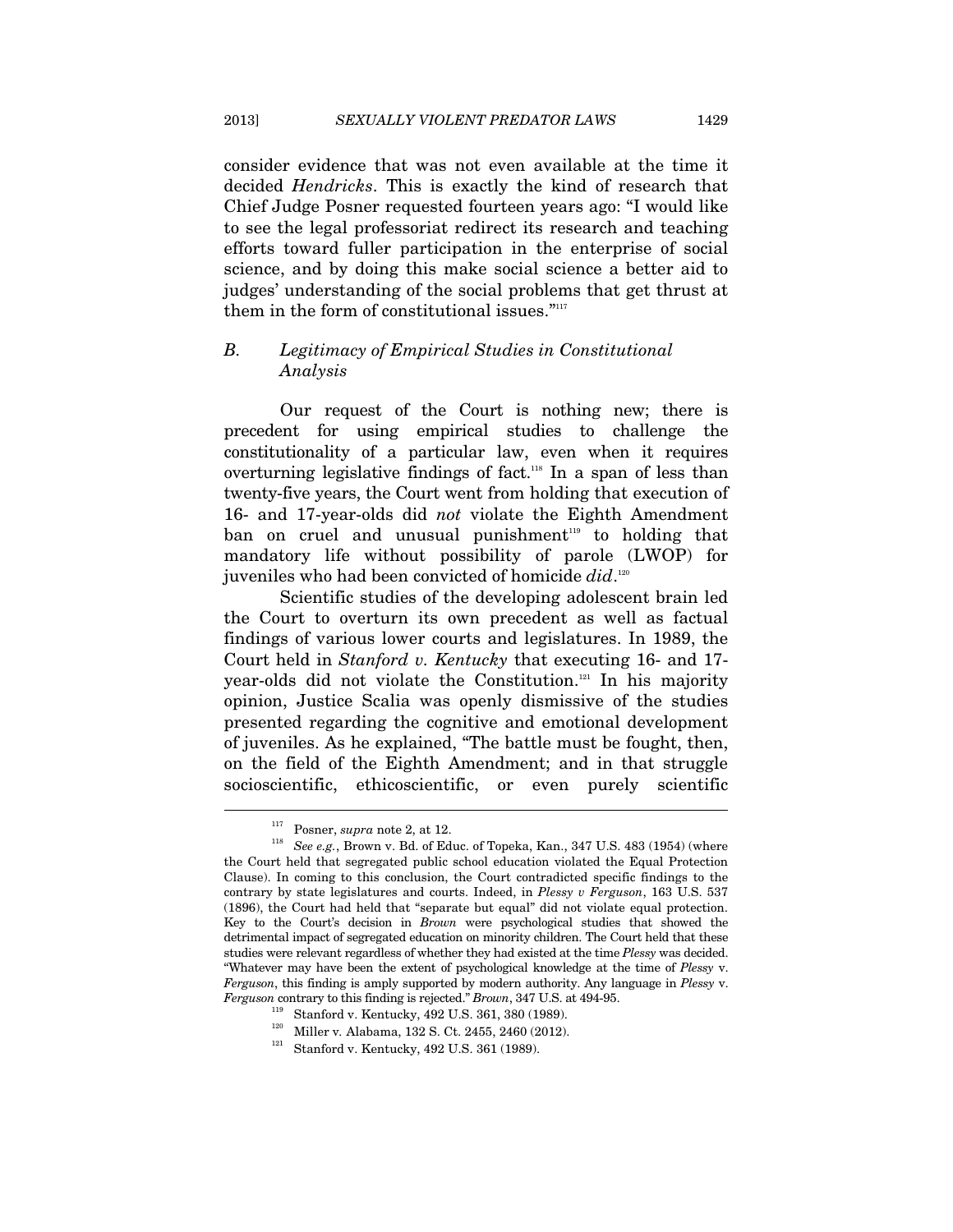evidence is not an available weapon."122 Just sixteen years later, the Court pointed to "scientific and sociological studies" in striking down the juvenile death penalty in *Roper v. Simmons*. 123 By 2010, the Court was specifically citing brain imaging in its decision that LWOP for juveniles not guilty of murder violated the Eighth Amendment,<sup>124</sup> and brain studies also figured in the Court's 2012 holding that mandatory LWOP for juveniles guilty of murder violated the Eighth Amendment.<sup>125</sup>

The studies that ended up proving so influential to the Court were due in large part to advances in brain imaging technology which allowed scientists to observe that the adolescent brain was still developing until a person was in his or her mid-20s, including in areas of the brain that governed impulse control, reasoning, and judgment.<sup>126</sup> These findings contradicted conventional wisdom that the brain had finished developing in early childhood. It led advocates to contend that juveniles should not be punished in the same way as adults because their impulsivity made them less culpable and because they were likely to be able to learn from their mistakes.<sup>127</sup>  $\overline{a}$ 

No recent data provide reason to reconsider the Court's observations in *Roper* about the nature of juveniles. As petitioner's *amici* point out, developments in psychology and brain science continue to show fundamental differences between juvenile and adult minds. For example, parts of the brain involved in behavior control continue to mature through late adolescence.

Graham v. Florida, 130 S. Ct. 2011, 2026 (2010).<br><sup>125</sup> In *Miller v. Alabama*, the Court pointed to the importance of studies on adolescent brain development in its jurisprudence on the juvenile death penalty. 132 S. Ct. 2455 (2012). It then quoted several amici briefs and concluded, "The evidence presented to us in these cases indicates that the science and social science supporting

*Roper*'s and *Graham*'s conclusions have become even stronger." *Id.* at 2464 n.5. <sup>126</sup> See Jay D. Aronson, *Brain Imaging, Culpability and the Death Penalty*, 13 PSYCHOL. PUB. POL'Y & L. 115, 119-22 (2007).

<sup>127</sup> See, e.g., Mary Berkheiser, Developments in Criminal and Evidence Law: *Death Is Not So Different After All:* Graham v. Florida *and the Court's "Kids are Different" Eighth Amendment Jurisprudence*, 36 VT. L. REV. 1 (2011) (discussing the Court's changing jurisprudence towards children and arguing that under principles of penal proportionality, all adolescent punishment should be mitigated by the fact that juveniles lack the fully developed decision making capacity of adults); Jeffrey Fagan, Atkins, *Adolescence, and the Maturity Heuristic: Rationales for a Categorical Exception for Juveniles from Capital Punishment*, 33 N.M. L. REV. 207 (2003) (arguing that the Court's rationale for outlawing execution of the mentally retarded on the grounds of diminished culpability should apply to juveniles as well); Barry C. Feld, *Competence, Culpability, and Punishment: Implications of Atkins for Executing and Sentencing Adolescents*, 32 HOFSTRA L. REV. 463 (2003) (contending that the same psychological and developmental characteristics that render mentally retarded offenders less blameworthy than competent adult offenders also characterize the immaturity of

<sup>&</sup>lt;sup>122</sup> *Id.* at 378.<br><sup>123</sup> Roper v. Simmons, 543 U.S. 551 (2005).<br><sup>124</sup> As the Court wrote in *Graham v. Florida*,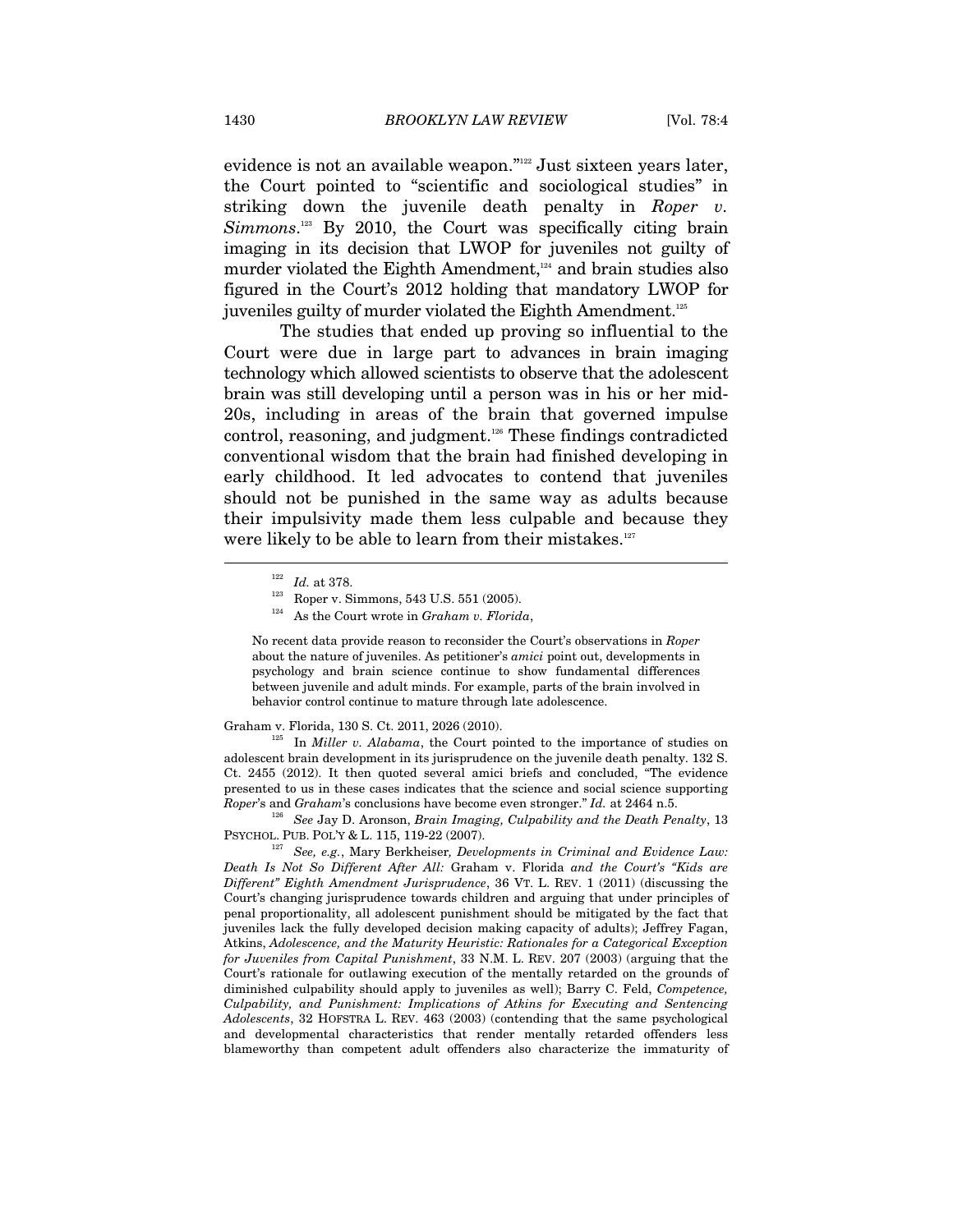Now that we have discussed the Court's authority and responsibility to review legislative findings of fact, we turn to the relevance of our findings to the constitutionality of SVP legislation.

#### *C. Double Jeopardy*

SVP laws allow the state to use civil law to lock people away in what constitutes the functional equivalent of punishment. Because SVP laws are specifically targeted at those who have served their maximum prison sentence, the classification of the law as civil or criminal is critical. The Fifth and Fourteenth Amendments bar the state from punishing a person twice for the same crime, and so if the law were criminal, it would constitute an impermissible second punishment. If the law is civil, however, the state may continue to detain these individuals because the prohibition on double jeopardy does not apply.

On appeal, Leroy Hendricks challenged the civil classification of the Kansas SVP law. While acknowledging that "a civil label is not always dispositive,"128 the Court nonetheless stated that showing a statute establishes criminal proceedings constitutes a "heavy burden."129 In its opinion, the Court stated, "we will reject the legislature's manifest intent only where a party challenging the statute provides 'the clearest proof' that 'the statutory scheme [is] so punitive either in purpose or effect as to negate [the State's] intention' to deem it 'civil."<sup>130</sup>

The challenger rarely prevails in these sorts of cases, $131$ and Hendricks was no exception. The Court accepted the

judgment and reduced culpability of adolescents and should likewise prohibit their execution, and more broadly, that because the generic culpability of adolescents differs from that of responsible adults, penal proportionality requires formal, categorical recognition of youthfulness as a mitigating factor in sentencing.<br><sup>128</sup> Kansas v. Hendricks, 521 U.S. 346, 361 (1997) (citation omitted).<br><sup>129</sup> *Id.* 

 $^{130}$   $\emph{Id.}$  (alterations in original) (quoting United States v. Ward, 448 U.S. 242, 248-49 (1980)).

<sup>&</sup>lt;sup>131</sup> See, e.g., Allen v. Illinois, 478 U.S. 364 (1986) (holding that Fifth Amendment protections did not apply to proceedings under the Illinois Sexually Dangerous Persons Act because, although they were similar to criminal proceedings in that they were accompanied by strict procedural safeguards, they were essentially civil in nature); United States v. Ursery, 518 U.S. 267 (1996) (holding that in rem civil forfeiture proceedings were civil and not criminal); United States v. Ward, 448 U.S. 242 (1980) (holding that a civil penalty assessed for violations of the Federal Water Pollution Control Act was civil and insufficiently punitive to require Fifth Amendment protections). *But see* Kennedy v. Mendoza-Martinez, 372 U.S. 144 (1963) (holding that two federal statutes which stripped American citizenship from individuals evading military service were punitive in nature and thus unconstitutional because they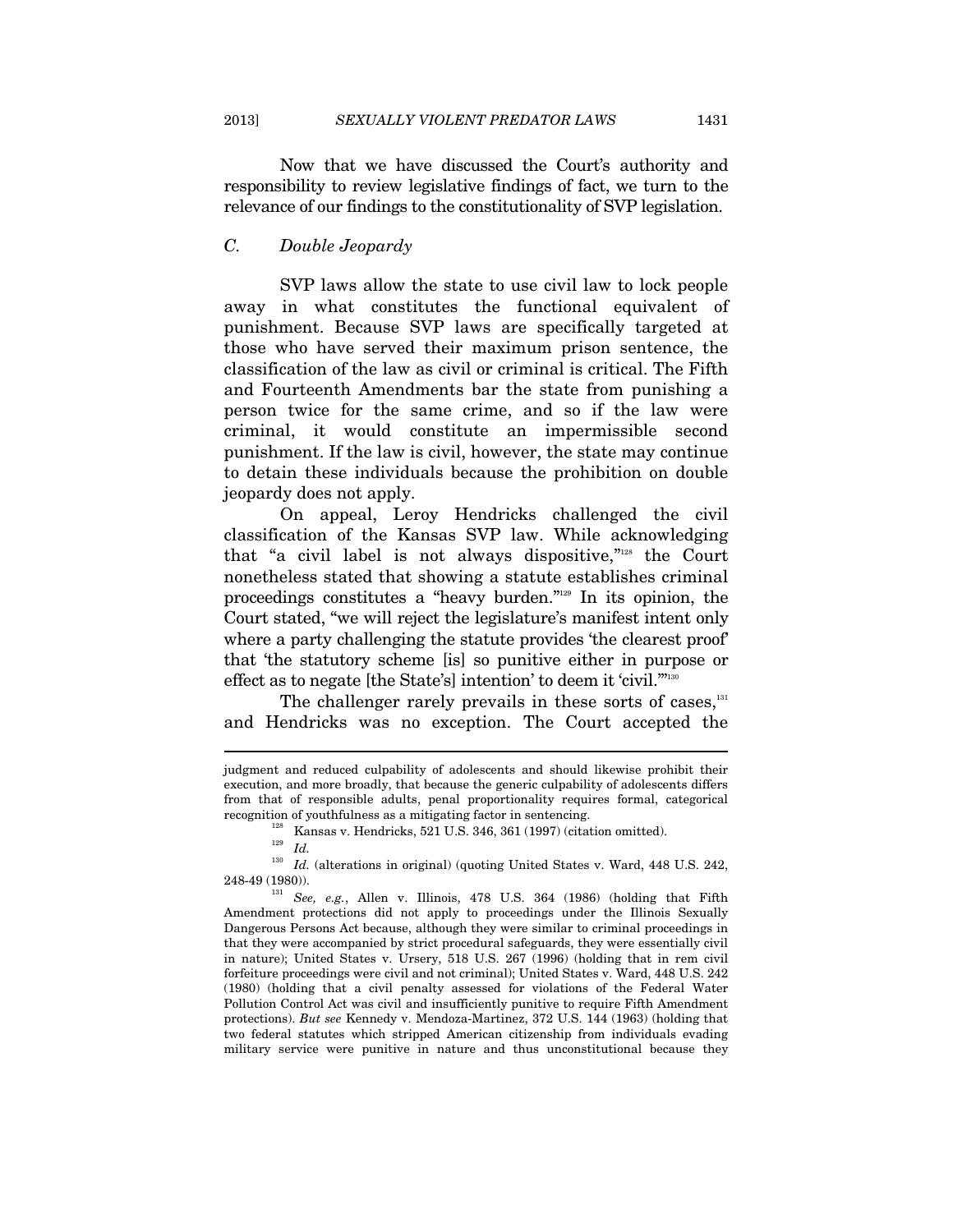state's classification of the law as civil in large part because the justices simply accepted as true the empirical claim that SVPs are "extremely dangerous." The rationale could not be deterrence, the Court reasoned, because SVPs cannot be deterred. Nor could it be retributive because the only purpose for introducing the prior criminal history was to show the presence of a mental order or dangerousness. Here, the Court simply begged the question—their prior history is used to prove what they already believe to be true. Furthermore, the fact that Kansas' civil commitment scheme involved an indefinite affirmative restraint did not alter the Court's holding because the legislative findings justified it. As the Court saw it, "Far from any punitive objective, the confinement's duration is instead linked to the stated purposes of the commitment, namely, to hold the person until his mental abnormality no longer causes him to be a threat to others."<sup>132</sup>

In analyzing whether the SVP law is really criminal, we took a different tack. Mindful of the inherent difficulties in trying to assess the actual motives of legislators at the time they pass a law,<sup>133</sup> we assumed their stated motivation accurately reflected their intent. Instead, we looked at whether empirical evidence ruled out their rationale. Ironically, this was what the majority in *Hendricks* did when dismissing deterrence as a possible rationale; the difference is that they *assumed* certain empirical evidence to be true, and we did not. We asked what the world would look like if SVPs were as dangerous as the legislature claimed them to be and then saw whether that description proved to be accurate. In conducting this inquiry, we used information that was neither available at the time the law was enacted nor when the Court decided *Hendricks*.

The Kansas legislature premised its SVP law on the fact that they were incapacitating "[a] small but extremely dangerous group . . . [whose] likelihood of engaging in repeat

imposed punishment without providing the protections required by the Fifth and Sixth Amendments); Int'l Union, United Mine Workers of Am. v. Bagwell, 512 U.S. 821 (1994) (holding that less deference is appropriate when a single judge declares a particular sanction to be civil and that serious contempt fines are criminal and

<sup>%</sup>constitutionally can not be imposed absent a jury trial). The  $132$  Hendricks, 521 U.S. at 363.  $\cdot$  Judicial inquiries into Congressional motives are at best a hazardous matter, and when that inquiry seeks to go behind objective manifestations it becomes a dubious affair indeed." Flemming v. Nestor, 363 U.S. 603, 617 (1960).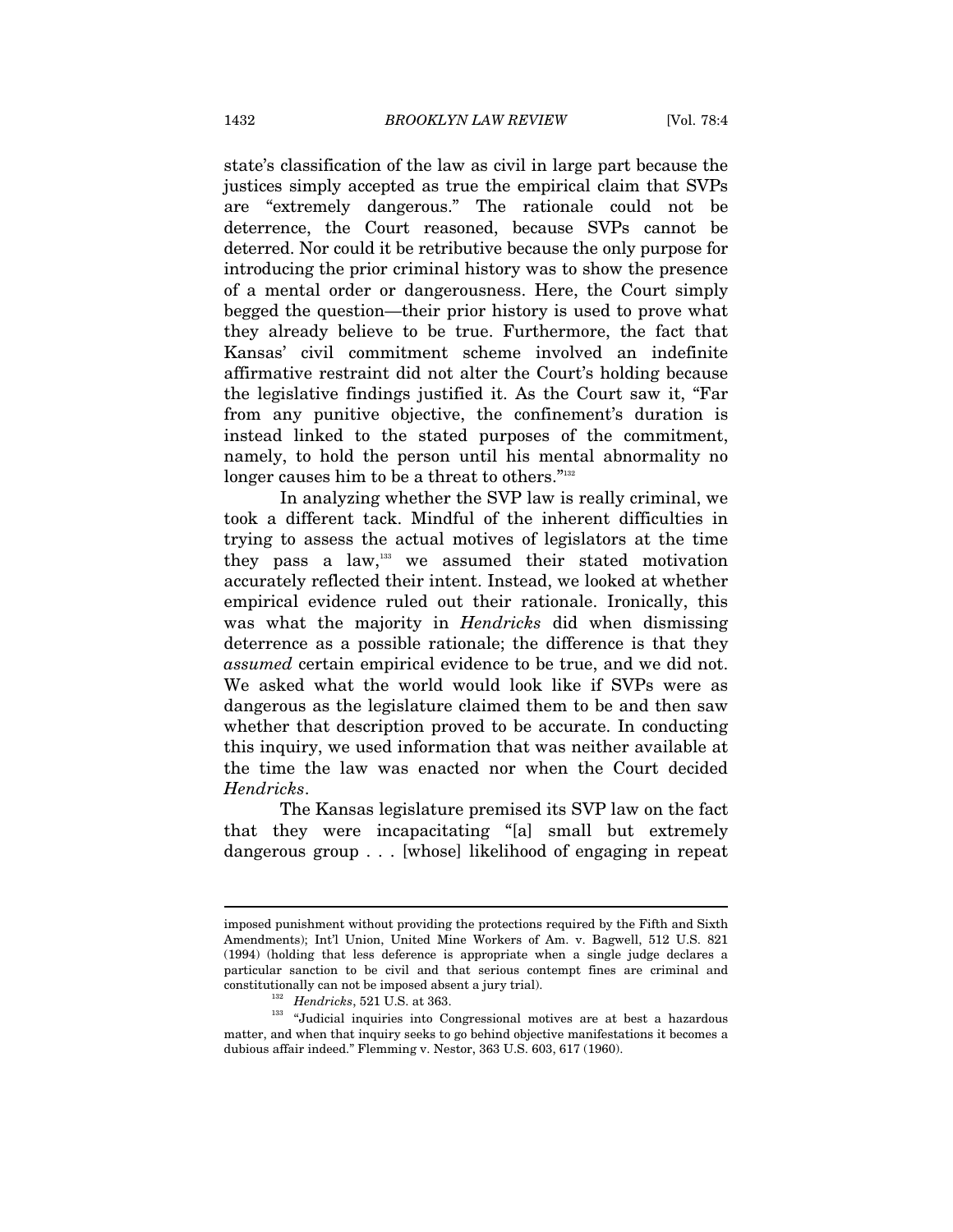acts of predatory sexual violence is high."134 If SVPs were as dangerous as the legislature described, we would expect that their civil commitment would have an impact on the incidence of violent sex crime. Yet we find that SVP laws have had no discernible impact. Our findings are significant because they challenge the legislature's rationale for the law. If the state cannot justify its law on incapacitation grounds, then it must provide another reason for locking these individuals away indefinitely—*under the constraints imposed by the Constitution*. Arguing that they deserve additional custody to pay for their crimes is an unacceptable alternative. Sending a message to deter would-be offenders is also off the table. Both these reasons are punitive, and they violate double jeopardy.

#### *D. Substantive Due Process*

The Supreme Court has repeatedly held that "civil commitment for any purpose constitutes a significant deprivation of liberty that requires due process protection."135 For this reason, the Constitution strictly limits civil commitment to individuals who are both mentally ill and dangerous.136 Although the Court held in *Hendricks* that the SVP law in Kansas did not violate substantive due process, that challenge was based on whether mental abnormality constituted mental illness.137 We believe that our findings can serve as the basis for a due process challenge on other grounds, namely that so-called SVPs are not sufficiently dangerous to justify indefinite, involuntary commitment.

SVP laws clearly infringe upon a fundamental liberty interest. The Court has recognized that indefinite, involuntary civil commitment to a locked mental institution constitutes a "significant deprivation"138 and "massive curtailment"139 of liberty. Indeed, the Court began its analysis in *Hendricks* by recognizing that "freedom from physical restraint 'has always  $\overline{a}$ 

<sup>134</sup> *Hendricks*, 521 U.S. at 351 (quoting KAN. STAT. ANN. §59-21a01 (1994)). 135 Addington v. Texas, 441 U.S. 418, 425 (1979). The Court has also recognized that an individual will suffer significant adverse consequences if he is involuntarily committed to a mental institution. *Id.* at 425-26.<br><sup>136</sup> Foucha v. Louisiana, 504 U.S. 71, 77 (1992).<br><sup>137</sup> Hendricks argued that his Due Process rights were violated because a

mental abnormality did not constitute mental illness. The Court disagreed stating that, "the term 'mental illness' is devoid of any talismanic significance." Hendricks, 521 U.S. at 359.

<sup>&</sup>lt;sup>138</sup> *Foucha*, 504 U.S. at 80 (quoting Jones v. United States, 463 U.S. 354, 361 (1983)).<br><sup>139</sup> Vitek v. Jones, 445 U.S. 480, 491 (1980) (quoting Humphrey v. Cady, 405

U.S. 504, 509 (1972)).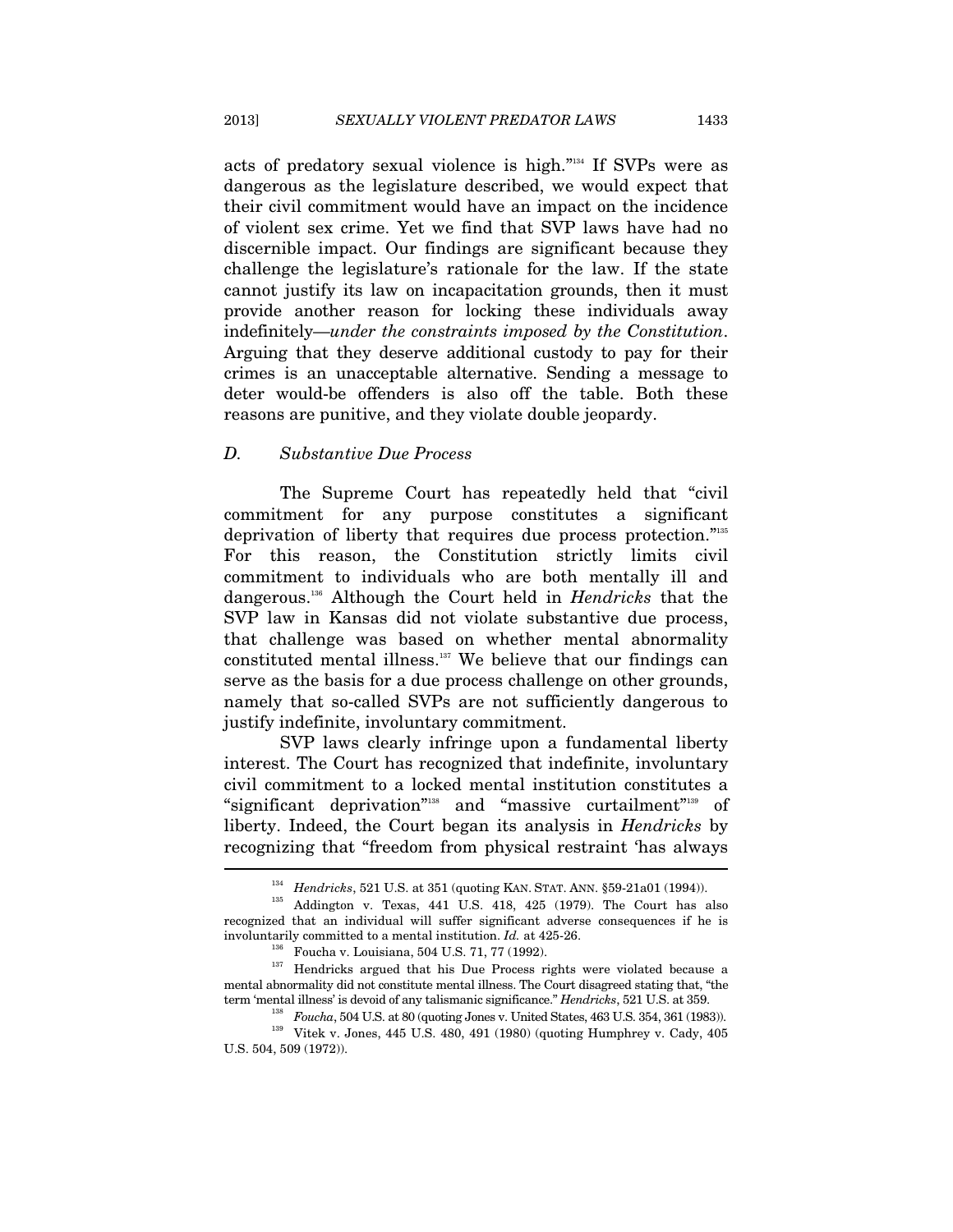been at the core of the liberty protected by the Due Process Clause from arbitrary governmental action."<sup>140</sup> The liberty interest at stake in SVP commitment involves both the freedom from bodily restraint $141$  and the freedom from indefinite, involuntary commitment in a mental institution.<sup>142</sup> The loss of liberty goes beyond a freedom from confinement to include the stigma associated with such confinement, or as the Court put it, "adverse social consequences . . . that . . . can have a significant impact on the individual."<sup>143</sup>

Because SVP laws infringe on fundamental rights, they are subject to heightened scrutiny. In *Reno v. Flores*, the Court laid out how heightened scrutiny applies to a substantive due process claim: "[T]he Fifth and Fourteenth Amendments' guarantee of 'due process of law' . . . include[s] a substantive component, which forbids the government to infringe certain 'fundamental' liberty interests *at all*, no matter what process is provided, unless the infringement is narrowly tailored to serve a compelling state interest."144 Another articulation of the strict scrutiny standard requires that "the law . . . advance a compelling state interest by the least restrictive means available."145 We recognize that although strict scrutiny is a demanding standard, it by no means implies a death knell for legislation.<sup>146</sup>

Protecting people from dangerous sex offenders clearly constitutes a "compelling government interest," but our findings show that locking up adjudicated SVPs is not "narrowly tailored" to meet this goal. The lack of an incapacitation effect means that we are indefinitely confining many people who are at low risk of committing a violent sexual offense if released. Our findings show that SVP legislation is neither "carefully limited"147 regarding the circumstances under

<sup>&</sup>lt;sup>140</sup> *Hendricks*, 521 U.S. at 356 (quoting *Foucha*, 504 U.S. at 80).<br>
<sup>141</sup> *Foucha*, 504 U.S. at 80.<br>
<sup>142</sup> *Id.* at 82.<br>
<sup>142</sup> 507 U.S. 292, 301-02 (1993).<br>
<sup>145</sup> 507 U.S. 292, 301-02 (1993).<br>
<sup>145</sup> *See* Adarand Cons wish to dispel the notion that strict scrutiny is 'strict in theory, but fatal in fact.'"); *see also* Adam Winkler, *Fatal in Theory and Strict in Fact: An Empirical Analysis of Strict Scrutiny in the Federal Courts*, 59 VAND. L. REV. 793, 808-09 (2006) (finding that courts do not always strike down statutes under strict scrutiny and sometimes strike down statutes under rational review).  $147$  United States v. Salerno, 481 U.S. 739, 755 (1987).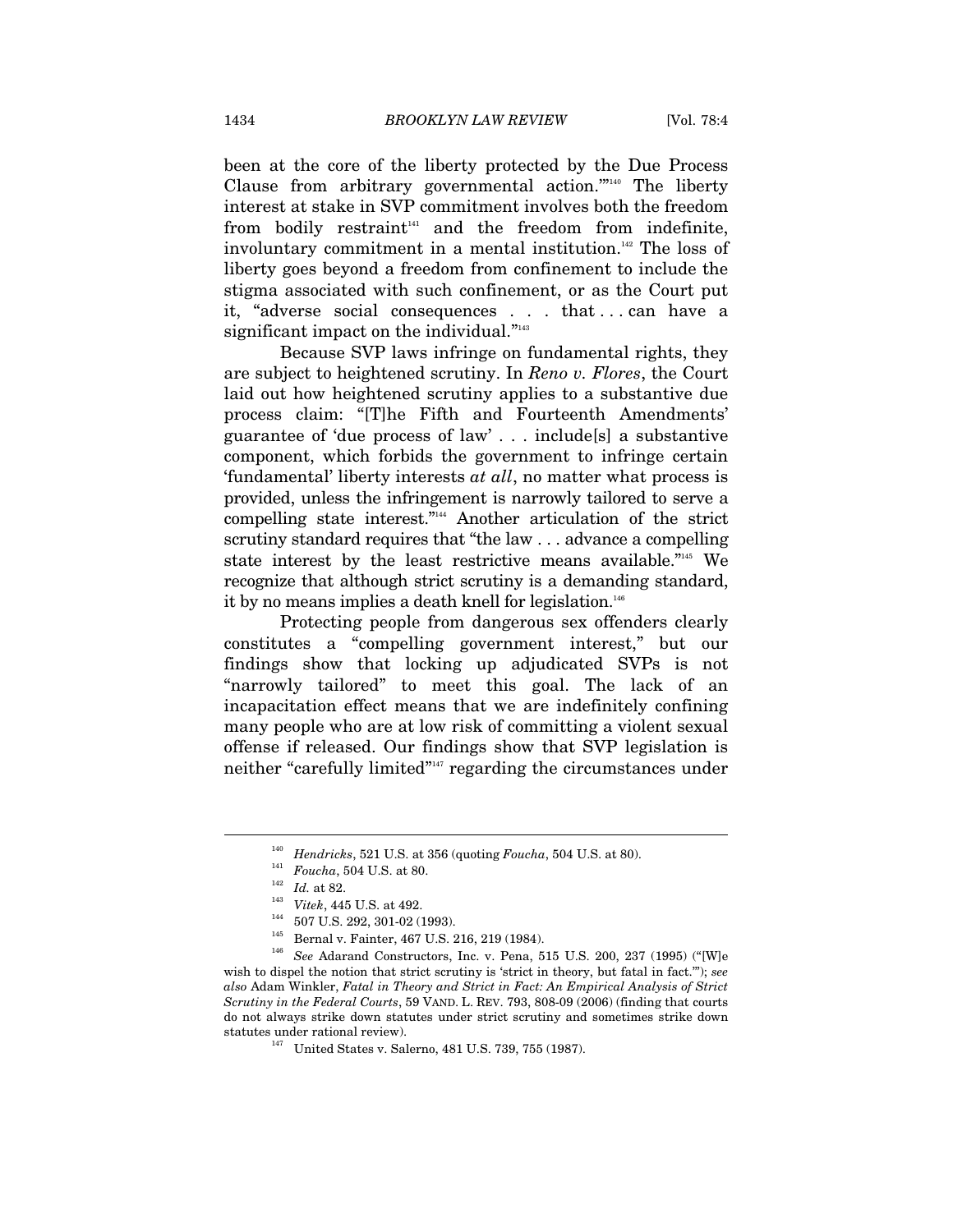which detention is allowed, nor "sharply focused"<sup>148</sup> on the problem of preventing violent sex crimes. Instead, we show that SVP legislation is just a "scattershot attempt"149 at addressing a serious problem that results from the indefinite commitment of many people who would not reoffend.

Furthermore, our findings show that SVP laws do not comport with the level of dangerousness required to justify indefinite civil commitment. The state of Kansas had argued that it should not have to prove that a person had difficulty controlling his dangerous behavior in order to commit him as an SVP, but the Court held otherwise in *Kansas v. Crane*150:

We do not agree with the State, however, insofar as it seeks to claim that the Constitution permits commitment of the type of dangerous sexual offender considered in *Hendricks* without *any* lack-of-control determination. *Hendricks* underscored the constitutional importance of distinguishing a dangerous sexual offender subject to civil commitment "from other dangerous persons who are perhaps more properly dealt with exclusively through criminal proceedings." That distinction is necessary lest "civil commitment" become a "mechanism for retribution or general deterrence"—functions properly those of criminal law, not civil commitment.<sup>151</sup>

Instead, the Court held that the demands of due process required the state to prove that the person has a "mental abnormality" or "personality disorder" that makes it "*difficult*, if not impossible, for the [dangerous] person to control his dangerous behavior."152 The Court further described that "[t]he severity of the mental abnormality itself, must be sufficient to distinguish the dangerous sexual offender whose serious mental illness, abnormality, or disorder subjects him to civil commitment from the dangerous but typical recidivist convicted in an ordinary criminal case."<sup>153</sup>

Our findings show that this threshold for dangerousness has not been met. If the state was successfully locking up *only* those who had a difficult if not impossible time refraining from committing violent sex crimes, then there should be an incapacitation effect. The lack of such an effect as demonstrated

<sup>148</sup> Foucha v. Louisiana, 504 U.S. 71, 81 (1992) (describing the pre-trial detention scheme which the Court upheld in Salerno, 481 U.S. 739).<br>  $^{149}$  Salerno, 481 U.S. at 750.<br>
Kansas v. Crane, 534 U.S. 407, 412 (2002).<br>  $1^{151}$  *Id.* (citations omitted) (quoting Kansas v. Hendricks, 521 U.S.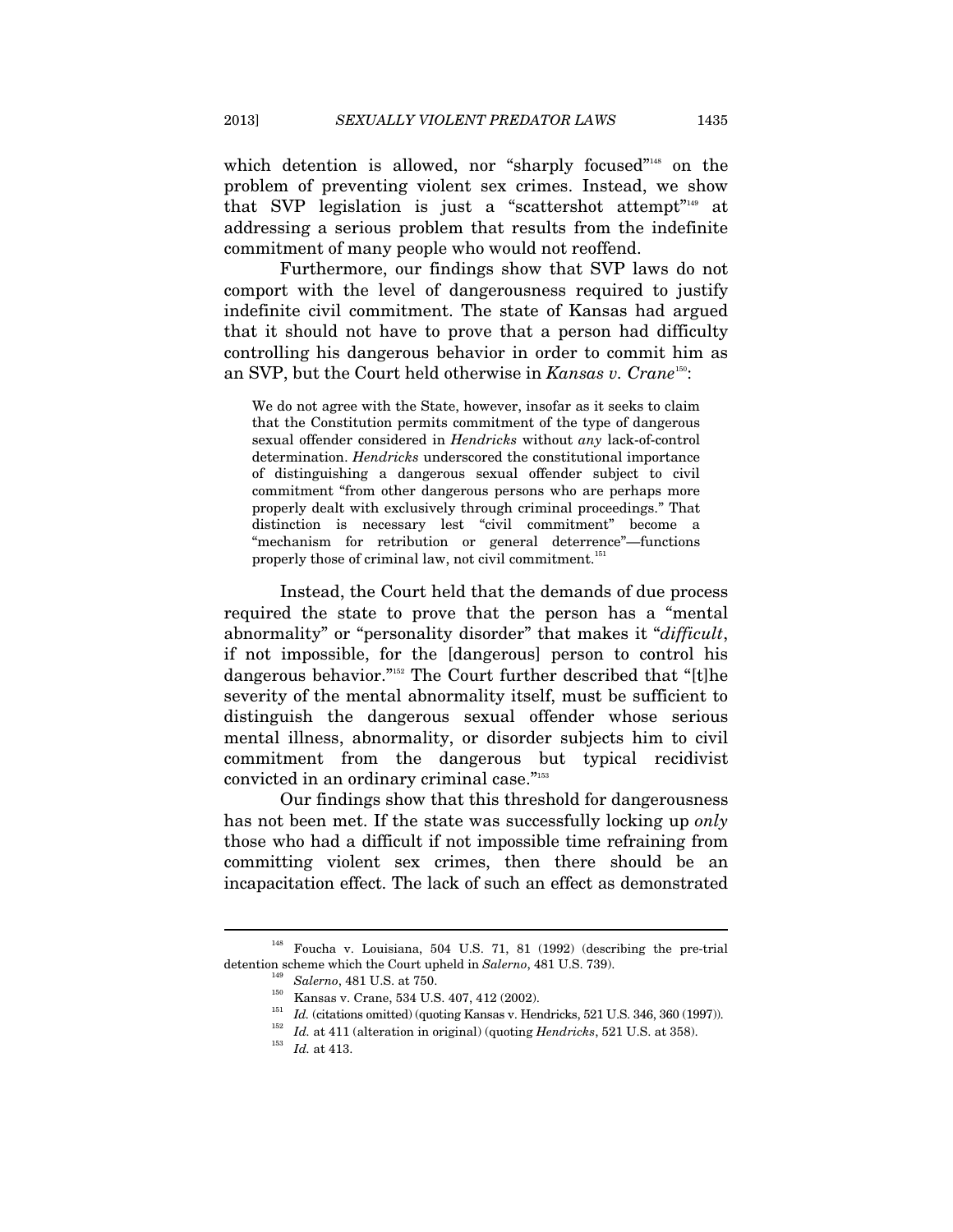by our data suggests that the state is locking up people who are equally or even less dangerous than the typical recidivist.

#### **CONCLUSION**

SVP laws are premised on incapacitating dangerous sex offenders who would be committing sexually violent crimes if they were released into the community after serving their prison terms. One way of testing this theory is to see whether the rates of sex killing, forcible rape, and child sexual abuse change after the passage of SVP laws. If the offenders truly are as dangerous as the law purports, we would expect sex crime rates to drop post-passage.

In this article, we analyzed that theory from three different perspectives. First, we ran a difference-in-differences regression. We found that there is no statistically significant change in the incidence of sex homicide, forcible rape, or child sexual abuse post passage. We then ran a disparate impact analysis and once again found that SVP laws have had no noticeable effect on the rate of sex killing, forcible rape, or child sexual abuse. Finally, we analyzed whether SVP laws have had an impact on the incidence of gonorrhea, and we find that they have not.

In a sense, the small number of committed SVPs stacks the deck against conventional tests of statistical significance on issues such as homicides resulting from sex crimes and even forcible rape. There are only a few thousand SVPs incarcerated in the United States as compared to over a million persons locked up in conventional prisons. There are, however, two reasons why a sustained analysis of the impact of this legislation on sex crime rates is an indispensable part of any comprehensive analysis of such laws. First, despite the small number of persons confined, the aggregate costs of this strategy are relatively substantial. As noted above, implementing these laws costs hundreds of millions of dollars per year, and this high cost has forced some states to reduce funding for law enforcement and violence prevention programs.154 Nowhere is this borne out more than in the untested rape kits. As the analysis above showed, instead of paying \$166,000 a year per detainee to lock up ten SVPs, California could reallocate that \$1.6 million to prosecute sixteen times as many rapists.

<sup>154</sup> *See supra* Part VII.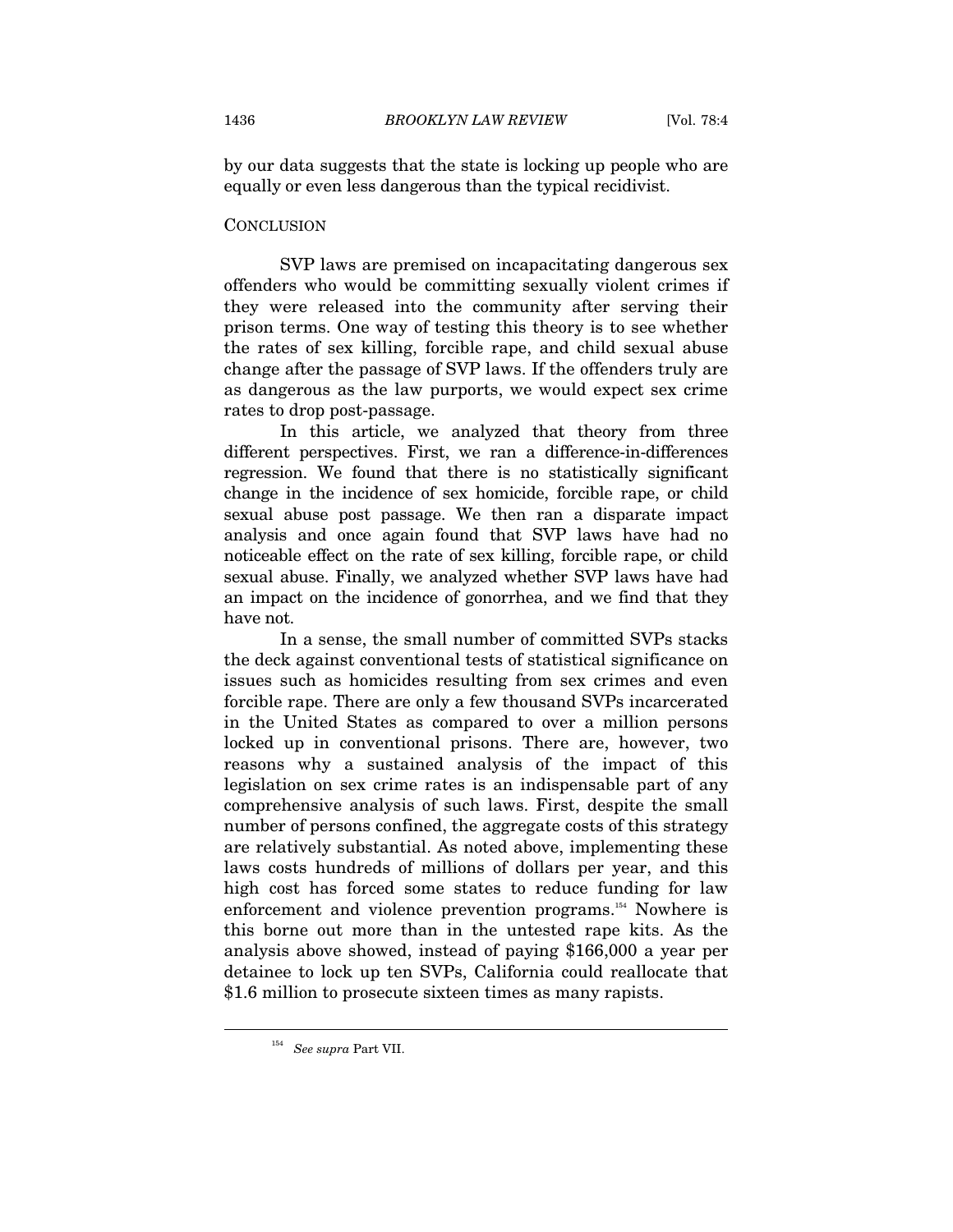Second, as difficult as the prospect of a visible preventive effect may be, it is the *only* constitutionally acceptable rationale for enacting SVP laws and confining those deemed to be SVPs for lengthy periods of time. The only other possible justification—that these individuals deserve to be punished because they did bad things—would violate the Constitution's double jeopardy prohibition.<sup>155</sup> Thus, prevention is not merely the most important objective of SVP strategy; it is the *only* legitimate objective.

All of the empirical indicators developed in this article are consistent with the proposition that SVP laws do not demonstrably prevent sex killing, forcible rape, or child sexual abuse. Of course, there can be no formal proof of zero effectiveness in the real world. Yet in light of the considerable costs of these laws, both in terms of the opportunity costs to the states and the lost liberty to the individuals, states would be wise to consider suspending the laws unless and until they prove effective.

More significantly, in light of the fact that our findings undermine the only constitutionally permissible justification for SVP laws, we believe that states and the federal government should either definitively demonstrate that there is an incapacitation effect from these laws or suspend them immediately. We recognize, however, that our findings may not be strong enough for a court to find that we have met the "heavy burden" in showing that SVP legislation should be considered criminal. For that reason, our substantive due process analysis gains enormous significance. Because SVP laws infringe on fundamental rights, they are subject to heightened scrutiny, and the burden is on the government to show that the infringement on liberty is narrowly tailored to serve a compelling interest. Our findings show that SVP states are confining many individuals who are not dangerous, and are certainly no more dangerous than the typical recidivist. Thus, the government is clearly not able to meet its burden.

<sup>155</sup> Jones v. United States, 463 U.S. 354, 374 (1984).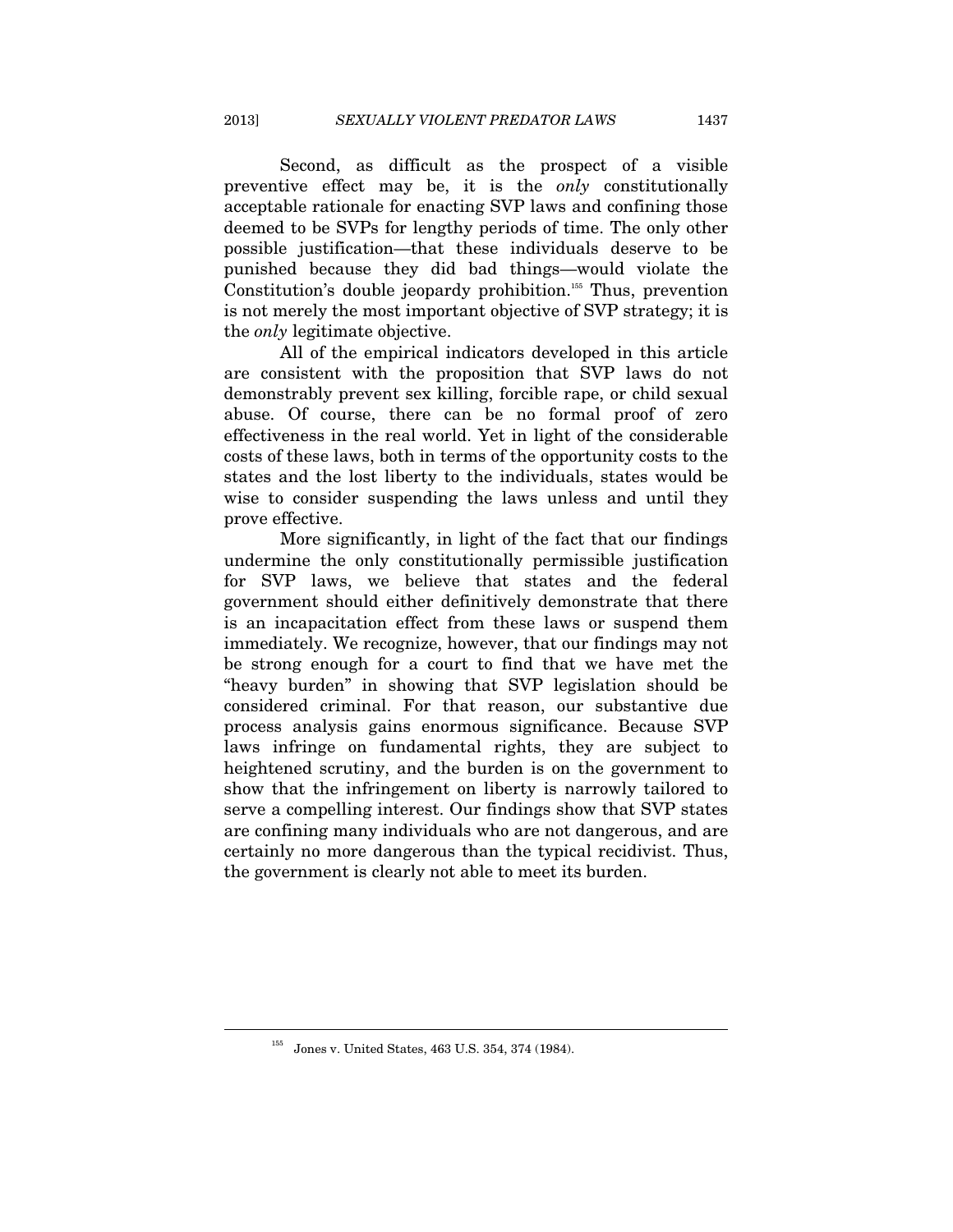| <b>State</b> | Passage      | id Type of Commitment<br>Length ar                                                                                                      | Summer 2008                          | Released       | (Millions)      |
|--------------|--------------|-----------------------------------------------------------------------------------------------------------------------------------------|--------------------------------------|----------------|-----------------|
| ŃМ           | 1990         | Indeterminate - Placement in a secure facility operated by the 213                                                                      |                                      | Unknown        | 40.5            |
|              |              | Department of Social and Health Services for control, care and                                                                          |                                      |                |                 |
|              |              | <b>treatment</b> .                                                                                                                      |                                      |                |                 |
| <b>NIX</b>   | 1994         | nate - Placement in a secure facility<br>Indetermi                                                                                      | 216                                  | $^{13}$        | 10.9            |
|              | 1994         | nate - Placement in a secure treatment facility unless person<br>Indetermi                                                              | 516                                  |                | 54.9            |
|              |              | clear and convincing evidence that a less restrictive treatment<br>proves by                                                            |                                      |                |                 |
|              |              | consistent with his treatment needs and safety of the public.<br>facility is                                                            |                                      |                |                 |
| ≅            | 1994         | Indeterminate - "Committed to the custody of the department for                                                                         | 352                                  | 36             | 34.7            |
|              |              | control, care and treatment until such time as the person is no longer a                                                                |                                      |                |                 |
|              |              | violent person."<br>sexually                                                                                                            |                                      |                |                 |
| ĄZ           | 1995         | nate - Placement in a state hospital licensed facility.<br>Indetermi                                                                    | 58                                   | $\Xi$          | 11.3            |
| చే           | 1995         | nate – Placement in a locked state-run hospital<br>Indetermi                                                                            | 808                                  | 24             | 147.3           |
|              | 1997         | nate-Order of commitment to a secure facility or conditional [224 (206 in house, 18 on<br>Indetermi                                     |                                      | $\frac{8}{18}$ | 25.6            |
|              |              | release.                                                                                                                                | conditional release)                 |                |                 |
| ę            | $\sqrt{997}$ | nate - Placement in the least restrictive but appropriate 58<br>Indetermi                                                               |                                      |                | 12.7            |
|              |              | facility possible.<br>treatment                                                                                                         |                                      |                |                 |
| ะ!≤          | 1998         | nate - Placement in a secure state run facility<br>Indetermi                                                                            | 942                                  | 28             | 23.3            |
|              | 1998         | nate - Placement in a state facility designed to confine but not<br>Indetermi                                                           | 54                                   | $\overline{1}$ | 0.5             |
|              |              | ly treat SVP<br>necessari                                                                                                               |                                      |                |                 |
| Ξ            | 8661         | nate-Placement in a facility designed for custody, care, and <a>[340<br/>Indetermi</a>                                                  |                                      | 24             | 21.9            |
|              |              | treatment                                                                                                                               |                                      |                |                 |
|              | 1998         | nate – Committed to custody of Department of Mental Health 94<br>Indetermi                                                              |                                      | Unknown        | 2.9             |
|              |              | for control, care and treatment.                                                                                                        |                                      |                |                 |
| МA           | 1999         | nate – Committed to a treatment center.<br>Indetermi                                                                                    | $\overline{21}$                      | $\mathcal{Z}$  | 30.7            |
| lg           | 6661         | nate – Committed to the custody of the director of the 110<br>Department of Mental Health for control, care and treatment.<br>Indetermi |                                      |                | 8.3             |
| Ň            | 1999         | Outpatien                                                                                                                               | 99 (50 in prison awaiting Outpatient |                | $\overline{12}$ |
|              |              |                                                                                                                                         | release and 49 in half way           |                |                 |
|              |              |                                                                                                                                         | houses or jail for violation         |                |                 |
|              |              |                                                                                                                                         | of civil commitment)                 |                |                 |

# **APPENDIX**